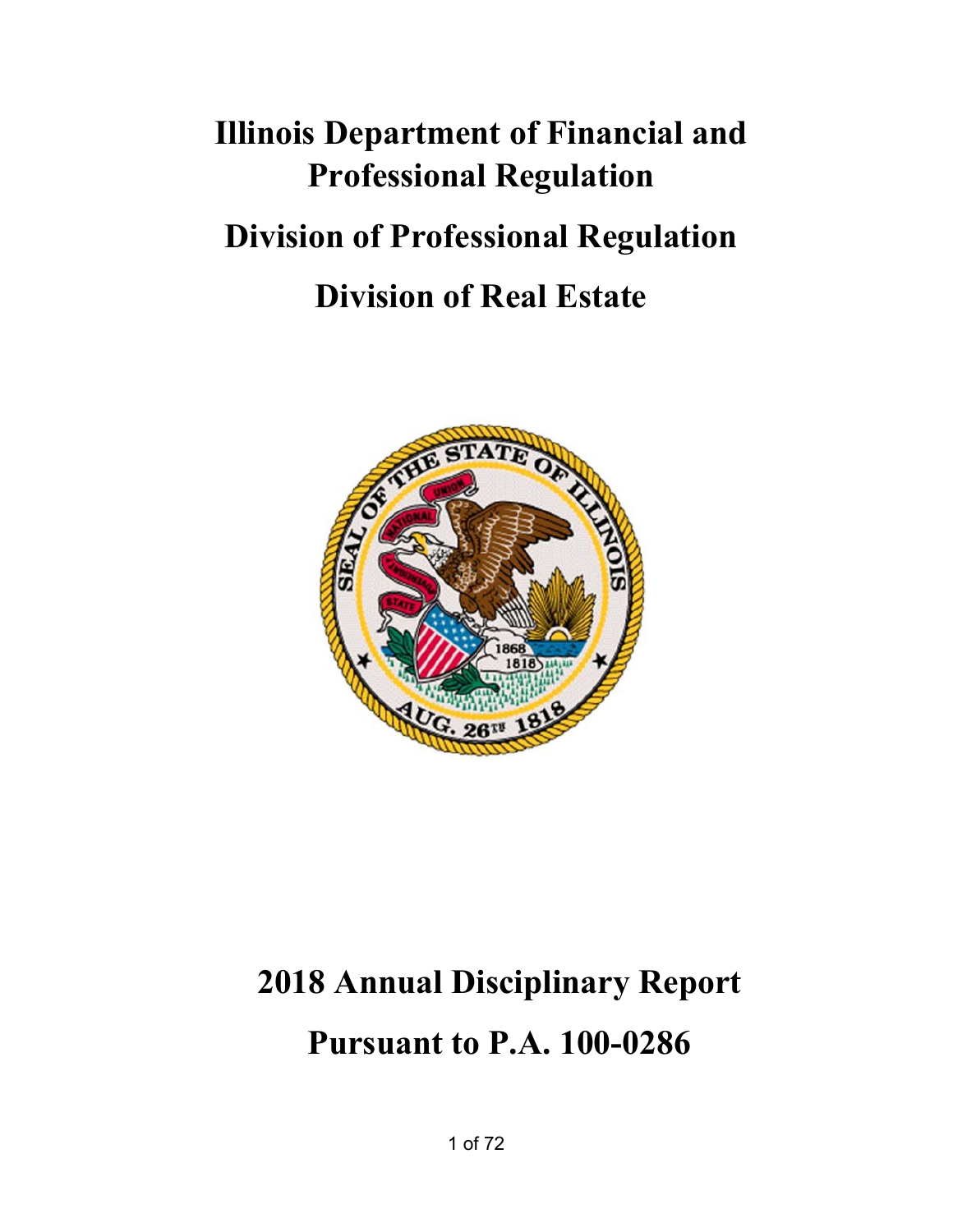

**JB Pritzker Governor** 

**Deborah Hagan Acting Secretary** 

## **May 2019**

May 01, 2019

P.A. 100-286 amended the Civil Administrative Code of Illinois for the Department of Financial (hereinafter the "Department") requiring the Department to prepare, publicly announce, and publish an annual report for the preceding year that includes the following information for professions under the Department's jurisdiction:

- Number of applicants for a license, certificate, or registration
- Number of applicants who received a license, certificate, registration
- Number of applicants who were denied a license, certificate, or registration
- Number of applicants who had a criminal conviction
- Number of applicants who received a license, certificate, or registration who had a criminal conviction
- Number of applicants who were denied a license, certificate, or registration in part or in whole because of a criminal conviction
- Number of licenses issued on probation with a criminal conviction
- Number of licensees or certificate holders granted an expungement for a record of discipline based on a conviction predating licensure, certification, or registration or a criminal charge, arrest, or conviction that was dismissed, sealed, or expunged or did not arise from the regulated activity, as a share of the total of such expungement requests

This report, as required by P.A. 100-286, is to be completed no later than May 1 of each year. This Report is made using applicant data from the period of January 01, 2018 and December 31, 2018. Please note an applicant who may have begun the application process during this time may not have completed the process by December 31, 2018.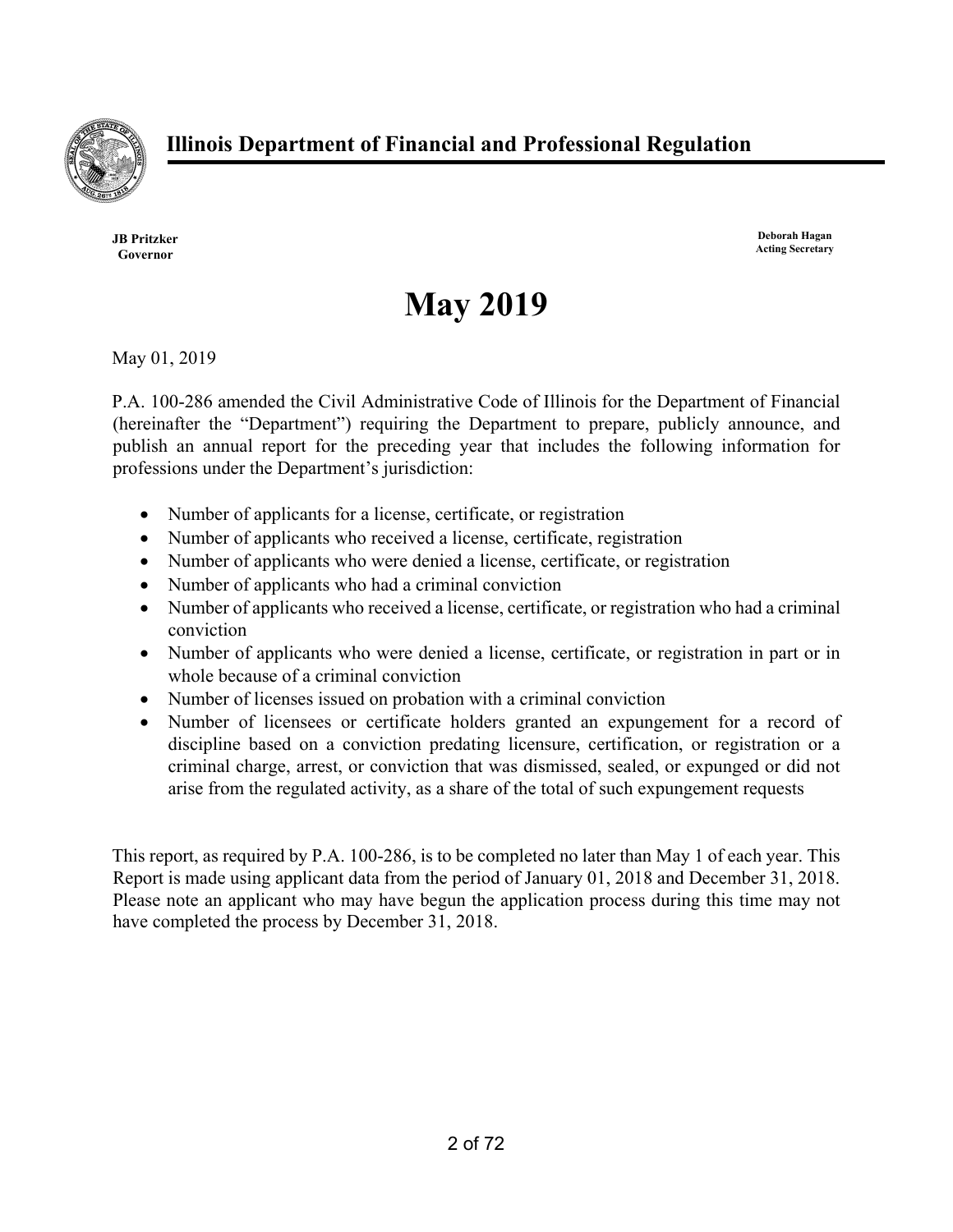#### **Acupuncture Practice Act**

|                                                                                                                                                                                                                                                                                                                            | <b>License Type</b>           |                               |  |  |  |
|----------------------------------------------------------------------------------------------------------------------------------------------------------------------------------------------------------------------------------------------------------------------------------------------------------------------------|-------------------------------|-------------------------------|--|--|--|
|                                                                                                                                                                                                                                                                                                                            | <b>Acupuncture CE Sponsor</b> | <b>Licensed Acupuncturist</b> |  |  |  |
| <b>Total Number of Applicants</b>                                                                                                                                                                                                                                                                                          |                               | 43                            |  |  |  |
| <b>Number of Applicants with a Conviction</b>                                                                                                                                                                                                                                                                              | $\Omega$                      |                               |  |  |  |
| <b>Number of Licenses Granted*</b>                                                                                                                                                                                                                                                                                         | $\theta$                      | 33                            |  |  |  |
| <b>Applicants with a Conviction Granted a License</b>                                                                                                                                                                                                                                                                      | $\Omega$                      |                               |  |  |  |
| <b>Number of Applicants Denied Licensure**</b>                                                                                                                                                                                                                                                                             | $\theta$                      | $\theta$                      |  |  |  |
| <b>Number of Applicants Denied Licensure in Part or</b><br><b>Whole Because of a Criminal Conviction</b>                                                                                                                                                                                                                   | $\Omega$                      | $\theta$                      |  |  |  |
| <b>Number of Applicants Granted a License on Probation</b>                                                                                                                                                                                                                                                                 | $\theta$                      | $\overline{0}$                |  |  |  |
| <b>Number of Licensees Granted an Expungement for a</b><br><b>Discipline Based on a Conviction Predating Licensure or</b><br>a Criminal Charge, Arrest, Conviction that was<br>Dismissed, Sealed, Expunged, or Did Not Arise from the<br><b>Regulated Activity as a Share of Total Such</b><br><b>Expungement Requests</b> | 0/0                           | 0/0                           |  |  |  |

**\* =** Applicants that began the application process this calendar year may not have completed the application process by the close of the calendar year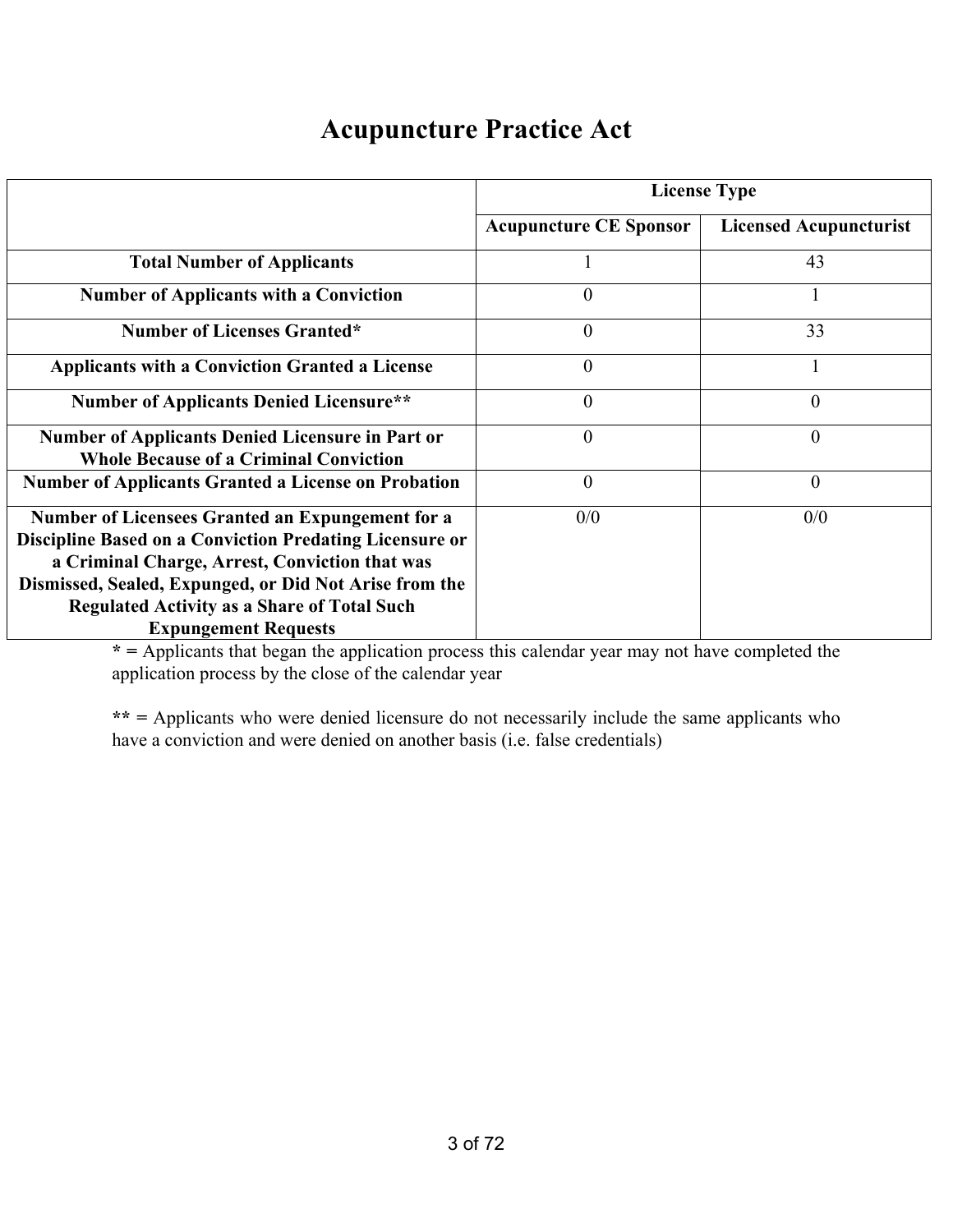## **Architecture Practice Act of 1989**

|                                                                                                                                                                                                                                                                                                              | <b>License Type</b> |
|--------------------------------------------------------------------------------------------------------------------------------------------------------------------------------------------------------------------------------------------------------------------------------------------------------------|---------------------|
|                                                                                                                                                                                                                                                                                                              | Architect           |
| <b>Total Number of Applicants</b>                                                                                                                                                                                                                                                                            | 494                 |
| <b>Number of Applicants with a Conviction</b>                                                                                                                                                                                                                                                                | $\overline{2}$      |
| <b>Number of Licenses Granted*</b>                                                                                                                                                                                                                                                                           | 464                 |
| <b>Applicants with a Conviction Granted a License</b>                                                                                                                                                                                                                                                        | $\overline{2}$      |
| <b>Number of Applicants Denied Licensure**</b>                                                                                                                                                                                                                                                               | $\theta$            |
| Number of Applicants Denied Licensure in Part or<br><b>Whole Because of a Criminal Conviction</b>                                                                                                                                                                                                            | $\overline{0}$      |
| <b>Number of Applicants Granted a License on Probation</b>                                                                                                                                                                                                                                                   | $\theta$            |
| Number of Licensees Granted an Expungement for a<br>Discipline Based on a Conviction Predating Licensure or<br>a Criminal Charge, Arrest, Conviction that was<br>Dismissed, Sealed, Expunged, or Did Not Arise from the<br><b>Regulated Activity as a Share of Total Such</b><br><b>Expungement Requests</b> | 0/0                 |

**\* =** Applicants that began the application process this calendar year may not have completed the application process by the close of the calendar year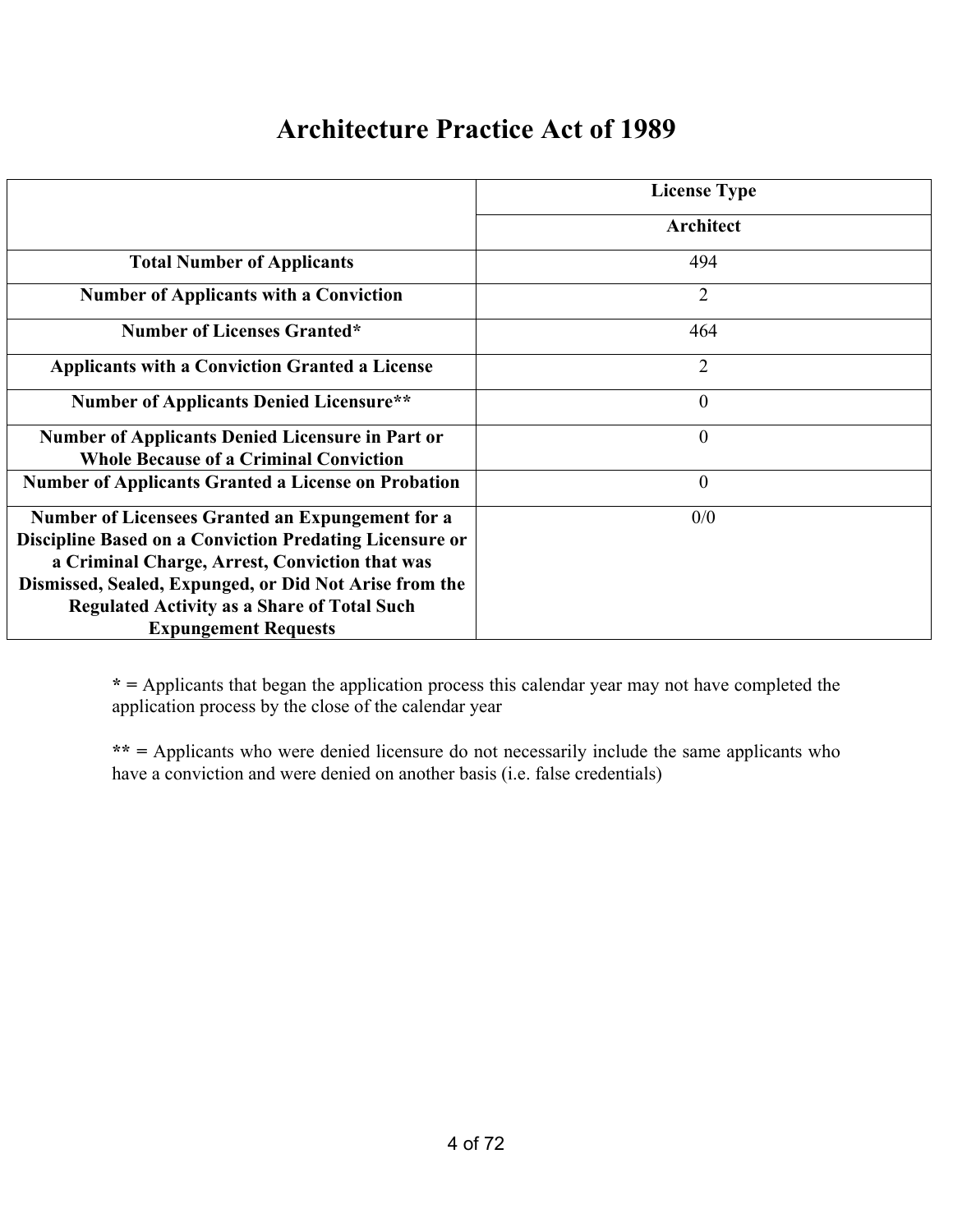#### **Illinois Athletic Trainers Practice Act**

|                                                            | <b>License Type</b>     |
|------------------------------------------------------------|-------------------------|
|                                                            | <b>Athletic Trainer</b> |
| <b>Total Number of Applicants</b>                          | 256                     |
| <b>Number of Applicants with a Conviction</b>              | 3                       |
| <b>Number of Licenses Granted*</b>                         | 216                     |
| Applicants with a Conviction Granted a License*            | 3                       |
| <b>Number of Applicants Denied Licensure**</b>             | $\theta$                |
| <b>Number of Applicants Denied Licensure in Part or</b>    | $\theta$                |
| <b>Whole Because of a Criminal Conviction</b>              |                         |
| <b>Number of Applicants Granted a License on Probation</b> | $\theta$                |
| Number of Licensees Granted an Expungement for a           | 0/0                     |
| Discipline Based on a Conviction Predating Licensure or    |                         |
| a Criminal Charge, Arrest, Conviction that was             |                         |
| Dismissed, Sealed, Expunged, or Did Not Arise from the     |                         |
| <b>Regulated Activity as a Share of Total Such</b>         |                         |
| <b>Expungement Requests</b>                                |                         |

**\* =** Applicants that began the application process this calendar year may not have completed the application process by the close of the calendar year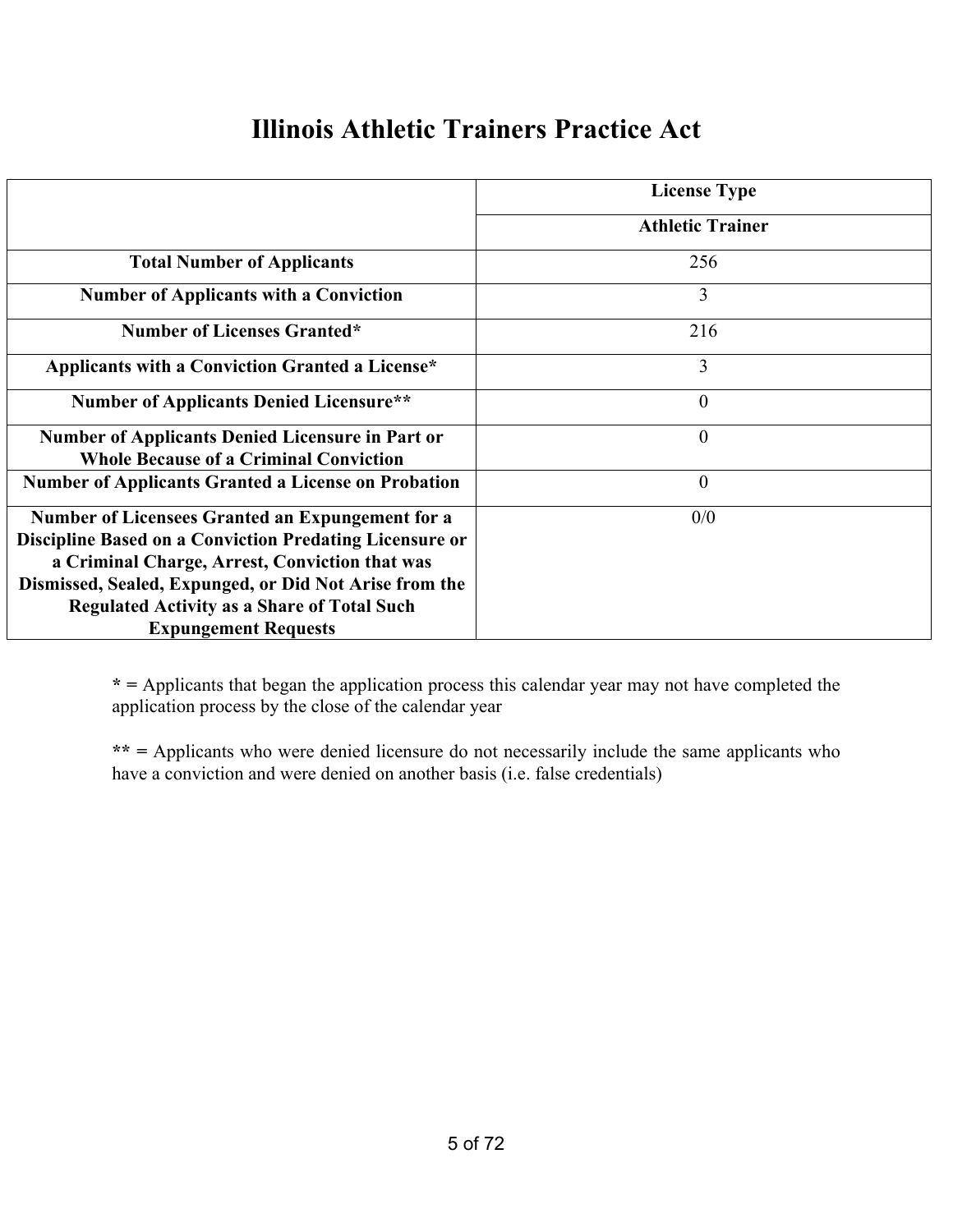#### **Boxing and Full-contact Martial Arts Act**

|                                                                                                                                                                                                                                                                                                              | <b>License Type</b>                               |                                 |                                           |                                                    |                                              |  |
|--------------------------------------------------------------------------------------------------------------------------------------------------------------------------------------------------------------------------------------------------------------------------------------------------------------|---------------------------------------------------|---------------------------------|-------------------------------------------|----------------------------------------------------|----------------------------------------------|--|
|                                                                                                                                                                                                                                                                                                              | <b>Licensed</b><br>Amateur<br>FCMA***<br>Promoter | <b>Licensed</b><br><b>Boxer</b> | <b>Licensed</b><br><b>Boxing</b><br>Judge | <b>Licensed</b><br><b>Boxing</b><br><b>Manager</b> | <b>Licensed</b><br><b>Boxing</b><br>Promoter |  |
| <b>Total Number of Applicants</b>                                                                                                                                                                                                                                                                            | 5                                                 | 57                              | 9                                         | 3                                                  | 3                                            |  |
| <b>Number of Applicants with a Conviction</b>                                                                                                                                                                                                                                                                | $\theta$                                          | $\theta$                        | $\theta$                                  | $\theta$                                           | $\Omega$                                     |  |
| <b>Number of Licenses Granted*</b>                                                                                                                                                                                                                                                                           | 3                                                 | 41                              | $\overline{4}$                            | 3                                                  | 3                                            |  |
| <b>Applicants with a Conviction Granted a License</b>                                                                                                                                                                                                                                                        | $\theta$                                          | $\theta$                        | $\theta$                                  | $\theta$                                           | $\theta$                                     |  |
| <b>Number of Applicants Denied Licensure**</b>                                                                                                                                                                                                                                                               | $\theta$                                          | $\theta$                        | $\theta$                                  | $\theta$                                           | $\theta$                                     |  |
| <b>Number of Applicants Denied Licensure in Part or</b><br><b>Whole Because of a Criminal Conviction</b>                                                                                                                                                                                                     | $\theta$                                          | $\theta$                        | $\theta$                                  | $\theta$                                           | $\Omega$                                     |  |
| <b>Number of Applicants Granted a License on Probation</b>                                                                                                                                                                                                                                                   | $\theta$                                          | $\theta$                        | $\Omega$                                  | $\theta$                                           | $\theta$                                     |  |
| Number of Licensees Granted an Expungement for a<br><b>Discipline Based on a Conviction Predating Licensure</b><br>or a Criminal Charge, Arrest, Conviction that was<br>Dismissed, Sealed, Expunged, or Did Not Arise from<br>the Regulated Activity as a Share of Total Such<br><b>Expungement Requests</b> | 0/0                                               | 0/0                             | 0/0                                       | 0/0                                                | 0/0                                          |  |

**\* =** Applicants that began the application process this calendar year may not have completed the application process by the close of the calendar year

**\*\* =** Applicants who were denied licensure do not necessarily include the same applicants who have a conviction and were denied on another basis (i.e. false credentials)

\*\*\* = FCMA stands for Full-Contact Martial Arts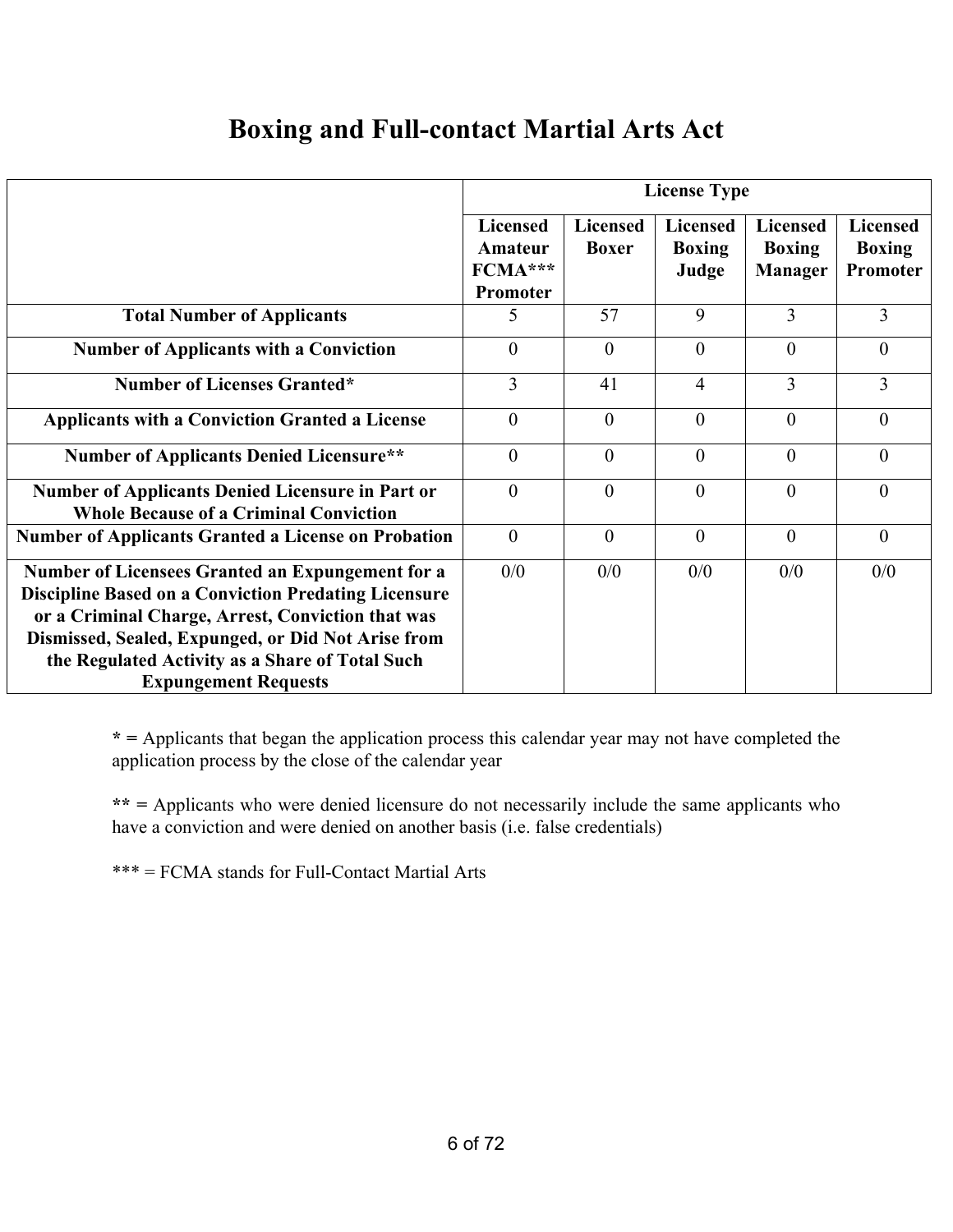## **Boxing and Full-contact Martial Arts Act (cont'd)**

|                                                                                                                                                             | <b>License Type</b>                                |                                                   |                                            |                                        |                                              |
|-------------------------------------------------------------------------------------------------------------------------------------------------------------|----------------------------------------------------|---------------------------------------------------|--------------------------------------------|----------------------------------------|----------------------------------------------|
|                                                                                                                                                             | <b>Licensed</b><br><b>Boxing</b><br><b>Referee</b> | <b>Licensed</b><br><b>Boxing</b><br><b>Second</b> | <b>Licensed</b><br>$FCMA***$<br>Contestant | <b>Licensed</b><br>FCMA***<br>Promoter | <b>Licensed</b><br>FCMA***<br><b>Referee</b> |
| <b>Total Number of Applicants</b>                                                                                                                           | 2                                                  | 72                                                | 45                                         | 2                                      | 5                                            |
| <b>Number of Applicants with a Conviction</b>                                                                                                               | $\theta$                                           | $\theta$                                          | $\theta$                                   | $\Omega$                               | $\Omega$                                     |
| <b>Number of Licenses Granted*</b>                                                                                                                          | $\theta$                                           | 64                                                | 30                                         | $\mathbf{1}$                           | 5                                            |
| <b>Applicants with a Conviction Granted a License</b>                                                                                                       | $\theta$                                           | $\theta$                                          | $\theta$                                   | $\theta$                               | $\theta$                                     |
| <b>Number of Applicants Denied Licensure**</b>                                                                                                              | $\theta$                                           | $\theta$                                          | $\theta$                                   | $\theta$                               | $\theta$                                     |
| <b>Number of Applicants Denied Licensure in Part or</b><br><b>Whole Because of a Criminal Conviction</b>                                                    | $\theta$                                           | $\theta$                                          | $\theta$                                   | $\theta$                               | $\theta$                                     |
| <b>Number of Applicants Granted a License on</b><br><b>Probation</b>                                                                                        | $\theta$                                           | $\theta$                                          | $\theta$                                   | $\theta$                               | $\theta$                                     |
| <b>Number of Licensees Granted an Expungement for</b><br>a Discipline Based on a Conviction Predating<br>Licensure or a Criminal Charge, Arrest, Conviction | 0/0                                                | 0/0                                               | 0/0                                        | 0/0                                    | 0/0                                          |
| that was Dismissed, Sealed, Expunged, or Did Not<br>Arise from the Regulated Activity as a Share of<br><b>Total Such Expungement Requests</b>               |                                                    |                                                   |                                            |                                        |                                              |

**\* =** Applicants that began the application process this calendar year may not have completed the application process by the close of the calendar year

**\*\* =** Applicants who were denied licensure do not necessarily include the same applicants who have a conviction and were denied on another basis (i.e. false credentials)

\*\*\* = FCMA stands for Full-Contact Martial Arts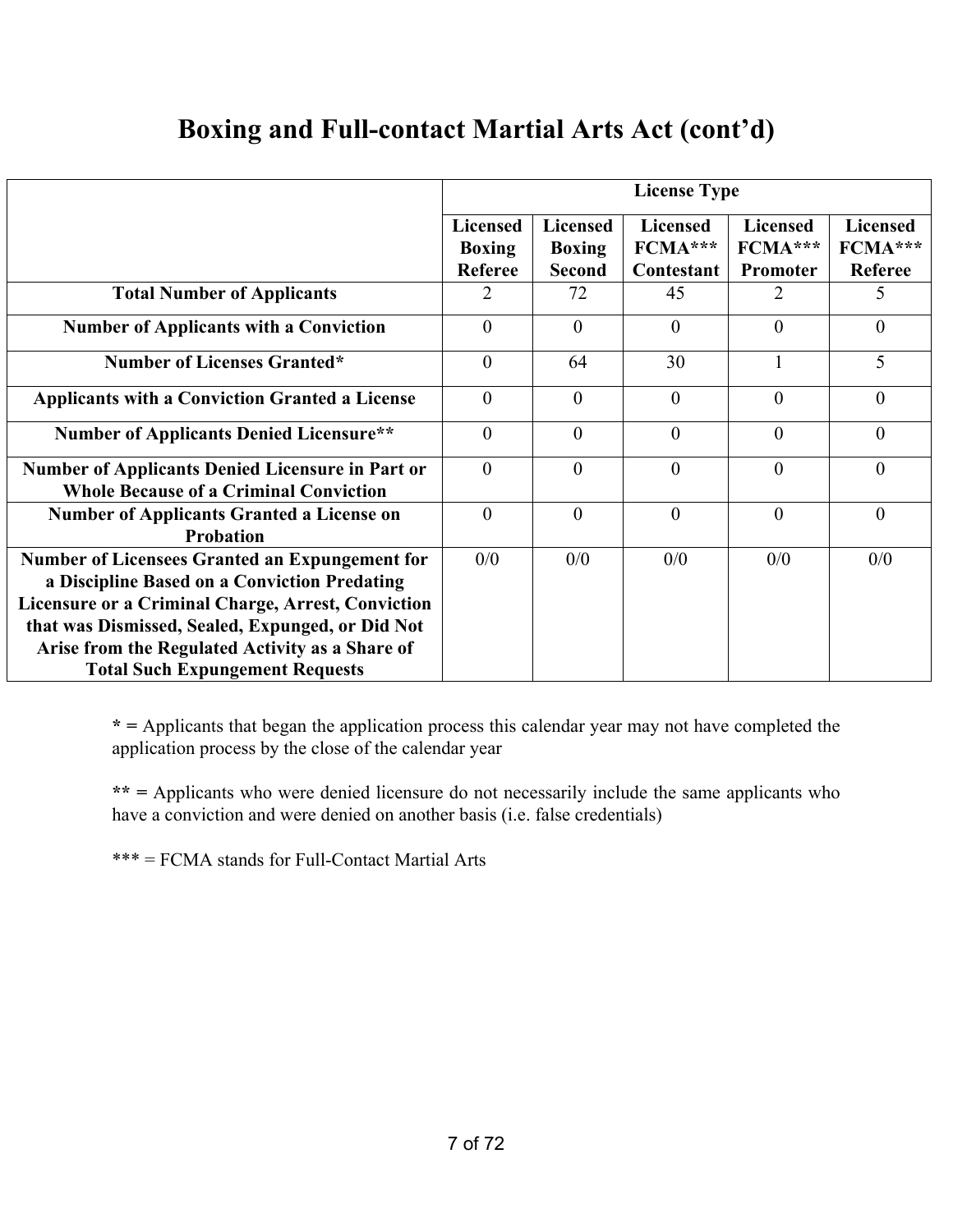|                                                                                                                                                                                                                                                                                                              | <b>License Type</b>                      |                                |  |  |  |
|--------------------------------------------------------------------------------------------------------------------------------------------------------------------------------------------------------------------------------------------------------------------------------------------------------------|------------------------------------------|--------------------------------|--|--|--|
|                                                                                                                                                                                                                                                                                                              | <b>Licensed FCMA***</b><br><b>Second</b> | <b>Licensed MMA Contestant</b> |  |  |  |
| <b>Total Number of Applicants</b>                                                                                                                                                                                                                                                                            | 225                                      | 55                             |  |  |  |
| <b>Number of Applicants with a Conviction</b>                                                                                                                                                                                                                                                                | $\overline{0}$                           | $\overline{0}$                 |  |  |  |
| <b>Number of Licenses Granted*</b>                                                                                                                                                                                                                                                                           | 178                                      | 50                             |  |  |  |
| <b>Applicants with a Conviction Granted a License</b>                                                                                                                                                                                                                                                        | $\theta$                                 | $\theta$                       |  |  |  |
| <b>Number of Applicants Denied Licensure**</b>                                                                                                                                                                                                                                                               | $\boldsymbol{0}$                         | $\overline{0}$                 |  |  |  |
| <b>Number of Applicants Denied Licensure in Part or</b><br><b>Whole Because of a Criminal Conviction</b>                                                                                                                                                                                                     | $\theta$                                 | $\overline{0}$                 |  |  |  |
| <b>Number of Applicants Granted a License on Probation</b>                                                                                                                                                                                                                                                   | $\overline{0}$                           | $\overline{0}$                 |  |  |  |
| Number of Licensees Granted an Expungement for a<br><b>Discipline Based on a Conviction Predating Licensure</b><br>or a Criminal Charge, Arrest, Conviction that was<br>Dismissed, Sealed, Expunged, or Did Not Arise from<br>the Regulated Activity as a Share of Total Such<br><b>Expungement Requests</b> | 0/0                                      | 0/0                            |  |  |  |

#### **Boxing and Full-contact Martial Arts Act (cont'd)**

**\* =** Applicants that began the application process this calendar year may not have completed the application process by the close of the calendar year

**\*\* =** Applicants who were denied licensure do not necessarily include the same applicants who have a conviction and were denied on another basis (i.e. false credentials)

\*\*\* = FCMA stands for Full-Contact Martial Arts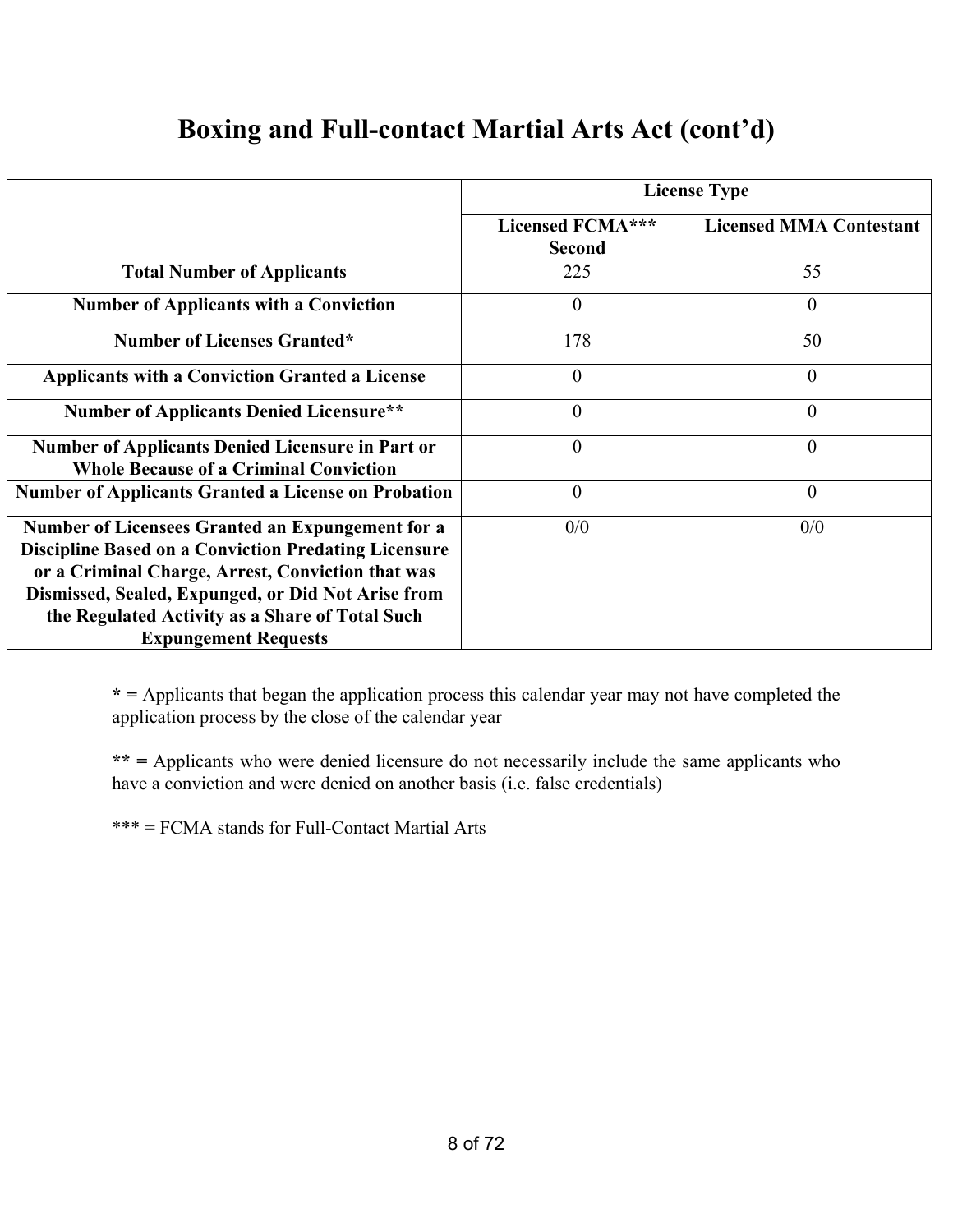## **Cemetery Oversight Act**

|                                                                                                                                                                                                                                                                                                                                      | <b>License Type</b>                                    |                                                                                            |                                                     |                                                      |                                                                         |  |
|--------------------------------------------------------------------------------------------------------------------------------------------------------------------------------------------------------------------------------------------------------------------------------------------------------------------------------------|--------------------------------------------------------|--------------------------------------------------------------------------------------------|-----------------------------------------------------|------------------------------------------------------|-------------------------------------------------------------------------|--|
|                                                                                                                                                                                                                                                                                                                                      | <b>Licensed</b><br><b>Cemetery</b><br><b>Authority</b> | <b>Licensed</b><br><b>Cemetery</b><br><b>Customer</b><br><b>Service</b><br><b>Employee</b> | <b>Licensed</b><br><b>Cemetery</b><br><b>Exempt</b> | <b>Licensed</b><br><b>Cemetery</b><br><b>Manager</b> | <b>Licensed</b><br><b>Cemetery</b><br><b>Partially</b><br><b>Exempt</b> |  |
| <b>Total Number of Applicants</b>                                                                                                                                                                                                                                                                                                    | $\overline{2}$                                         | 67                                                                                         | 18                                                  | 23                                                   | 6                                                                       |  |
| <b>Number of Applicants with a Conviction</b>                                                                                                                                                                                                                                                                                        | $\theta$                                               | $\overline{4}$                                                                             | $\theta$                                            | $\mathbf{1}$                                         | $\theta$                                                                |  |
| <b>Number of Licenses Granted*</b>                                                                                                                                                                                                                                                                                                   | $\overline{0}$                                         | 22                                                                                         | 13                                                  | 16                                                   | 5                                                                       |  |
| <b>Applicants with a Conviction Granted a</b><br><b>License</b>                                                                                                                                                                                                                                                                      | $\overline{0}$                                         | 1                                                                                          | $\theta$                                            | $\mathbf{0}$                                         | $\theta$                                                                |  |
| <b>Number of Applicants Denied Licensure**</b>                                                                                                                                                                                                                                                                                       | $\overline{0}$                                         | $\theta$                                                                                   | $\mathbf{0}$                                        | $\theta$                                             | $\theta$                                                                |  |
| <b>Number of Applicants Denied Licensure in Part</b><br>or Whole Because of a Criminal Conviction                                                                                                                                                                                                                                    | $\theta$                                               | $\theta$                                                                                   | $\theta$                                            | $\theta$                                             | $\theta$                                                                |  |
| <b>Number of Applicants Granted a License on</b><br><b>Probation</b>                                                                                                                                                                                                                                                                 | $\overline{0}$                                         | $\theta$                                                                                   | $\theta$                                            | $\theta$                                             | $\theta$                                                                |  |
| <b>Number of Licensees Granted an Expungement</b><br>for a Discipline Based on a Conviction<br>Predating Licensure or a Criminal Charge,<br><b>Arrest, Conviction that was Dismissed, Sealed,</b><br><b>Expunged, or Did Not Arise from the</b><br><b>Regulated Activity as a Share of Total Such</b><br><b>Expungement Requests</b> | 0/0                                                    | 0/0                                                                                        | 0/0                                                 | 0/0                                                  | 0/0                                                                     |  |

**\* =** Applicants that began the application process this calendar year may not have completed the application process by the close of the calendar year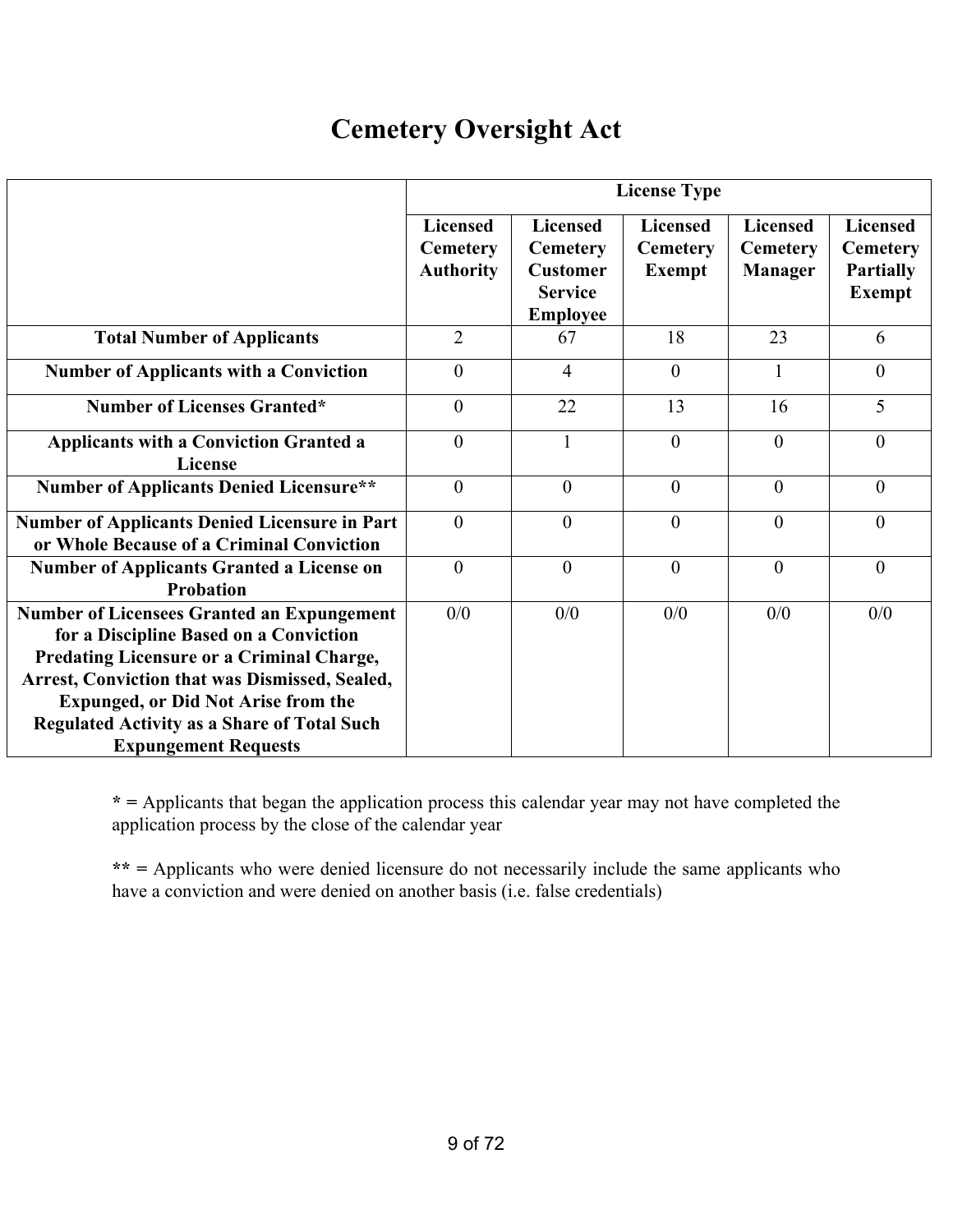## **Clinical Psychologist Licensing Act**

|                                                                                                                                                                                                                                                              | <b>License Type</b>             |                                                 |                                    |                                                                       |                                                                  |
|--------------------------------------------------------------------------------------------------------------------------------------------------------------------------------------------------------------------------------------------------------------|---------------------------------|-------------------------------------------------|------------------------------------|-----------------------------------------------------------------------|------------------------------------------------------------------|
|                                                                                                                                                                                                                                                              | <b>Clinical</b><br>Psychologist | <b>Licensed</b><br>Psychological<br>Partnership | <b>Prescribing</b><br>Psychologist | Prescribing<br>Psychologist<br><b>Controlled</b><br><b>Substances</b> | Psychologist<br>Continuing<br><b>Education</b><br><b>Sponsor</b> |
| <b>Total Number of Applicants</b>                                                                                                                                                                                                                            | 239                             | 5                                               | $\overline{2}$                     |                                                                       | 13                                                               |
| <b>Number of Applicants with a</b><br>Conviction                                                                                                                                                                                                             | 4                               | $\theta$                                        | $\theta$                           | $\theta$                                                              | $\theta$                                                         |
| <b>Number of Licenses Granted*</b>                                                                                                                                                                                                                           | 127                             | $\overline{2}$                                  | $\mathbf{0}$                       | $\mathbf{0}$                                                          | 6                                                                |
| <b>Applicants with a Conviction Granted a</b><br>License                                                                                                                                                                                                     | $\overline{4}$                  | $\theta$                                        | $\theta$                           | $\theta$                                                              | $\theta$                                                         |
| <b>Number of Applicants Denied</b><br>Licensure**                                                                                                                                                                                                            | $\mathbf{1}$                    | $\theta$                                        | $\theta$                           | $\theta$                                                              | $\theta$                                                         |
| <b>Number of Applicants Denied</b><br><b>Licensure in Part or Whole Because of</b><br>a Criminal Conviction                                                                                                                                                  | $\overline{0}$                  | $\theta$                                        | $\mathbf{0}$                       | $\overline{0}$                                                        | $\overline{0}$                                                   |
| <b>Number of Applicants Granted a</b><br><b>License on Probation</b>                                                                                                                                                                                         | $\mathbf{0}$                    | $\overline{0}$                                  | $\mathbf{0}$                       | $\mathbf{0}$                                                          | $\overline{0}$                                                   |
| <b>Number of Licensees Granted an</b><br><b>Expungement for a Discipline Based on</b><br>a Conviction Predating Licensure or a<br><b>Criminal Charge, Arrest, Conviction</b><br>that was Dismissed, Sealed, Expunged,<br>or Did Not Arise from the Regulated | 0/0                             | 0/0                                             | 0/0                                | 0/0                                                                   | 0/0                                                              |
| <b>Activity as a Share of Total Such</b><br><b>Expungement Requests</b>                                                                                                                                                                                      |                                 |                                                 |                                    |                                                                       |                                                                  |

**\* =** Applicants that began the application process this calendar year may not have completed the application process by the close of the calendar year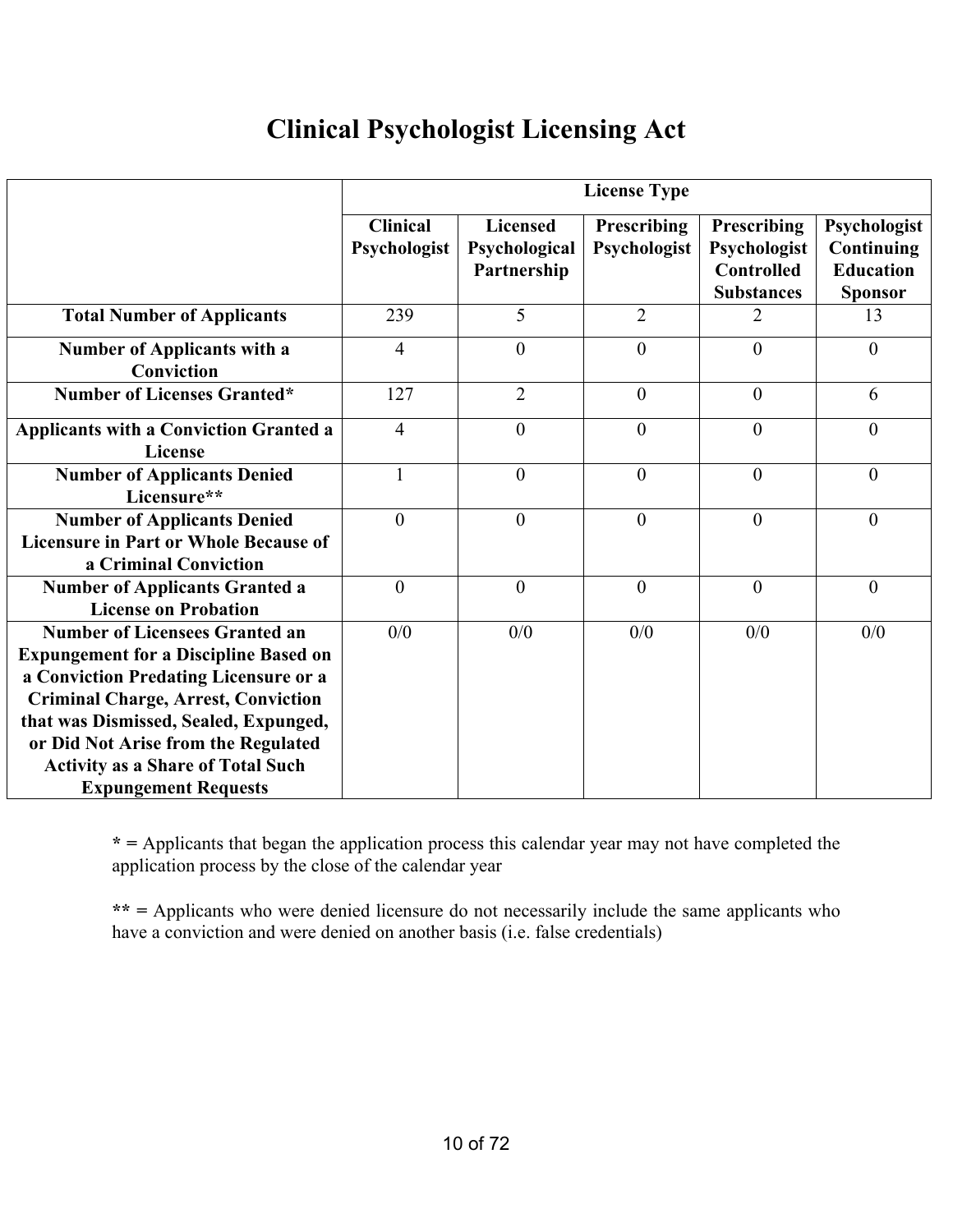## **Collection Agency Act**

|                                                                                                                                                                                                                                                                                                              | <b>License Type</b>                  |                                                           |  |  |  |
|--------------------------------------------------------------------------------------------------------------------------------------------------------------------------------------------------------------------------------------------------------------------------------------------------------------|--------------------------------------|-----------------------------------------------------------|--|--|--|
|                                                                                                                                                                                                                                                                                                              | <b>Licensed Collection</b><br>Agency | <b>Licensed Collection Agency</b><br><b>Branch Office</b> |  |  |  |
| <b>Total Number of Applicants</b>                                                                                                                                                                                                                                                                            | 100                                  | 66                                                        |  |  |  |
| <b>Number of Applicants with a Conviction</b>                                                                                                                                                                                                                                                                | $\overline{0}$                       | $\theta$                                                  |  |  |  |
| <b>Number of Licenses Granted*</b>                                                                                                                                                                                                                                                                           | 54                                   | 49                                                        |  |  |  |
| <b>Applicants with a Conviction Granted a License</b>                                                                                                                                                                                                                                                        | $\theta$                             | $\overline{0}$                                            |  |  |  |
| <b>Number of Applicants Denied Licensure**</b>                                                                                                                                                                                                                                                               | $\boldsymbol{0}$                     | $\overline{0}$                                            |  |  |  |
| <b>Number of Applicants Denied Licensure in Part or</b><br><b>Whole Because of a Criminal Conviction</b>                                                                                                                                                                                                     | $\overline{0}$                       | $\overline{0}$                                            |  |  |  |
| <b>Number of Applicants Granted a License on Probation</b>                                                                                                                                                                                                                                                   | $\overline{0}$                       | $\overline{0}$                                            |  |  |  |
| Number of Licensees Granted an Expungement for a<br><b>Discipline Based on a Conviction Predating Licensure</b><br>or a Criminal Charge, Arrest, Conviction that was<br>Dismissed, Sealed, Expunged, or Did Not Arise from<br>the Regulated Activity as a Share of Total Such<br><b>Expungement Requests</b> | 0/0                                  | 0/0                                                       |  |  |  |

**\* =** Applicants that began the application process this calendar year may not have completed the application process by the close of the calendar year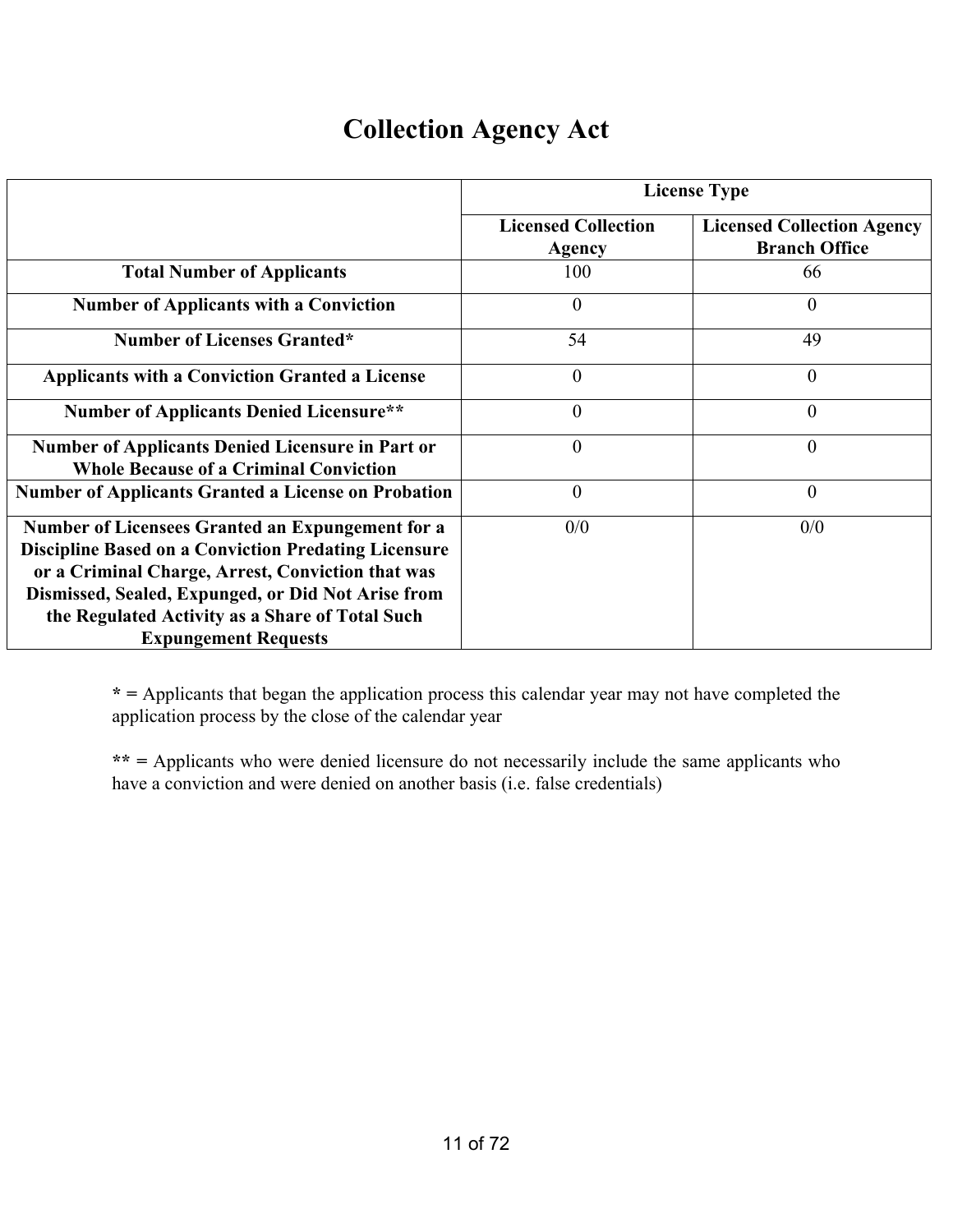## **Barber, Cosmetology, Esthetics, Hair Braiding, and Nail Technology Act of 1985**

|                                                                                                                                                                                                                                                                                                                     | <b>License Type</b>                                                 |                                                      |                                  |                                                   |                                                    |  |
|---------------------------------------------------------------------------------------------------------------------------------------------------------------------------------------------------------------------------------------------------------------------------------------------------------------------|---------------------------------------------------------------------|------------------------------------------------------|----------------------------------|---------------------------------------------------|----------------------------------------------------|--|
|                                                                                                                                                                                                                                                                                                                     | <b>BCENT***</b><br>Continuing<br><b>Education</b><br><b>Sponsor</b> | <b>BCENT***</b><br>Salon/Shop<br><b>Registration</b> | <b>Licensed</b><br><b>Barber</b> | <b>Licensed</b><br><b>Barber</b><br><b>School</b> | <b>Licensed</b><br><b>Barber</b><br><b>Teacher</b> |  |
| <b>Total Number of Applicants</b>                                                                                                                                                                                                                                                                                   | 46                                                                  | 908                                                  | 404                              | 5                                                 | 40                                                 |  |
| <b>Number of Applicants with a Conviction</b>                                                                                                                                                                                                                                                                       | $\theta$                                                            | $\theta$                                             | 44                               | $\theta$                                          | 4                                                  |  |
| <b>Number of Licenses Granted*</b>                                                                                                                                                                                                                                                                                  | 34                                                                  | 533                                                  | 193                              | 3                                                 | 23                                                 |  |
| <b>Applicants with a Conviction Granted a License</b>                                                                                                                                                                                                                                                               | $\theta$                                                            | $\overline{0}$                                       | 22                               | $\theta$                                          | $\theta$                                           |  |
| <b>Number of Applicants Denied Licensure**</b>                                                                                                                                                                                                                                                                      | $\theta$                                                            | $\theta$                                             | $\theta$                         | $\theta$                                          | $\theta$                                           |  |
| <b>Number of Applicants Denied Licensure in Part or</b><br><b>Whole Because of a Criminal Conviction</b>                                                                                                                                                                                                            | $\Omega$                                                            | $\theta$                                             | $\theta$                         | $\theta$                                          | $\theta$                                           |  |
| <b>Number of Applicants Granted a License on</b><br><b>Probation</b>                                                                                                                                                                                                                                                | $\theta$                                                            | $\theta$                                             | $\theta$                         | $\theta$                                          | $\theta$                                           |  |
| <b>Number of Licensees Granted an Expungement for</b><br>a Discipline Based on a Conviction Predating<br>Licensure or a Criminal Charge, Arrest,<br><b>Conviction that was Dismissed, Sealed, Expunged,</b><br>or Did Not Arise from the Regulated Activity as a<br><b>Share of Total Such Expungement Requests</b> | 0/0                                                                 | 0/0                                                  | 0/0                              | 0/0                                               | 0/0                                                |  |

**\* =** Applicants that began the application process this calendar year may not have completed the application process by the close of the calendar year

**\*\* =** Applicants who were denied licensure do not necessarily include the same applicants who have a conviction and were denied on another basis (i.e. false credentials)

\*\*\* = BCENT stands for Barber, Cosmetologist, Esthetician, Nail Technology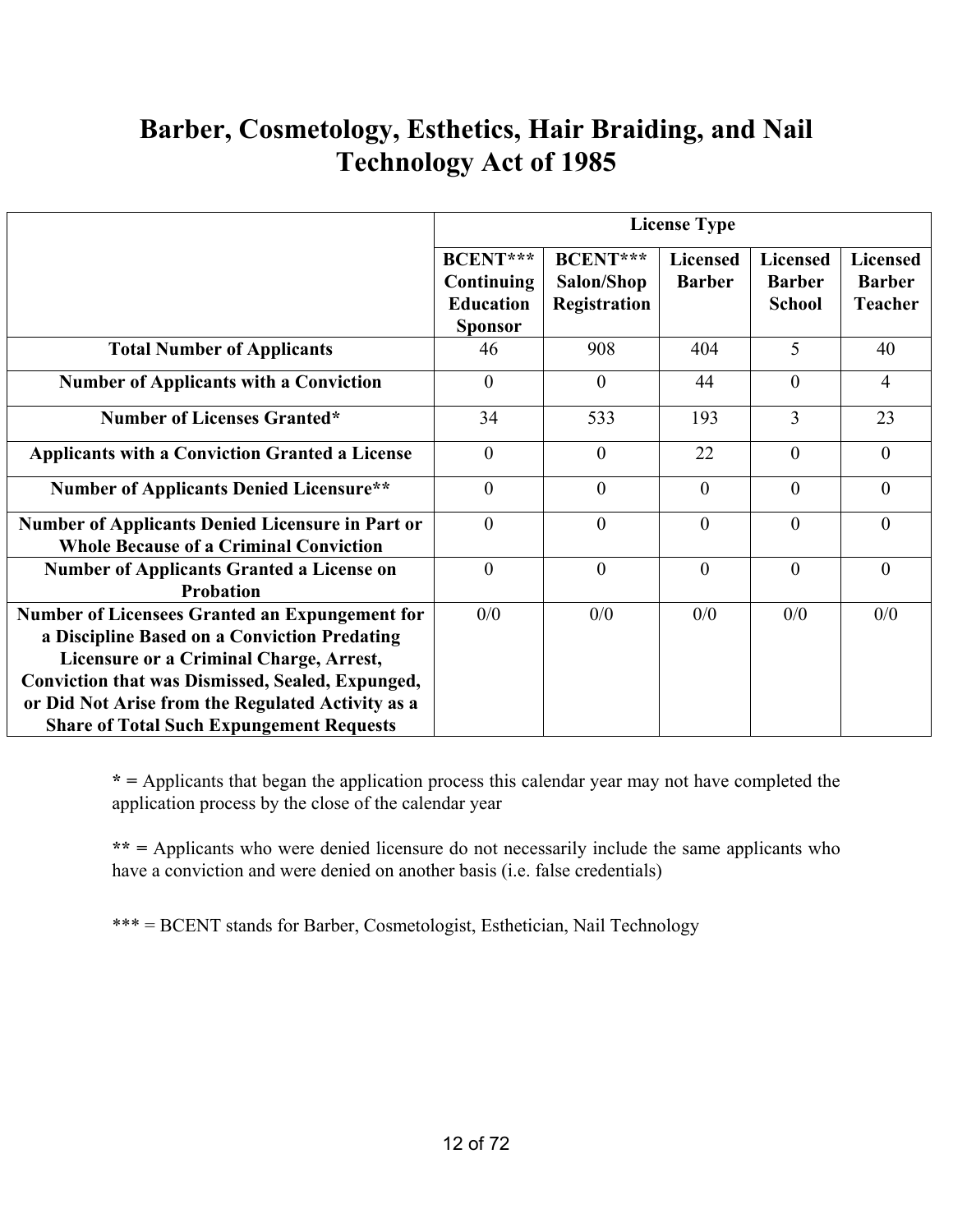## **Barber, Cosmetology, Esthetics, Hair Braiding, and Nail Technology Act of 1985 (cont'd)**

|                                                                                                                                                                                                                                                                                                                                                | <b>License Type</b>              |                                                    |                                                 |                                       |                                                         |  |  |
|------------------------------------------------------------------------------------------------------------------------------------------------------------------------------------------------------------------------------------------------------------------------------------------------------------------------------------------------|----------------------------------|----------------------------------------------------|-------------------------------------------------|---------------------------------------|---------------------------------------------------------|--|--|
|                                                                                                                                                                                                                                                                                                                                                | <b>Licensed</b><br>Cosmetologist | <b>Licensed</b><br>Cosmetologist<br><b>Teacher</b> | <b>Licensed</b><br>Cosmetology<br><b>School</b> | <b>Licensed</b><br><b>Esthetician</b> | <b>Licensed</b><br><b>Esthetician</b><br><b>Teacher</b> |  |  |
| <b>Total Number of Applicants</b>                                                                                                                                                                                                                                                                                                              | 2753                             | 79                                                 | 23                                              | 1057                                  | 29                                                      |  |  |
| <b>Number of Applicants with a</b><br>Conviction                                                                                                                                                                                                                                                                                               | 18                               | 1                                                  | $\theta$                                        | $\overline{7}$                        | $\theta$                                                |  |  |
| <b>Number of Licenses Granted*</b>                                                                                                                                                                                                                                                                                                             | 1502                             | 49                                                 | $\overline{7}$                                  | 680                                   | 19                                                      |  |  |
| <b>Applicants with a Conviction Granted</b><br>a License                                                                                                                                                                                                                                                                                       | 13                               | $\mathbf{1}$                                       | $\overline{0}$                                  | $\overline{4}$                        | $\overline{0}$                                          |  |  |
| <b>Number of Applicants Denied</b><br>Licensure**                                                                                                                                                                                                                                                                                              | $\overline{2}$                   | $\overline{0}$                                     | $\overline{0}$                                  | $\overline{0}$                        | $\overline{0}$                                          |  |  |
| <b>Number of Applicants Denied</b><br><b>Licensure in Part or Whole Because of</b><br>a Criminal Conviction                                                                                                                                                                                                                                    | $\theta$                         | $\mathbf{0}$                                       | $\mathbf{0}$                                    | $\overline{0}$                        | $\overline{0}$                                          |  |  |
| <b>Number of Applicants Granted a</b><br><b>License on Probation</b>                                                                                                                                                                                                                                                                           | $\theta$                         | $\overline{0}$                                     | $\overline{0}$                                  | $\theta$                              | $\overline{0}$                                          |  |  |
| <b>Number of Licensees Granted an</b><br><b>Expungement for a Discipline Based</b><br>on a Conviction Predating Licensure<br>or a Criminal Charge, Arrest,<br><b>Conviction that was Dismissed, Sealed,</b><br><b>Expunged, or Did Not Arise from the</b><br><b>Regulated Activity as a Share of Total</b><br><b>Such Expungement Requests</b> | 0/0                              | 0/0                                                | 0/0                                             | 0/0                                   | 0/0                                                     |  |  |

**\* =** Applicants that began the application process this calendar year may not have completed the application process by the close of the calendar year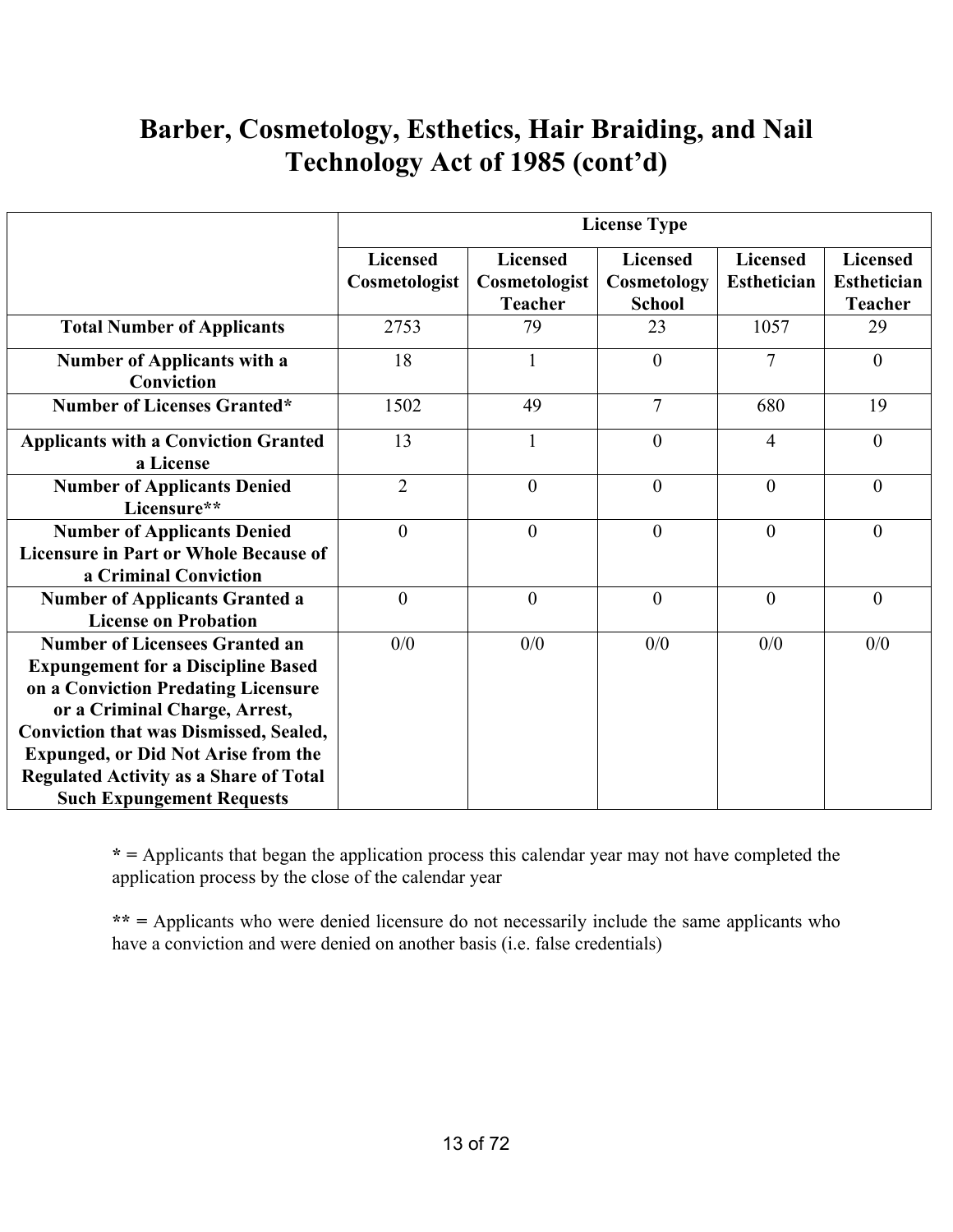## **Barber, Cosmetology, Esthetics, Hair Braiding, and Nail Technology Act of 1985 (cont'd)**

|                                                                                                                                                                                                                                                                                                                     | <b>License Type</b>                       |                                                      |                                              |                                                               |                                                                       |
|---------------------------------------------------------------------------------------------------------------------------------------------------------------------------------------------------------------------------------------------------------------------------------------------------------------------|-------------------------------------------|------------------------------------------------------|----------------------------------------------|---------------------------------------------------------------|-----------------------------------------------------------------------|
|                                                                                                                                                                                                                                                                                                                     | <b>Licensed</b><br>Hair<br><b>Braider</b> | <b>Licensed</b><br>Hair<br><b>Braider</b><br>Teacher | <b>Licensed</b><br><b>Nail</b><br>Technician | <b>Licensed</b><br><b>Nail</b><br>Technician<br><b>School</b> | <b>Licensed</b><br><b>Nail</b><br><b>Technology</b><br><b>Teacher</b> |
| <b>Total Number of Applicants</b>                                                                                                                                                                                                                                                                                   | 113                                       | 2                                                    | 865                                          | 2                                                             | 3                                                                     |
| <b>Number of Applicants with a Conviction</b>                                                                                                                                                                                                                                                                       | $\overline{4}$                            | $\theta$                                             | 16                                           | $\theta$                                                      | $\mathbf{0}$                                                          |
| <b>Number of Licenses Granted*</b>                                                                                                                                                                                                                                                                                  | 77                                        | $\theta$                                             | 556                                          | 1                                                             | $\overline{2}$                                                        |
| <b>Applicants with a Conviction Granted a License</b>                                                                                                                                                                                                                                                               | $\overline{2}$                            | $\theta$                                             | 5                                            | $\theta$                                                      | $\overline{0}$                                                        |
| <b>Number of Applicants Denied Licensure**</b>                                                                                                                                                                                                                                                                      | $\overline{0}$                            | $\theta$                                             | $\theta$                                     | $\theta$                                                      | $\mathbf{0}$                                                          |
| <b>Number of Applicants Denied Licensure in Part or</b><br><b>Whole Because of a Criminal Conviction</b>                                                                                                                                                                                                            | $\theta$                                  | $\theta$                                             | $\theta$                                     | $\theta$                                                      | $\mathbf{0}$                                                          |
| <b>Number of Applicants Granted a License on</b><br><b>Probation</b>                                                                                                                                                                                                                                                | $\theta$                                  | $\theta$                                             | $\Omega$                                     | $\theta$                                                      | $\theta$                                                              |
| <b>Number of Licensees Granted an Expungement</b><br>for a Discipline Based on a Conviction Predating<br>Licensure or a Criminal Charge, Arrest,<br><b>Conviction that was Dismissed, Sealed, Expunged,</b><br>or Did Not Arise from the Regulated Activity as a<br><b>Share of Total Such Expungement Requests</b> | 0/0                                       | 0/0                                                  | 0/0                                          | 0/0                                                           | 0/0                                                                   |

**\* =** Applicants that began the application process this calendar year may not have completed the application process by the close of the calendar year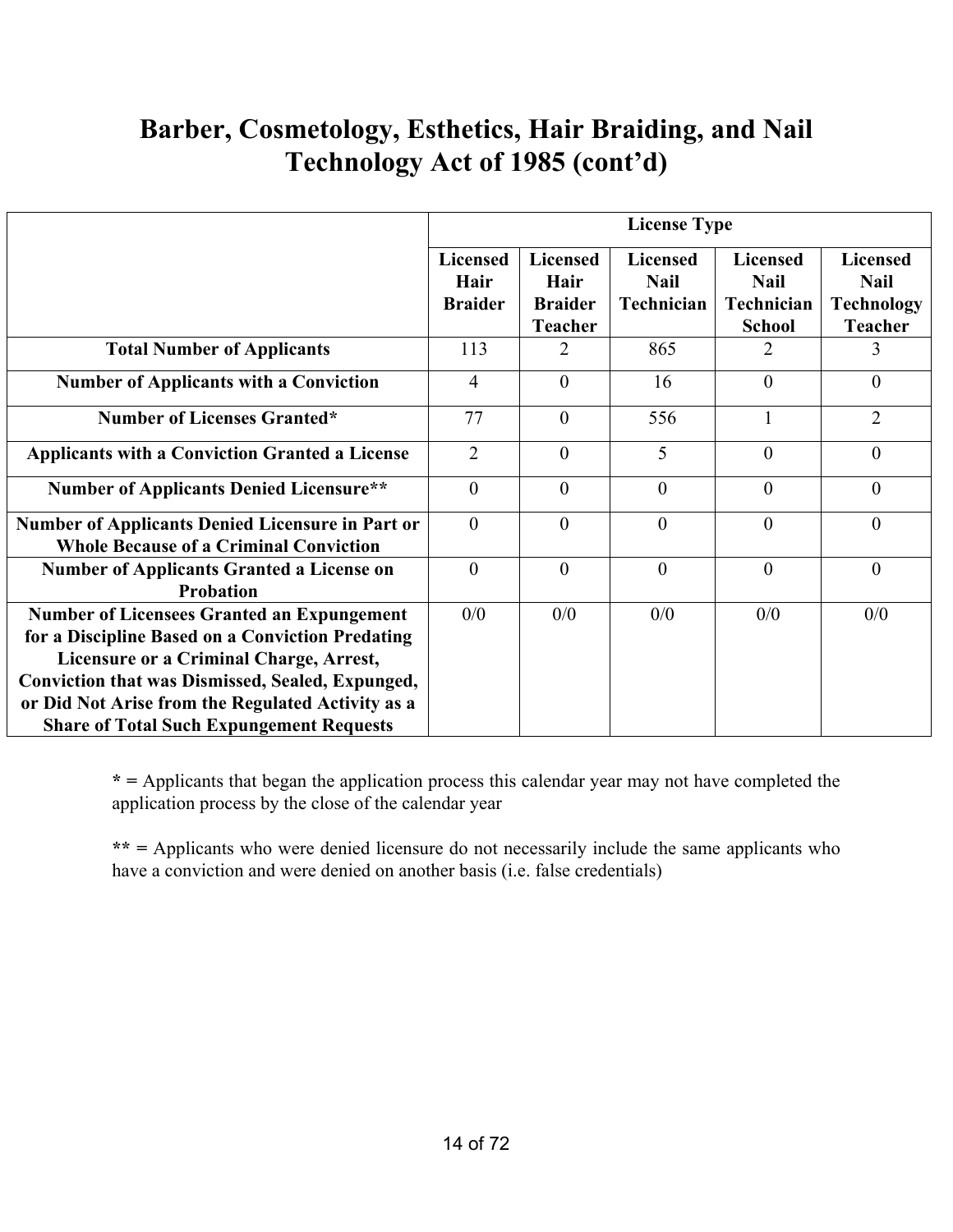#### **Controlled Substances Act**

|                                                                                                                                                                                                                                                                                                              | <b>License Type</b>                     |
|--------------------------------------------------------------------------------------------------------------------------------------------------------------------------------------------------------------------------------------------------------------------------------------------------------------|-----------------------------------------|
|                                                                                                                                                                                                                                                                                                              | <b>Controlled Substances License***</b> |
| <b>Total Number of Applicants</b>                                                                                                                                                                                                                                                                            | 56                                      |
| <b>Number of Applicants with a Conviction</b>                                                                                                                                                                                                                                                                |                                         |
| <b>Number of Licenses Granted*</b>                                                                                                                                                                                                                                                                           | 22                                      |
| Applicants with a Conviction Granted a License*                                                                                                                                                                                                                                                              |                                         |
| <b>Number of Applicants Denied Licensure**</b>                                                                                                                                                                                                                                                               | $\theta$                                |
| Number of Applicants Denied Licensure in Part or<br><b>Whole Because of a Criminal Conviction</b>                                                                                                                                                                                                            | $\mathbf{0}$                            |
| <b>Number of Applicants Granted a License on Probation</b>                                                                                                                                                                                                                                                   | $\theta$                                |
| Number of Licensees Granted an Expungement for a<br>Discipline Based on a Conviction Predating Licensure or<br>a Criminal Charge, Arrest, Conviction that was<br>Dismissed, Sealed, Expunged, or Did Not Arise from the<br><b>Regulated Activity as a Share of Total Such</b><br><b>Expungement Requests</b> | 0/0                                     |

**\* =** Applicants that began the application process this calendar year may not have completed the application process by the close of the calendar year

**\*\* =** Applicants who were denied licensure do not necessarily include the same applicants who have a conviction and were denied on another basis (i.e. false credentials

\*\*\* = These controlled substance licenses are granted specifically for purposes of research/teaching, chemical analysis, university/college/instructional activities, and canine training.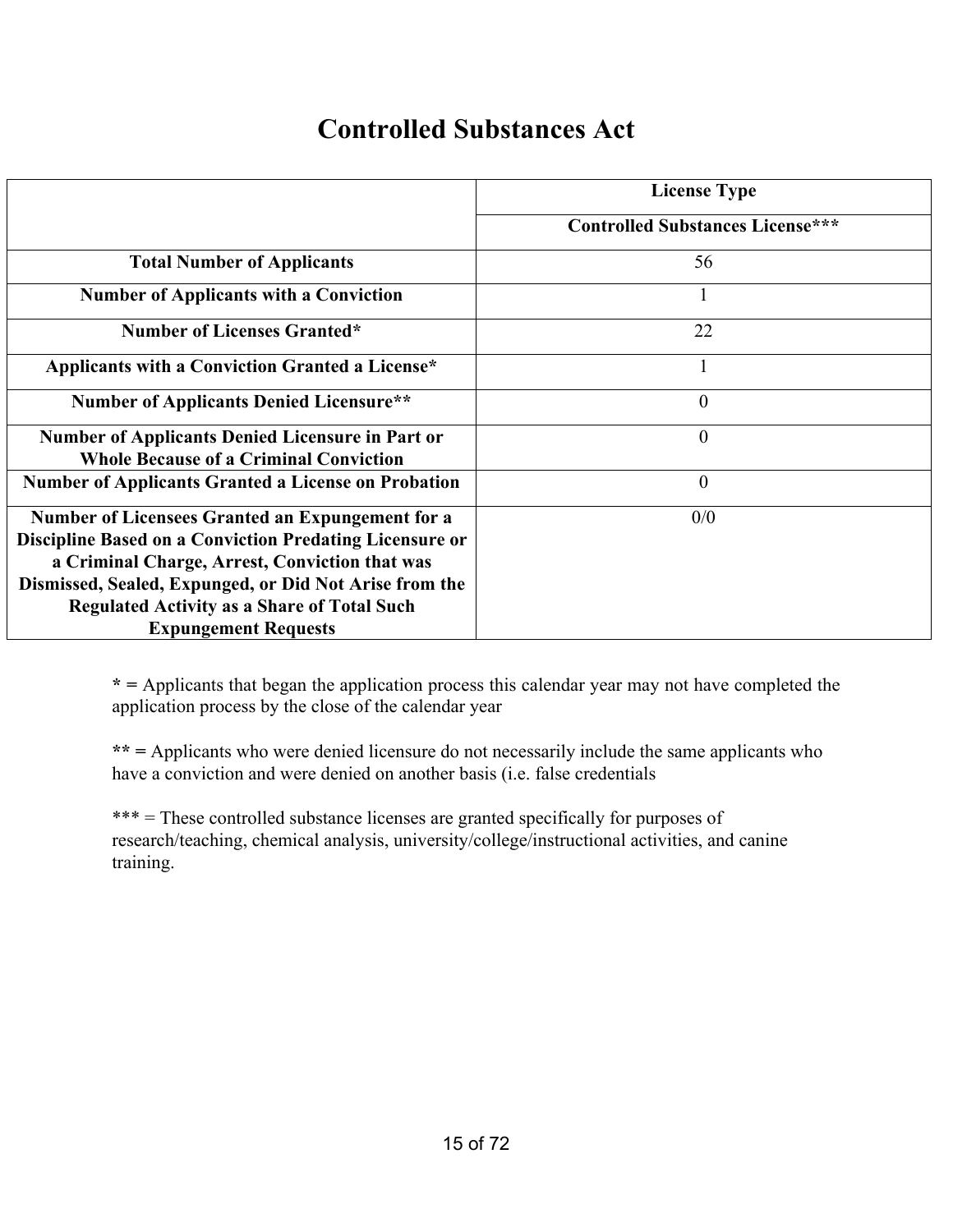#### **Illinois Dental Practice Act**

|                                                                                                                                                                                                                                                                                                                     | <b>License Type</b>                                                                                      |                                            |                                   |                                                                            |                                                                |
|---------------------------------------------------------------------------------------------------------------------------------------------------------------------------------------------------------------------------------------------------------------------------------------------------------------------|----------------------------------------------------------------------------------------------------------|--------------------------------------------|-----------------------------------|----------------------------------------------------------------------------|----------------------------------------------------------------|
|                                                                                                                                                                                                                                                                                                                     | Approved<br><b>Dental/Dental</b><br><b>Hygienist</b><br>Continuing<br><b>Education</b><br><b>Sponsor</b> | <b>Dental</b><br><b>Sedation</b><br>Permit | <b>Licensed</b><br><b>Dentist</b> | <b>Licensed</b><br><b>Dentist</b><br><b>Controlled</b><br><b>Substance</b> | <b>Licensed</b><br><b>Specialist</b><br>in<br><b>Dentistry</b> |
| <b>Total Number of Applicants</b>                                                                                                                                                                                                                                                                                   | 5                                                                                                        | 24                                         | 524                               | 491                                                                        | 73                                                             |
| <b>Number of Applicants with a Conviction</b>                                                                                                                                                                                                                                                                       | $\overline{0}$                                                                                           | $\mathbf{1}$                               |                                   |                                                                            | $\overline{2}$                                                 |
| <b>Number of Licenses Granted*</b>                                                                                                                                                                                                                                                                                  | $\overline{2}$                                                                                           | 14                                         | 437                               | 416                                                                        | 62                                                             |
| <b>Applicants with a Conviction Granted a License</b>                                                                                                                                                                                                                                                               | $\theta$                                                                                                 | $\theta$                                   | 1                                 |                                                                            | $\overline{2}$                                                 |
| <b>Number of Applicants Denied Licensure**</b>                                                                                                                                                                                                                                                                      | $\theta$                                                                                                 | $\theta$                                   | $\theta$                          | $\theta$                                                                   | $\theta$                                                       |
| <b>Number of Applicants Denied Licensure in Part</b><br>or Whole Because of a Criminal Conviction                                                                                                                                                                                                                   | $\overline{0}$                                                                                           | $\overline{0}$                             | $\theta$                          | $\theta$                                                                   | $\theta$                                                       |
| <b>Number of Applicants Granted a License on</b><br><b>Probation</b>                                                                                                                                                                                                                                                | $\theta$                                                                                                 | $\theta$                                   | $\theta$                          | $\theta$                                                                   | $\theta$                                                       |
| <b>Number of Licensees Granted an Expungement</b><br>for a Discipline Based on a Conviction Predating<br>Licensure or a Criminal Charge, Arrest,<br><b>Conviction that was Dismissed, Sealed, Expunged,</b><br>or Did Not Arise from the Regulated Activity as a<br><b>Share of Total Such Expungement Requests</b> | 0/0                                                                                                      | 0/0                                        | 0/0                               | 0/0                                                                        | 0/0                                                            |

**\* =** Applicants that began the application process this calendar year may not have completed the application process by the close of the calendar year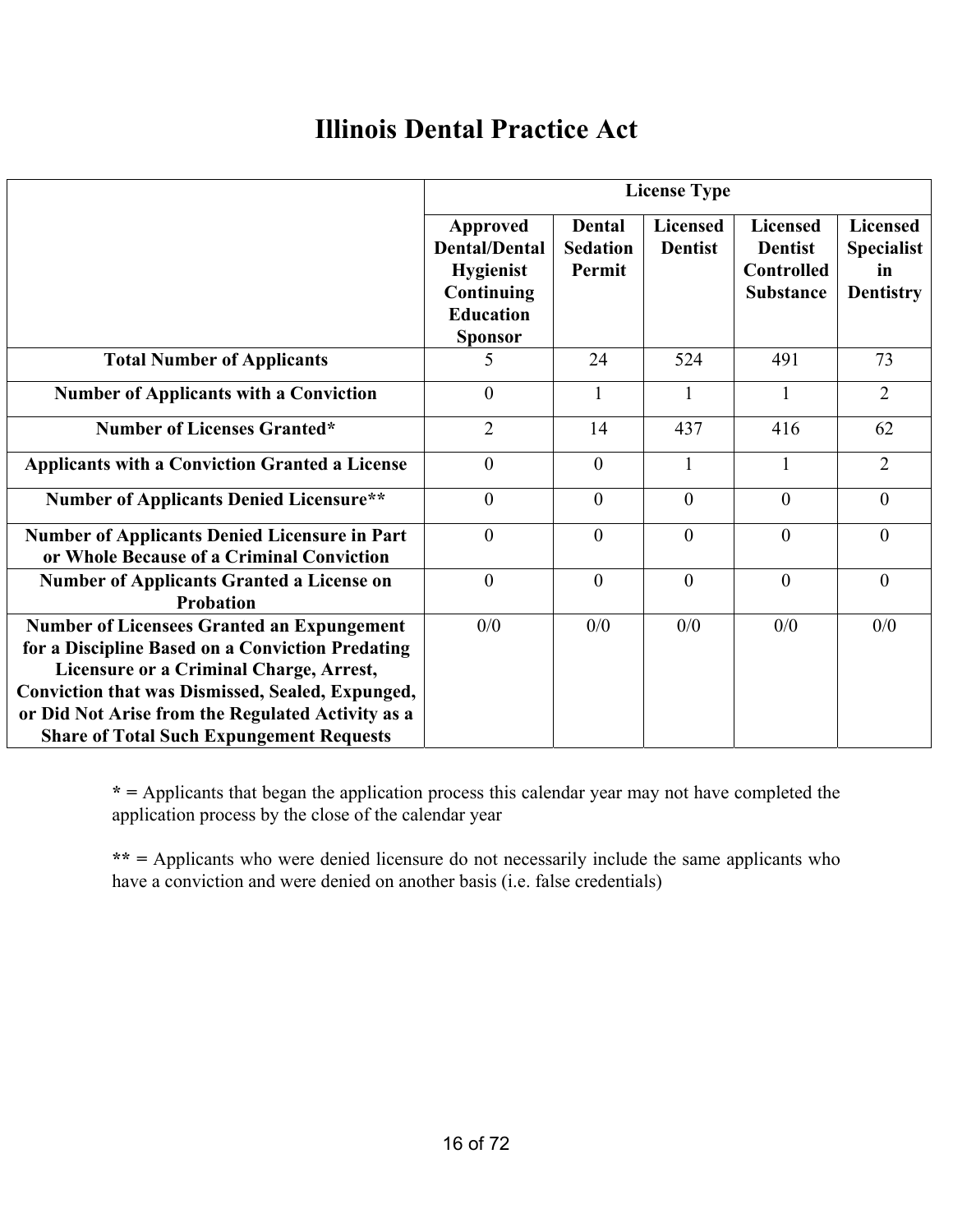## **Illinois Dental Practice Act (cont'd)**

|                                                                                                                                                             | <b>License Type</b>                                    |                                                |                                                    |  |  |
|-------------------------------------------------------------------------------------------------------------------------------------------------------------|--------------------------------------------------------|------------------------------------------------|----------------------------------------------------|--|--|
|                                                                                                                                                             | <b>Registered</b><br><b>Dental</b><br><b>Hygienist</b> | <b>Restricted</b><br><b>Faculty</b><br>License | <b>Temporary Dental</b><br><b>Training License</b> |  |  |
| <b>Total Number of Applicants</b>                                                                                                                           | 400                                                    | 15                                             | 43                                                 |  |  |
| <b>Number of Applicants with a Conviction</b>                                                                                                               | 4                                                      | $\overline{0}$                                 | $\overline{2}$                                     |  |  |
| <b>Number of Licenses Granted*</b>                                                                                                                          | 355                                                    | 13                                             | 32                                                 |  |  |
| <b>Applicants with a Conviction Granted a License</b>                                                                                                       | $\overline{4}$                                         | $\overline{0}$                                 | $\overline{2}$                                     |  |  |
| <b>Number of Applicants Denied Licensure**</b>                                                                                                              | $\theta$                                               | $\theta$                                       | $\theta$                                           |  |  |
| <b>Number of Applicants Denied Licensure in Part or</b><br><b>Whole Because of a Criminal Conviction</b>                                                    | $\overline{0}$                                         | $\overline{0}$                                 | $\overline{0}$                                     |  |  |
| <b>Number of Applicants Granted a License on</b><br><b>Probation</b>                                                                                        | $\overline{0}$                                         | $\overline{0}$                                 | $\overline{0}$                                     |  |  |
| Number of Licensees Granted an Expungement for a<br><b>Discipline Based on a Conviction Predating</b><br>Licensure or a Criminal Charge, Arrest, Conviction | 0/0                                                    | 0/0                                            | 0/0                                                |  |  |
| that was Dismissed, Sealed, Expunged, or Did Not<br>Arise from the Regulated Activity as a Share of Total<br><b>Such Expungement Requests</b>               |                                                        |                                                |                                                    |  |  |

**\* =** Applicants that began the application process this calendar year may not have completed the application process by the close of the calendar year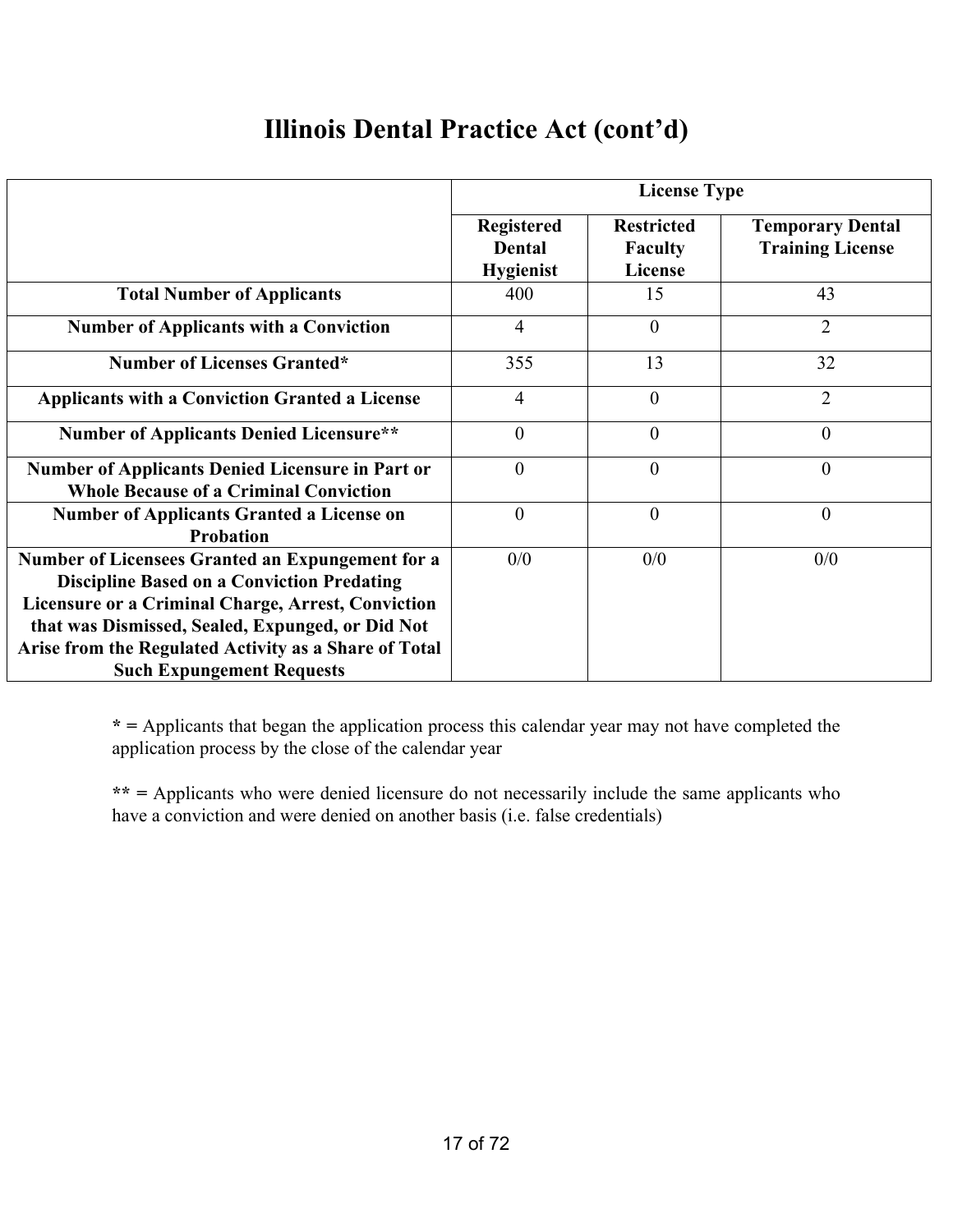## **Design Firm Registration**

|                                                                                                                                                                                                                                                                                                                                      | <b>License Type</b>                                                                          |                  |                                                         |                                                       |                         |  |
|--------------------------------------------------------------------------------------------------------------------------------------------------------------------------------------------------------------------------------------------------------------------------------------------------------------------------------------|----------------------------------------------------------------------------------------------|------------------|---------------------------------------------------------|-------------------------------------------------------|-------------------------|--|
|                                                                                                                                                                                                                                                                                                                                      | Architect,<br><b>Professional</b><br>Engineering,<br><b>Structural</b><br><b>Engineering</b> | <b>Architect</b> | Architect,<br><b>Professional</b><br><b>Engineering</b> | Architect,<br><b>Structural</b><br><b>Engineering</b> | Land<br><b>Surveyor</b> |  |
| <b>Total Number of Applicants</b>                                                                                                                                                                                                                                                                                                    |                                                                                              | 104              | $\overline{4}$                                          | $\overline{4}$                                        | $\overline{7}$          |  |
| <b>Number of Applicants with a Conviction</b>                                                                                                                                                                                                                                                                                        | $\theta$                                                                                     | $\theta$         | $\overline{0}$                                          | $\theta$                                              | $\overline{0}$          |  |
| <b>Number of Licenses Granted*</b>                                                                                                                                                                                                                                                                                                   | $\mathbf{1}$                                                                                 | 76               | $\overline{4}$                                          | 3                                                     | $\overline{4}$          |  |
| <b>Applicants with a Conviction Granted a</b><br>License                                                                                                                                                                                                                                                                             | $\theta$                                                                                     | $\theta$         | $\theta$                                                | $\theta$                                              | $\theta$                |  |
| <b>Number of Applicants Denied Licensure**</b>                                                                                                                                                                                                                                                                                       | $\theta$                                                                                     | $\theta$         | $\theta$                                                | $\theta$                                              | $\theta$                |  |
| <b>Number of Applicants Denied Licensure in</b><br><b>Part or Whole Because of a Criminal</b><br>Conviction                                                                                                                                                                                                                          | $\theta$                                                                                     | $\theta$         | $\theta$                                                | $\theta$                                              | $\Omega$                |  |
| <b>Number of Applicants Granted a License on</b><br>Probation                                                                                                                                                                                                                                                                        | $\overline{0}$                                                                               | $\theta$         | $\theta$                                                | $\theta$                                              | $\theta$                |  |
| <b>Number of Licensees Granted an</b><br><b>Expungement for a Discipline Based on a</b><br><b>Conviction Predating Licensure or a Criminal</b><br><b>Charge, Arrest, Conviction that was</b><br>Dismissed, Sealed, Expunged, or Did Not Arise<br>from the Regulated Activity as a Share of<br><b>Total Such Expungement Requests</b> | 0/0                                                                                          | 0/0              | 0/0                                                     | 0/0                                                   | 0/0                     |  |

**\* =** Applicants that began the application process this calendar year may not have completed the application process by the close of the calendar year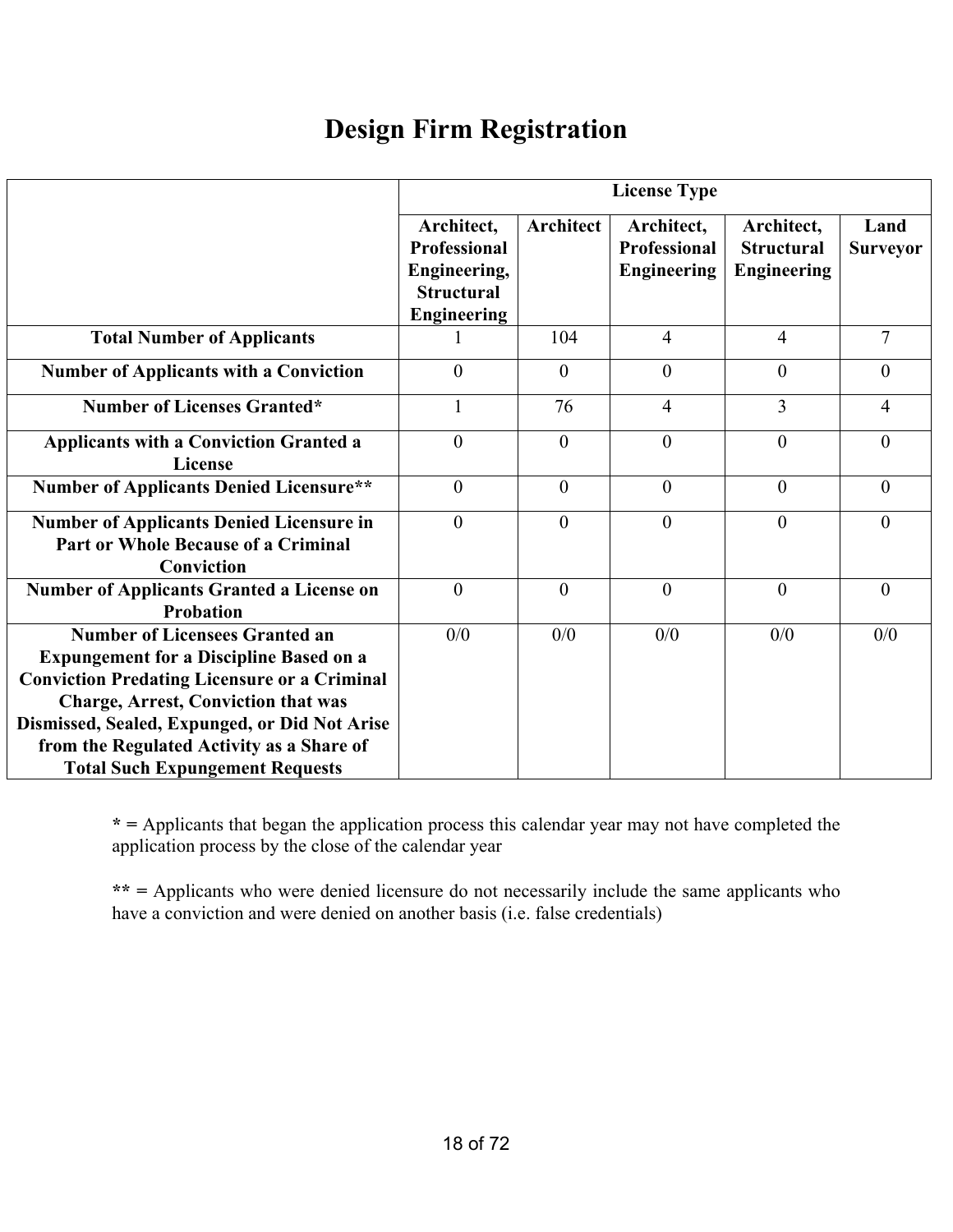## **Design Firm Registration (cont'd)**

|                                                                                                                                                                                                                                                                                                                               |                                                                |                                                                                | <b>License Type</b>                       |                                         |
|-------------------------------------------------------------------------------------------------------------------------------------------------------------------------------------------------------------------------------------------------------------------------------------------------------------------------------|----------------------------------------------------------------|--------------------------------------------------------------------------------|-------------------------------------------|-----------------------------------------|
|                                                                                                                                                                                                                                                                                                                               | Land<br>Surveyor,<br><b>Professional</b><br><b>Engineering</b> | <b>Professional</b><br>Engineering,<br><b>Structural</b><br><b>Engineering</b> | <b>Professional</b><br><b>Engineering</b> | <b>Structural</b><br><b>Engineering</b> |
| <b>Total Number of Applicants</b>                                                                                                                                                                                                                                                                                             | 6                                                              | 11                                                                             | 115                                       | 34                                      |
| <b>Number of Applicants with a Conviction</b>                                                                                                                                                                                                                                                                                 | $\theta$                                                       | $\theta$                                                                       | $\overline{0}$                            | $\theta$                                |
| <b>Number of Licenses Granted*</b>                                                                                                                                                                                                                                                                                            | $\overline{4}$                                                 | 8                                                                              | 77                                        | 25                                      |
| <b>Applicants with a Conviction Granted a</b><br>License                                                                                                                                                                                                                                                                      | $\theta$                                                       | $\theta$                                                                       | $\theta$                                  | $\overline{0}$                          |
| <b>Number of Applicants Denied Licensure**</b>                                                                                                                                                                                                                                                                                | $\mathbf{0}$                                                   | $\overline{0}$                                                                 | $\theta$                                  | $\theta$                                |
| <b>Number of Applicants Denied Licensure in</b><br><b>Part or Whole Because of a Criminal</b><br>Conviction                                                                                                                                                                                                                   | $\overline{0}$                                                 | $\theta$                                                                       | $\theta$                                  | $\boldsymbol{0}$                        |
| <b>Number of Applicants Granted a License on</b><br>Probation                                                                                                                                                                                                                                                                 | $\theta$                                                       | $\theta$                                                                       | $\theta$                                  | $\theta$                                |
| <b>Number of Licensees Granted an</b><br><b>Expungement for a Discipline Based on a</b><br><b>Conviction Predating Licensure or a</b><br><b>Criminal Charge, Arrest, Conviction that</b><br>was Dismissed, Sealed, Expunged, or Did Not<br>Arise from the Regulated Activity as a Share<br>of Total Such Expungement Requests | 0/0                                                            | 0/0                                                                            | 0/0                                       | 0/0                                     |

**\* =** Applicants that began the application process this calendar year may not have completed the application process by the close of the calendar year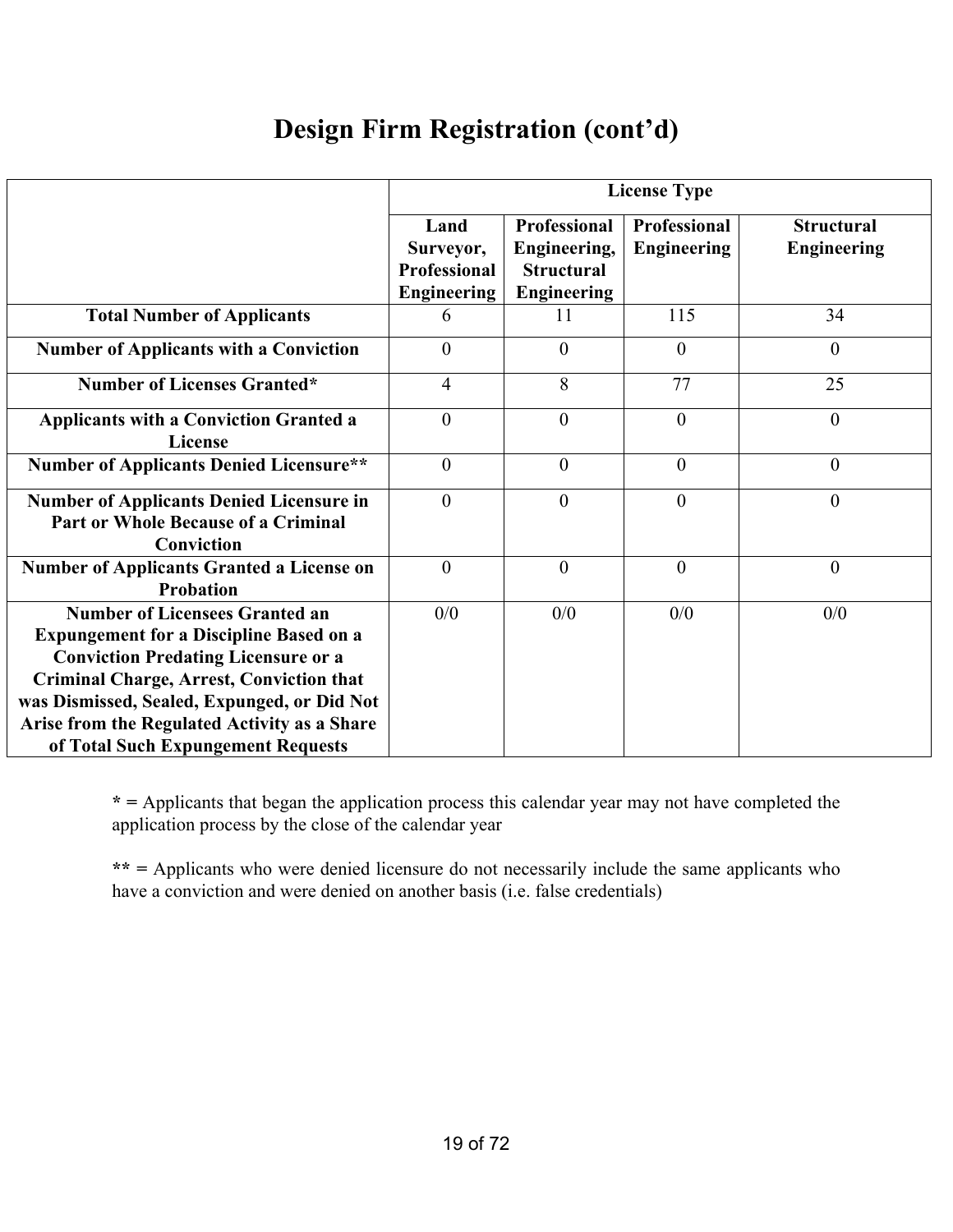#### **Detection of Deception Examiners Act**

|                                                                                                                                                                                                                                                                                                              | <b>License Type</b>                              |                                                 |  |  |  |
|--------------------------------------------------------------------------------------------------------------------------------------------------------------------------------------------------------------------------------------------------------------------------------------------------------------|--------------------------------------------------|-------------------------------------------------|--|--|--|
|                                                                                                                                                                                                                                                                                                              | <b>Detection of Deception</b><br><b>Examiner</b> | <b>Detection of Deception</b><br><b>Trainee</b> |  |  |  |
| <b>Total Number of Applicants</b>                                                                                                                                                                                                                                                                            |                                                  |                                                 |  |  |  |
| <b>Number of Applicants with a Conviction</b>                                                                                                                                                                                                                                                                | $\theta$                                         | 0                                               |  |  |  |
| <b>Number of Licenses Granted*</b>                                                                                                                                                                                                                                                                           |                                                  | $\overline{2}$                                  |  |  |  |
| <b>Applicants with a Conviction Granted a License</b>                                                                                                                                                                                                                                                        | $\theta$                                         | $\theta$                                        |  |  |  |
| <b>Number of Applicants Denied Licensure**</b>                                                                                                                                                                                                                                                               | $\overline{0}$                                   | $\theta$                                        |  |  |  |
| <b>Number of Applicants Denied Licensure in Part or</b><br><b>Whole Because of a Criminal Conviction</b>                                                                                                                                                                                                     | $\overline{0}$                                   | $\overline{0}$                                  |  |  |  |
| <b>Number of Applicants Granted a License on Probation</b>                                                                                                                                                                                                                                                   | $\overline{0}$                                   | $\overline{0}$                                  |  |  |  |
| Number of Licensees Granted an Expungement for a<br><b>Discipline Based on a Conviction Predating Licensure</b><br>or a Criminal Charge, Arrest, Conviction that was<br>Dismissed, Sealed, Expunged, or Did Not Arise from<br>the Regulated Activity as a Share of Total Such<br><b>Expungement Requests</b> | 0/0                                              | 0/0                                             |  |  |  |

**\* =** Applicants that began the application process this calendar year may not have completed the application process by the close of the calendar year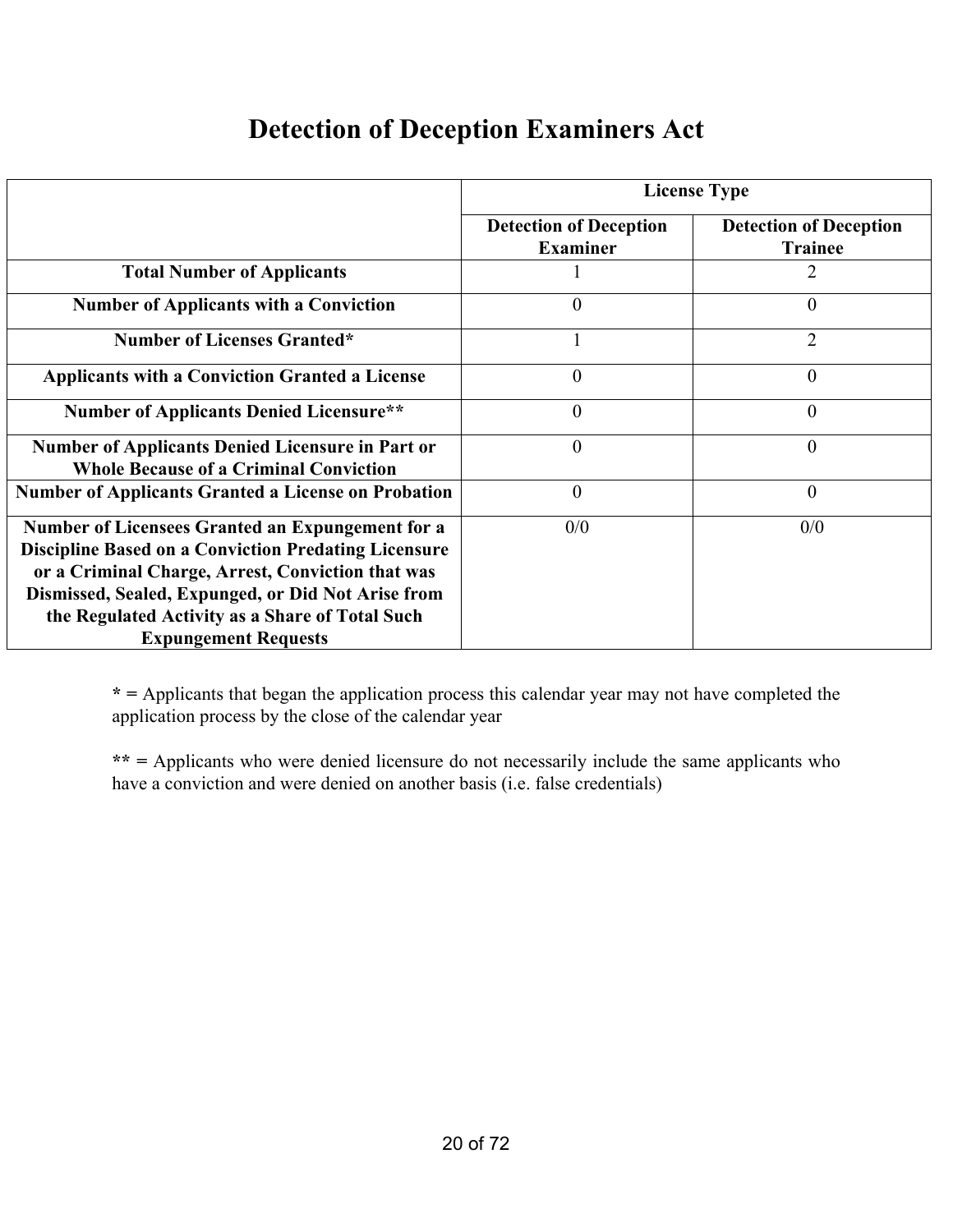## **Private Detective, Private Alarm, Private Security, Fingerprint Vendor, and Locksmith Act of 2004**

|                                                                                                                                                                                                                                                                                                                                                | <b>License Type</b>                                            |                                                          |                                                          |                                   |                                                                                           |
|------------------------------------------------------------------------------------------------------------------------------------------------------------------------------------------------------------------------------------------------------------------------------------------------------------------------------------------------|----------------------------------------------------------------|----------------------------------------------------------|----------------------------------------------------------|-----------------------------------|-------------------------------------------------------------------------------------------|
|                                                                                                                                                                                                                                                                                                                                                | <b>Armed</b><br><b>Proprietary</b><br><b>Security</b><br>Force | Canine<br><b>Handler</b><br><b>Authorization</b><br>Card | Canine<br><b>Trainer</b><br><b>Authorization</b><br>Card | Firearm<br><b>Control</b><br>Card | <b>Licensed</b><br><b>Alarm</b><br>Contractor<br>Agency<br><b>Branch</b><br><b>Office</b> |
| <b>Total Number of Applicants</b>                                                                                                                                                                                                                                                                                                              | $\overline{4}$                                                 | 61                                                       | 3                                                        | 2006                              | $\overline{4}$                                                                            |
| <b>Number of Applicants with a Conviction</b>                                                                                                                                                                                                                                                                                                  | $\overline{0}$                                                 |                                                          | $\theta$                                                 | 41                                | $\overline{0}$                                                                            |
| <b>Number of Licenses Granted*</b>                                                                                                                                                                                                                                                                                                             |                                                                | 42                                                       |                                                          | 1641                              | $\overline{4}$                                                                            |
| <b>Applicants with a Conviction Granted a</b><br><b>License</b>                                                                                                                                                                                                                                                                                | $\overline{0}$                                                 |                                                          | $\mathbf{0}$                                             | 38                                | $\boldsymbol{0}$                                                                          |
| <b>Number of Applicants Denied Licensure**</b>                                                                                                                                                                                                                                                                                                 | $\overline{0}$                                                 | $\overline{0}$                                           | $\mathbf{0}$                                             | $\overline{0}$                    | $\overline{0}$                                                                            |
| <b>Number of Applicants Denied Licensure</b><br>in Part or Whole Because of a Criminal<br>Conviction                                                                                                                                                                                                                                           | $\theta$                                                       | $\theta$                                                 | $\theta$                                                 | $\theta$                          | $\theta$                                                                                  |
| <b>Number of Applicants Granted a License</b><br>on Probation                                                                                                                                                                                                                                                                                  | $\overline{0}$                                                 | $\overline{0}$                                           | $\theta$                                                 | $\theta$                          | $\overline{0}$                                                                            |
| <b>Number of Licensees Granted an</b><br><b>Expungement for a Discipline Based on a</b><br><b>Conviction Predating Licensure or a</b><br><b>Criminal Charge, Arrest, Conviction that</b><br>was Dismissed, Sealed, Expunged, or Did<br>Not Arise from the Regulated Activity as a<br><b>Share of Total Such Expungement</b><br><b>Requests</b> | 0/0                                                            | 0/0                                                      | 0/0                                                      | 0/0                               | 0/0                                                                                       |

**\* =** Applicants that began the application process this calendar year may not have completed the application process by the close of the calendar year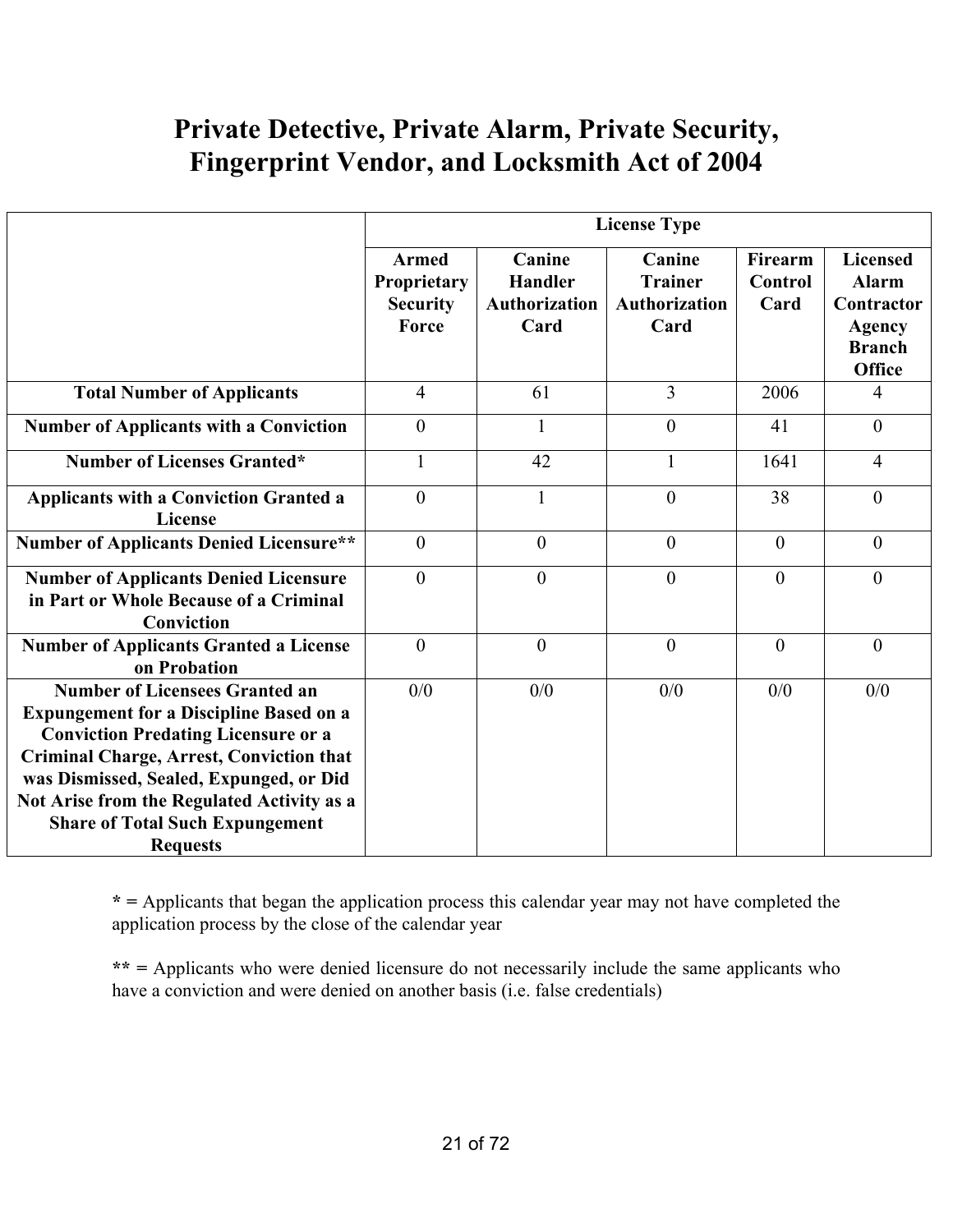## **Private Detective, Private Alarm, Private Security, Fingerprint Vendor, and Locksmith Act of 2004 (cont'd)**

|                                                                                                                                                                                                                                                                                                                               | <b>License Type</b>                             |                                                                  |                       |                                               |                                                                 |
|-------------------------------------------------------------------------------------------------------------------------------------------------------------------------------------------------------------------------------------------------------------------------------------------------------------------------------|-------------------------------------------------|------------------------------------------------------------------|-----------------------|-----------------------------------------------|-----------------------------------------------------------------|
|                                                                                                                                                                                                                                                                                                                               | <b>Licensed</b><br>Fingerprint<br><b>Vendor</b> | <b>Licensed</b><br>Fingerprint<br><b>Vendor</b><br><b>Agency</b> | Licensed<br>Locksmith | <b>Licensed</b><br>Locksmith<br><b>Agency</b> | <b>Licensed</b><br><b>Private</b><br><b>Alarm</b><br>Contractor |
| <b>Total Number of Applicants</b>                                                                                                                                                                                                                                                                                             | 107                                             | 15                                                               | 18                    | 9                                             | 34                                                              |
| <b>Number of Applicants with a Conviction</b>                                                                                                                                                                                                                                                                                 | $\overline{4}$                                  | $\theta$                                                         | $\mathbf{0}$          | $\mathbf{0}$                                  | $\overline{2}$                                                  |
| <b>Number of Licenses Granted*</b>                                                                                                                                                                                                                                                                                            | 72                                              | $\overline{7}$                                                   | 3                     | 6                                             | $\overline{4}$                                                  |
| <b>Applicants with a Conviction Granted a</b><br><b>License</b>                                                                                                                                                                                                                                                               | $\overline{2}$                                  | $\theta$                                                         | $\mathbf{0}$          | $\overline{0}$                                |                                                                 |
| <b>Number of Applicants Denied Licensure**</b>                                                                                                                                                                                                                                                                                | $\overline{0}$                                  | $\theta$                                                         | $\mathbf{0}$          | $\mathbf{0}$                                  | $\theta$                                                        |
| <b>Number of Applicants Denied Licensure in</b><br><b>Part or Whole Because of a Criminal</b><br>Conviction                                                                                                                                                                                                                   | $\mathbf{0}$                                    | $\overline{0}$                                                   | $\overline{0}$        | $\mathbf{0}$                                  | $\theta$                                                        |
| <b>Number of Applicants Granted a License on</b><br><b>Probation</b>                                                                                                                                                                                                                                                          | $\theta$                                        | $\theta$                                                         | $\overline{0}$        | $\mathbf{0}$                                  | $\overline{0}$                                                  |
| <b>Number of Licensees Granted an</b><br><b>Expungement for a Discipline Based on a</b><br><b>Conviction Predating Licensure or a Criminal</b><br><b>Charge, Arrest, Conviction that was</b><br>Dismissed, Sealed, Expunged, or Did Not<br>Arise from the Regulated Activity as a Share<br>of Total Such Expungement Requests | 0/0                                             | 0/0                                                              | 0/0                   | 0/0                                           | 0/0                                                             |

**\* =** Applicants that began the application process this calendar year may not have completed the application process by the close of the calendar year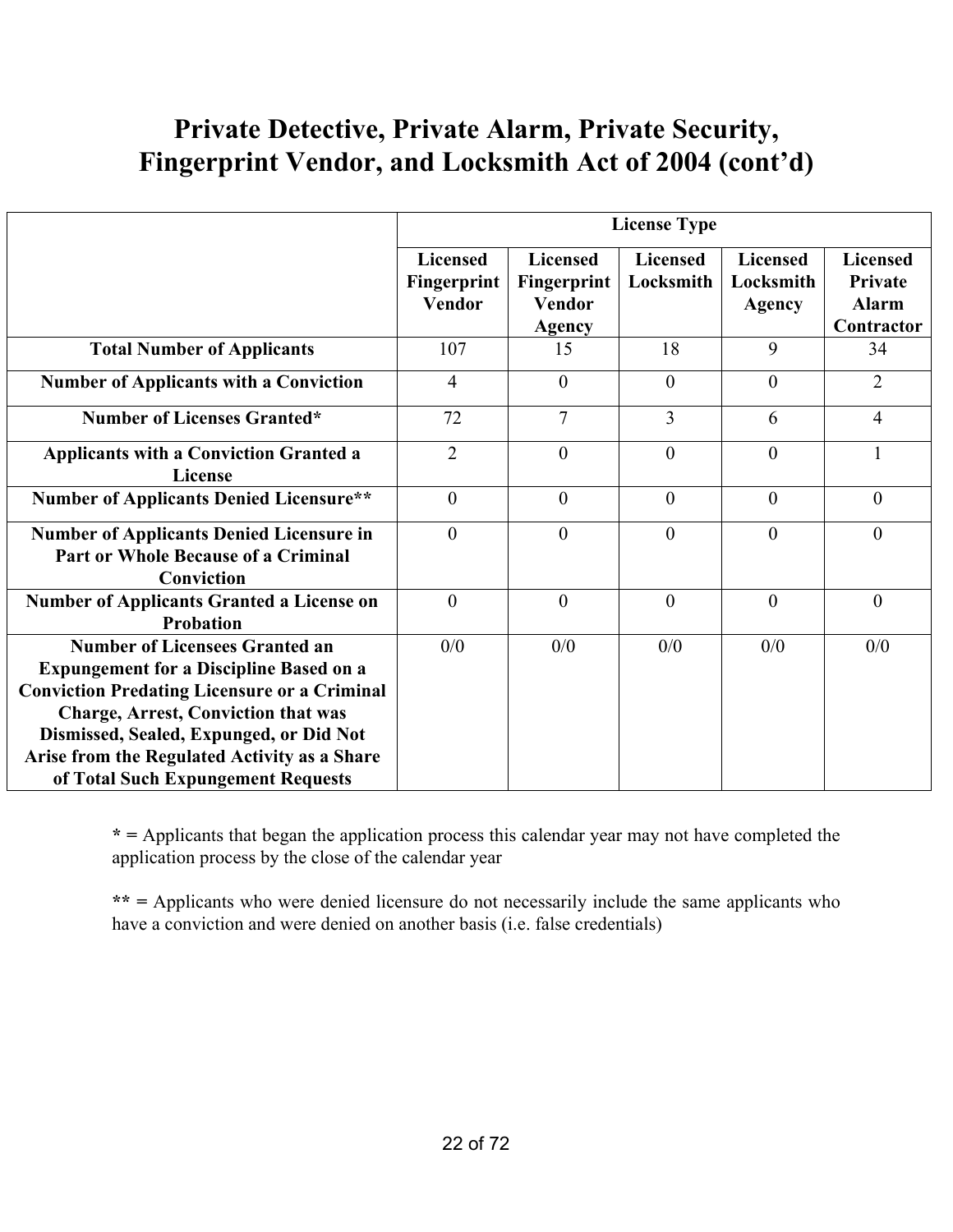## **Private Detective, Private Alarm, Private Security, Fingerprint Vendor, and Locksmith Act of 2004 (cont'd)**

|                                                                                                                                                                                                                                                                                                              | <b>License Type</b>                                                       |                                                |                                                                 |                                                                                            |                                                                    |
|--------------------------------------------------------------------------------------------------------------------------------------------------------------------------------------------------------------------------------------------------------------------------------------------------------------|---------------------------------------------------------------------------|------------------------------------------------|-----------------------------------------------------------------|--------------------------------------------------------------------------------------------|--------------------------------------------------------------------|
|                                                                                                                                                                                                                                                                                                              | <b>Licensed</b><br>Private<br><b>Alarm</b><br>Contractor<br><b>Agency</b> | <b>Licensed</b><br>Private<br><b>Detective</b> | <b>Licensed</b><br>Private<br><b>Detective</b><br><b>Agency</b> | <b>Licensed</b><br>Private<br><b>Detective</b><br>Agency<br><b>Branch</b><br><b>Office</b> | <b>Licensed</b><br><b>Private</b><br><b>Security</b><br>Contractor |
| <b>Total Number of Applicants</b>                                                                                                                                                                                                                                                                            | 23                                                                        | 55                                             | 23                                                              | 4                                                                                          | 56                                                                 |
| <b>Number of Applicants with a Conviction</b>                                                                                                                                                                                                                                                                | $\theta$                                                                  | 1                                              | $\theta$                                                        | $\mathbf{0}$                                                                               | $\overline{0}$                                                     |
| <b>Number of Licenses Granted*</b>                                                                                                                                                                                                                                                                           | 14                                                                        | 10                                             | 17                                                              | $\overline{4}$                                                                             | 11                                                                 |
| <b>Applicants with a Conviction Granted a License</b>                                                                                                                                                                                                                                                        | $\theta$                                                                  | $\theta$                                       | $\theta$                                                        | $\overline{0}$                                                                             | $\overline{0}$                                                     |
| <b>Number of Applicants Denied Licensure**</b>                                                                                                                                                                                                                                                               | $\theta$                                                                  | $\theta$                                       | $\theta$                                                        | $\theta$                                                                                   | $\theta$                                                           |
| <b>Number of Applicants Denied Licensure in Part or</b><br><b>Whole Because of a Criminal Conviction</b>                                                                                                                                                                                                     | $\theta$                                                                  | $\theta$                                       | $\theta$                                                        | $\theta$                                                                                   | $\theta$                                                           |
| <b>Number of Applicants Granted a License on</b><br>Probation                                                                                                                                                                                                                                                | $\theta$                                                                  | $\theta$                                       | $\theta$                                                        | $\theta$                                                                                   | $\theta$                                                           |
| <b>Number of Licensees Granted an Expungement for</b><br>a Discipline Based on a Conviction Predating<br>Licensure or a Criminal Charge, Arrest, Conviction<br>that was Dismissed, Sealed, Expunged, or Did Not<br>Arise from the Regulated Activity as a Share of<br><b>Total Such Expungement Requests</b> | 0/0                                                                       | 0/0                                            | 0/0                                                             | 0/0                                                                                        | 0/0                                                                |

**\* =** Applicants that began the application process this calendar year may not have completed the application process by the close of the calendar year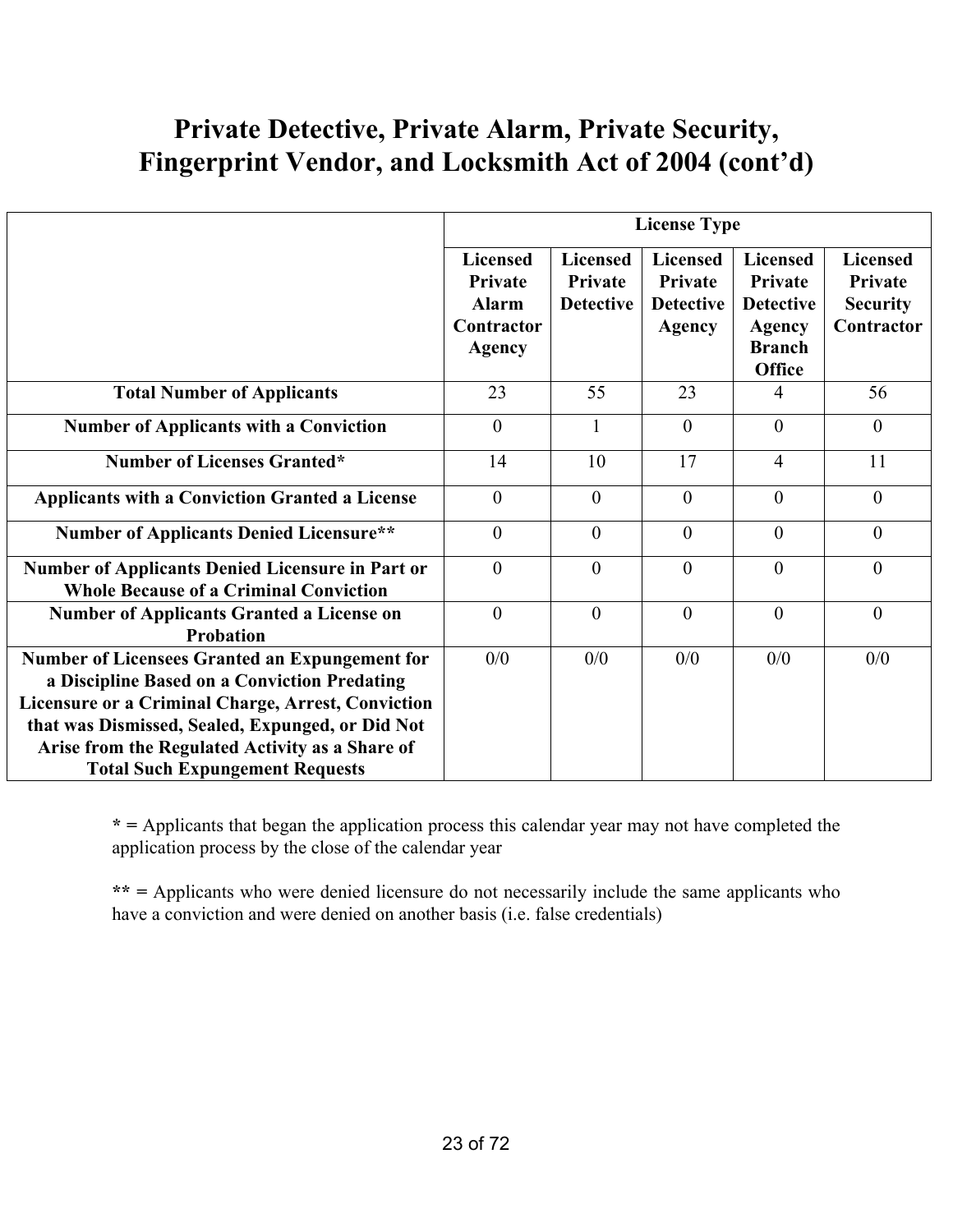## **Private Detective, Private Alarm, Private Security, Fingerprint Vendor, and Locksmith Act of 2004 (cont'd)**

|                                                                                                                                                                                                                                                                                                                                                | <b>License Type</b>                                                          |                                                                                                   |                                                     |                                                          |  |
|------------------------------------------------------------------------------------------------------------------------------------------------------------------------------------------------------------------------------------------------------------------------------------------------------------------------------------------------|------------------------------------------------------------------------------|---------------------------------------------------------------------------------------------------|-----------------------------------------------------|----------------------------------------------------------|--|
|                                                                                                                                                                                                                                                                                                                                                | <b>Licensed</b><br>Private<br><b>Security</b><br>Contractor<br><b>Agency</b> | <b>Licensed Private</b><br><b>Security</b><br>Contractor<br><b>Agency Branch</b><br><b>Office</b> | Permanent<br><b>Employee</b><br><b>Registration</b> | <b>Registered</b><br><b>Firearm</b><br><b>Instructor</b> |  |
| <b>Total Number of Applicants</b>                                                                                                                                                                                                                                                                                                              | 33                                                                           | 18                                                                                                | 13229                                               | 35                                                       |  |
| <b>Number of Applicants with a Conviction</b>                                                                                                                                                                                                                                                                                                  | $\overline{0}$                                                               | $\overline{0}$                                                                                    | 169                                                 | $\mathbf{0}$                                             |  |
| <b>Number of Licenses Granted*</b>                                                                                                                                                                                                                                                                                                             | 23                                                                           | 13                                                                                                | 12156                                               | 22                                                       |  |
| <b>Applicants with a Conviction Granted a</b><br>License                                                                                                                                                                                                                                                                                       | $\mathbf{0}$                                                                 | $\theta$                                                                                          | 120                                                 | $\theta$                                                 |  |
| <b>Number of Applicants Denied Licensure**</b>                                                                                                                                                                                                                                                                                                 | $\boldsymbol{0}$                                                             | $\boldsymbol{0}$                                                                                  | 10                                                  | 5                                                        |  |
| <b>Number of Applicants Denied Licensure in</b><br><b>Part or Whole Because of a Criminal</b><br>Conviction                                                                                                                                                                                                                                    | $\overline{0}$                                                               | $\overline{0}$                                                                                    | $\boldsymbol{0}$                                    | $\boldsymbol{0}$                                         |  |
| <b>Number of Applicants Granted a License</b><br>on Probation                                                                                                                                                                                                                                                                                  | $\theta$                                                                     | $\boldsymbol{0}$                                                                                  | 44                                                  | $\boldsymbol{0}$                                         |  |
| <b>Number of Licensees Granted an</b><br><b>Expungement for a Discipline Based on a</b><br><b>Conviction Predating Licensure or a</b><br><b>Criminal Charge, Arrest, Conviction that</b><br>was Dismissed, Sealed, Expunged, or Did<br>Not Arise from the Regulated Activity as a<br><b>Share of Total Such Expungement</b><br><b>Requests</b> | 0/0                                                                          | 0/0                                                                                               | 0/0                                                 | 0/0                                                      |  |

**\* =** Applicants that began the application process this calendar year may not have completed the application process by the close of the calendar year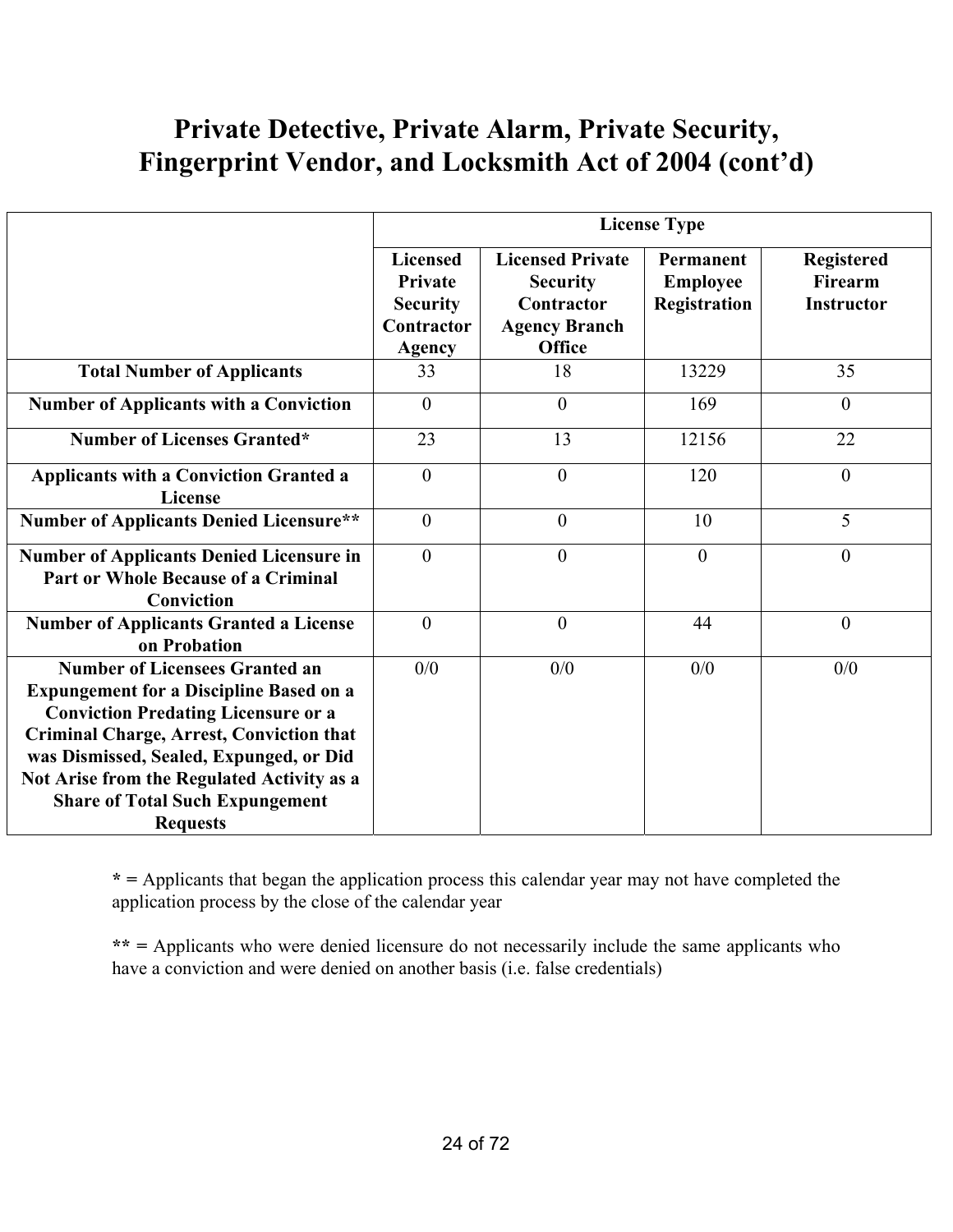## **Dietitian Nutritionist Practice Act**

|                                                                                                                                                                                                                                                                                                              | <b>License Type</b>                                                                   |                                                  |  |  |  |
|--------------------------------------------------------------------------------------------------------------------------------------------------------------------------------------------------------------------------------------------------------------------------------------------------------------|---------------------------------------------------------------------------------------|--------------------------------------------------|--|--|--|
|                                                                                                                                                                                                                                                                                                              | <b>Dietitian/Nutrition</b><br><b>Counselor Continuing</b><br><b>Education Sponsor</b> | <b>Licensed Dietitian</b><br><b>Nutritionist</b> |  |  |  |
| <b>Total Number of Applicants</b>                                                                                                                                                                                                                                                                            |                                                                                       | 339                                              |  |  |  |
| <b>Number of Applicants with a Conviction</b>                                                                                                                                                                                                                                                                | $\theta$                                                                              | 3                                                |  |  |  |
| <b>Number of Licenses Granted*</b>                                                                                                                                                                                                                                                                           | $\overline{0}$                                                                        | 267                                              |  |  |  |
| <b>Applicants with a Conviction Granted a License</b>                                                                                                                                                                                                                                                        | $\theta$                                                                              | $\overline{2}$                                   |  |  |  |
| <b>Number of Applicants Denied Licensure**</b>                                                                                                                                                                                                                                                               | $\theta$                                                                              | $\theta$                                         |  |  |  |
| <b>Number of Applicants Denied Licensure in Part or</b><br><b>Whole Because of a Criminal Conviction</b>                                                                                                                                                                                                     | $\theta$                                                                              | 0                                                |  |  |  |
| <b>Number of Applicants Granted a License on Probation</b>                                                                                                                                                                                                                                                   | $\theta$                                                                              | $\theta$                                         |  |  |  |
| Number of Licensees Granted an Expungement for a<br><b>Discipline Based on a Conviction Predating Licensure</b><br>or a Criminal Charge, Arrest, Conviction that was<br>Dismissed, Sealed, Expunged, or Did Not Arise from<br>the Regulated Activity as a Share of Total Such<br><b>Expungement Requests</b> | 0/0                                                                                   | 0/0                                              |  |  |  |

**\* =** Applicants that began the application process this calendar year may not have completed the application process by the close of the calendar year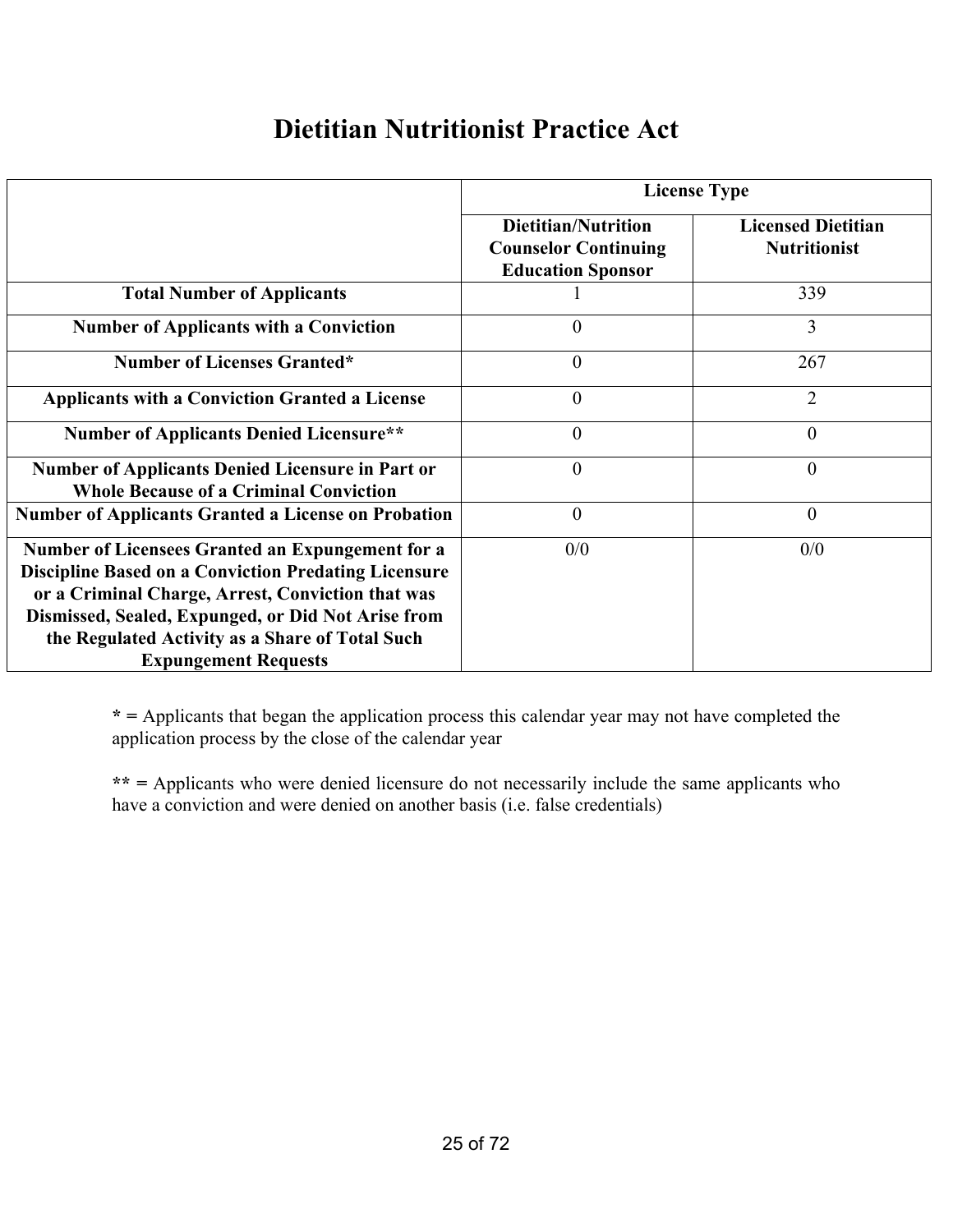## **Environmental Health Practitioner Licensing Act**

|                                                                                                                                                                                                                                                                                                              | <b>License Type</b>                                                                                 |                                                                                    |                                                                   |  |  |
|--------------------------------------------------------------------------------------------------------------------------------------------------------------------------------------------------------------------------------------------------------------------------------------------------------------|-----------------------------------------------------------------------------------------------------|------------------------------------------------------------------------------------|-------------------------------------------------------------------|--|--|
|                                                                                                                                                                                                                                                                                                              | <b>Environmental Health</b><br><b>Practitioner</b><br><b>Continuing Education</b><br><b>Sponsor</b> | <b>Environmental</b><br><b>Health</b><br><b>Practitioner In</b><br><b>Training</b> | Licensed<br>Environmental<br><b>Health</b><br><b>Practitioner</b> |  |  |
| <b>Total Number of Applicants</b>                                                                                                                                                                                                                                                                            |                                                                                                     | 9                                                                                  | 31                                                                |  |  |
| <b>Number of Applicants with a Conviction</b>                                                                                                                                                                                                                                                                | $\boldsymbol{0}$                                                                                    | $\theta$                                                                           | $\overline{0}$                                                    |  |  |
| <b>Number of Licenses Granted*</b>                                                                                                                                                                                                                                                                           | $\overline{0}$                                                                                      | 8                                                                                  | 6                                                                 |  |  |
| <b>Applicants with a Conviction Granted a License</b>                                                                                                                                                                                                                                                        | $\boldsymbol{0}$                                                                                    | $\theta$                                                                           | $\overline{0}$                                                    |  |  |
| <b>Number of Applicants Denied Licensure**</b>                                                                                                                                                                                                                                                               | $\theta$                                                                                            | $\theta$                                                                           | $\theta$                                                          |  |  |
| <b>Number of Applicants Denied Licensure in Part or</b><br><b>Whole Because of a Criminal Conviction</b>                                                                                                                                                                                                     | $\overline{0}$                                                                                      | $\overline{0}$                                                                     | $\theta$                                                          |  |  |
| <b>Number of Applicants Granted a License on</b><br><b>Probation</b>                                                                                                                                                                                                                                         | $\mathbf{0}$                                                                                        | $\theta$                                                                           | $\overline{0}$                                                    |  |  |
| Number of Licensees Granted an Expungement for a<br><b>Discipline Based on a Conviction Predating Licensure</b><br>or a Criminal Charge, Arrest, Conviction that was<br>Dismissed, Sealed, Expunged, or Did Not Arise from<br>the Regulated Activity as a Share of Total Such<br><b>Expungement Requests</b> | 0/0                                                                                                 | 0/0                                                                                | 0/0                                                               |  |  |

**\* =** Applicants that began the application process this calendar year may not have completed the application process by the close of the calendar year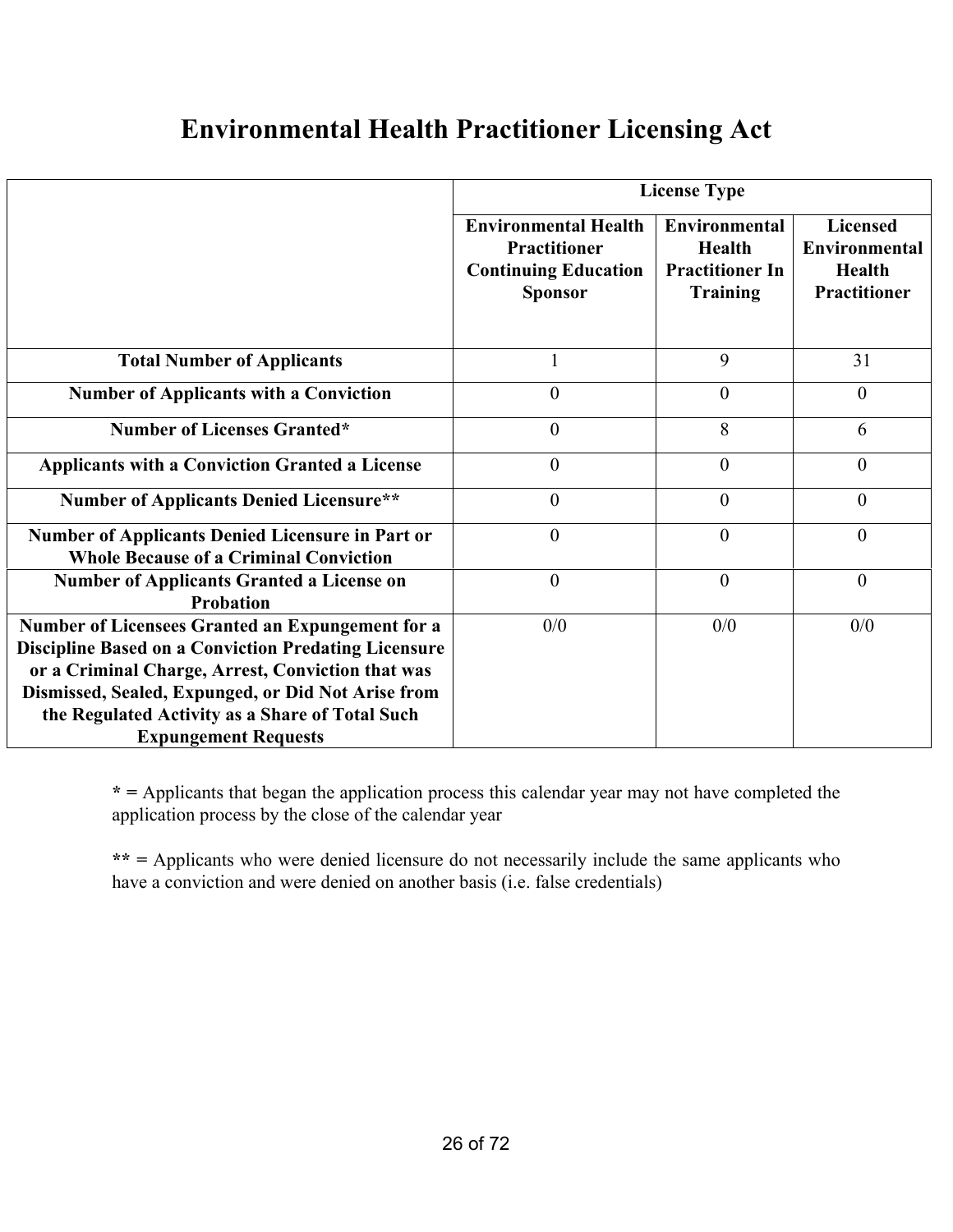## **Funeral Directors and Embalmers Licensing Code**

|                                                                                                                                                                                                                                                                                                              | <b>License Type</b>                                                                   |                                                               |                                                                                       |
|--------------------------------------------------------------------------------------------------------------------------------------------------------------------------------------------------------------------------------------------------------------------------------------------------------------|---------------------------------------------------------------------------------------|---------------------------------------------------------------|---------------------------------------------------------------------------------------|
|                                                                                                                                                                                                                                                                                                              | <b>Funeral Director and</b><br><b>Embalmer Continuing</b><br><b>Education Sponsor</b> | <b>Licensed</b><br><b>Funeral</b><br>Director and<br>Embalmer | <b>Licensed</b><br>Funeral<br><b>Director</b> and<br><b>Embalmer</b><br><b>Intern</b> |
| <b>Total Number of Applicants</b>                                                                                                                                                                                                                                                                            | 9                                                                                     | 90                                                            | 80                                                                                    |
| <b>Number of Applicants with a Conviction</b>                                                                                                                                                                                                                                                                | $\overline{0}$                                                                        | $\overline{2}$                                                |                                                                                       |
| <b>Number of Licenses Granted*</b>                                                                                                                                                                                                                                                                           | 3                                                                                     | 79                                                            | 72                                                                                    |
| <b>Applicants with a Conviction Granted a License</b>                                                                                                                                                                                                                                                        | $\overline{0}$                                                                        |                                                               |                                                                                       |
| <b>Number of Applicants Denied Licensure**</b>                                                                                                                                                                                                                                                               | $\overline{0}$                                                                        | $\overline{0}$                                                | $\overline{0}$                                                                        |
| Number of Applicants Denied Licensure in Part or<br><b>Whole Because of a Criminal Conviction</b>                                                                                                                                                                                                            | $\overline{0}$                                                                        | $\overline{0}$                                                | $\overline{0}$                                                                        |
| <b>Number of Applicants Granted a License on</b><br>Probation                                                                                                                                                                                                                                                | $\overline{0}$                                                                        | $\overline{0}$                                                | $\overline{0}$                                                                        |
| Number of Licensees Granted an Expungement for a<br><b>Discipline Based on a Conviction Predating Licensure</b><br>or a Criminal Charge, Arrest, Conviction that was<br>Dismissed, Sealed, Expunged, or Did Not Arise from<br>the Regulated Activity as a Share of Total Such<br><b>Expungement Requests</b> | 0/0                                                                                   | 0/0                                                           | 0/0                                                                                   |

**\* =** Applicants that began the application process this calendar year may not have completed the application process by the close of the calendar year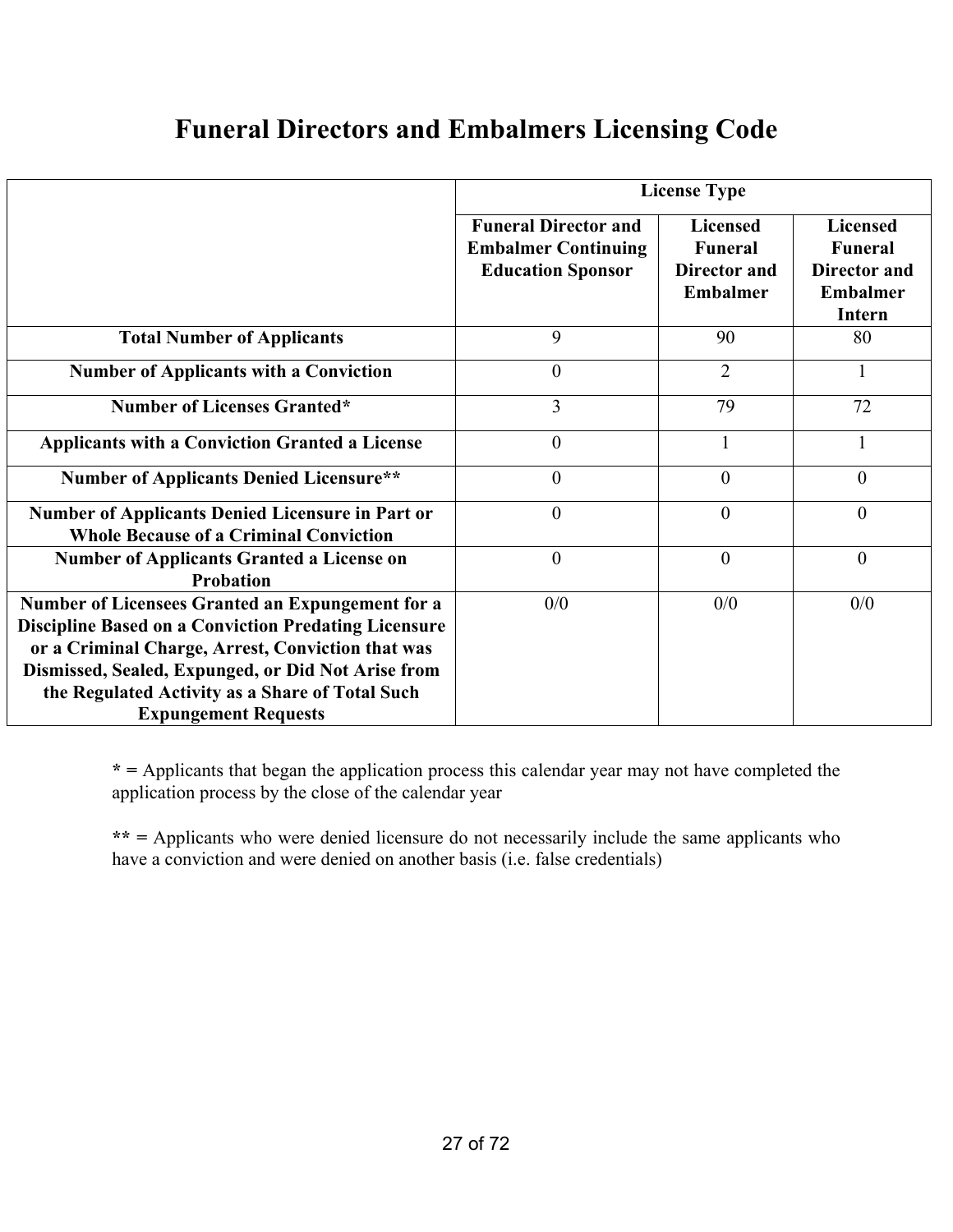#### **Professional Geologist Licensing Code**

|                                                                | <b>License Type</b>                    |
|----------------------------------------------------------------|----------------------------------------|
|                                                                | <b>Licensed Professional Geologist</b> |
| <b>Total Number of Applicants</b>                              | 23                                     |
| <b>Number of Applicants with a Conviction</b>                  | $\theta$                               |
| <b>Number of Licenses Granted*</b>                             | 8                                      |
| Applicants with a Conviction Granted a License*                | $\theta$                               |
| <b>Number of Applicants Denied Licensure**</b>                 | $\theta$                               |
| Number of Applicants Denied Licensure in Part or               | $\theta$                               |
| <b>Whole Because of a Criminal Conviction</b>                  |                                        |
| <b>Number of Applicants Granted a License on Probation</b>     | $\theta$                               |
| <b>Number of Licensees Granted an Expungement for a</b>        | 0/0                                    |
| <b>Discipline Based on a Conviction Predating Licensure or</b> |                                        |
| a Criminal Charge, Arrest, Conviction that was                 |                                        |
| Dismissed, Sealed, Expunged, or Did Not Arise from the         |                                        |
| <b>Regulated Activity as a Share of Total Such</b>             |                                        |
| <b>Expungement Requests</b>                                    |                                        |

**\* =** Applicants that began the application process this calendar year may not have completed the application process by the close of the calendar year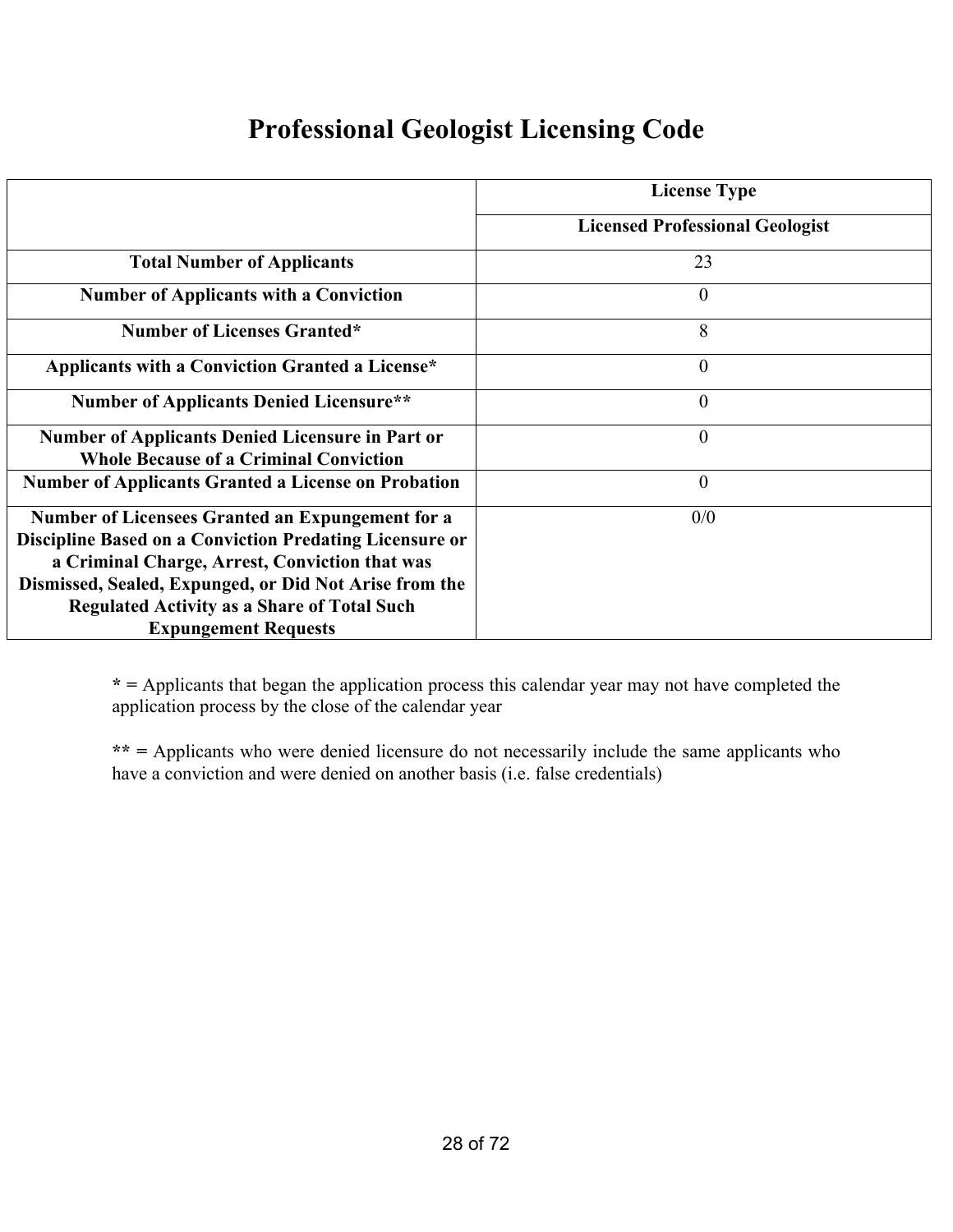## **Home Medical Equipment and Services Provider License Act**

|                                                                                                          | <b>License Type</b>                                 |
|----------------------------------------------------------------------------------------------------------|-----------------------------------------------------|
|                                                                                                          | <b>Home Medical Equipment and Services Provider</b> |
| <b>Total Number of Applicants</b>                                                                        | 81                                                  |
| <b>Number of Applicants with a Conviction</b>                                                            | 3                                                   |
| <b>Number of Licenses Granted*</b>                                                                       | 50                                                  |
| Applicants with a Conviction Granted a License*                                                          | $\overline{3}$                                      |
| <b>Number of Applicants Denied Licensure**</b>                                                           | $\theta$                                            |
| <b>Number of Applicants Denied Licensure in Part or</b><br><b>Whole Because of a Criminal Conviction</b> | $\overline{0}$                                      |
| <b>Number of Applicants Granted a License on Probation</b>                                               | $\overline{0}$                                      |
| Number of Licensees Granted an Expungement for a                                                         | 0/0                                                 |
| <b>Discipline Based on a Conviction Predating Licensure or</b>                                           |                                                     |
| a Criminal Charge, Arrest, Conviction that was                                                           |                                                     |
| Dismissed, Sealed, Expunged, or Did Not Arise from the                                                   |                                                     |
| <b>Regulated Activity as a Share of Total Such</b>                                                       |                                                     |
| <b>Expungement Requests</b>                                                                              |                                                     |

**\* =** Applicants that began the application process this calendar year may not have completed the application process by the close of the calendar year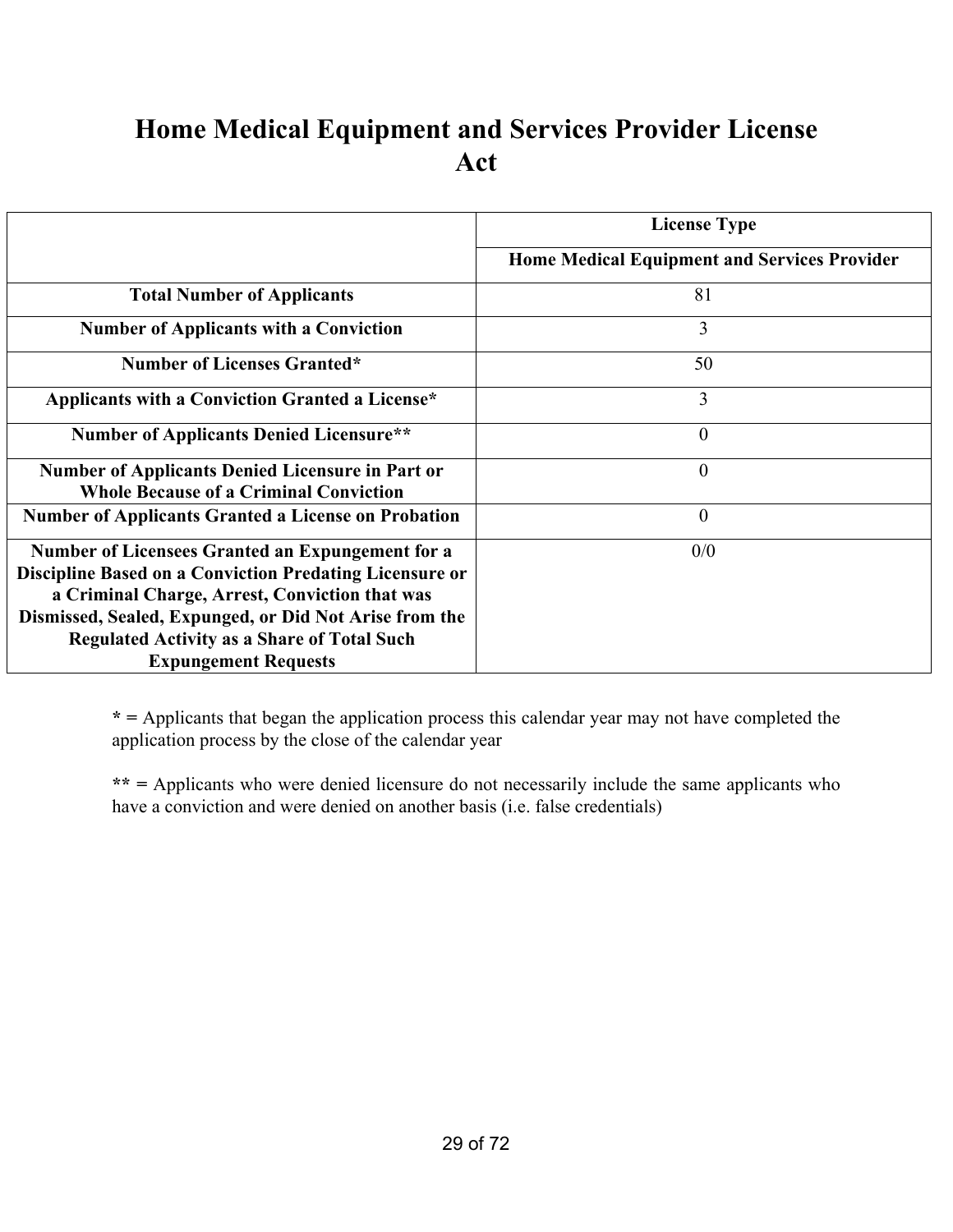#### **Humane Euthanasia in Animal Shelters Act**

|                                                                                                                                                                                                                                                                                                              | <b>License Type</b>                                    |                                                                             |                                              |
|--------------------------------------------------------------------------------------------------------------------------------------------------------------------------------------------------------------------------------------------------------------------------------------------------------------|--------------------------------------------------------|-----------------------------------------------------------------------------|----------------------------------------------|
|                                                                                                                                                                                                                                                                                                              | <b>Certified</b><br><b>Euthanasia</b><br><b>Agency</b> | <b>Certified Euthanasia</b><br><b>Agency Controlled</b><br><b>Substance</b> | <b>Certified</b><br>Euthanasia<br>Technician |
| <b>Total Number of Applicants</b>                                                                                                                                                                                                                                                                            | $\overline{2}$                                         | 5                                                                           | 26                                           |
| <b>Number of Applicants with a Conviction</b>                                                                                                                                                                                                                                                                | $\theta$                                               | $\theta$                                                                    | $\overline{2}$                               |
| <b>Number of Licenses Granted*</b>                                                                                                                                                                                                                                                                           | $\overline{2}$                                         | 3                                                                           | 14                                           |
| <b>Applicants with a Conviction Granted a License</b>                                                                                                                                                                                                                                                        | $\theta$                                               | $\overline{0}$                                                              |                                              |
| <b>Number of Applicants Denied Licensure**</b>                                                                                                                                                                                                                                                               | $\theta$                                               | $\overline{0}$                                                              | $\overline{0}$                               |
| <b>Number of Applicants Denied Licensure in Part or</b><br><b>Whole Because of a Criminal Conviction</b>                                                                                                                                                                                                     | $\theta$                                               | $\theta$                                                                    | $\theta$                                     |
| <b>Number of Applicants Granted a License on</b><br><b>Probation</b>                                                                                                                                                                                                                                         | $\theta$                                               | $\theta$                                                                    | $\theta$                                     |
| Number of Licensees Granted an Expungement for a<br><b>Discipline Based on a Conviction Predating Licensure</b><br>or a Criminal Charge, Arrest, Conviction that was<br>Dismissed, Sealed, Expunged, or Did Not Arise from<br>the Regulated Activity as a Share of Total Such<br><b>Expungement Requests</b> | 0/0                                                    | 0/0                                                                         | 0/0                                          |

**\* =** Applicants that began the application process this calendar year may not have completed the application process by the close of the calendar year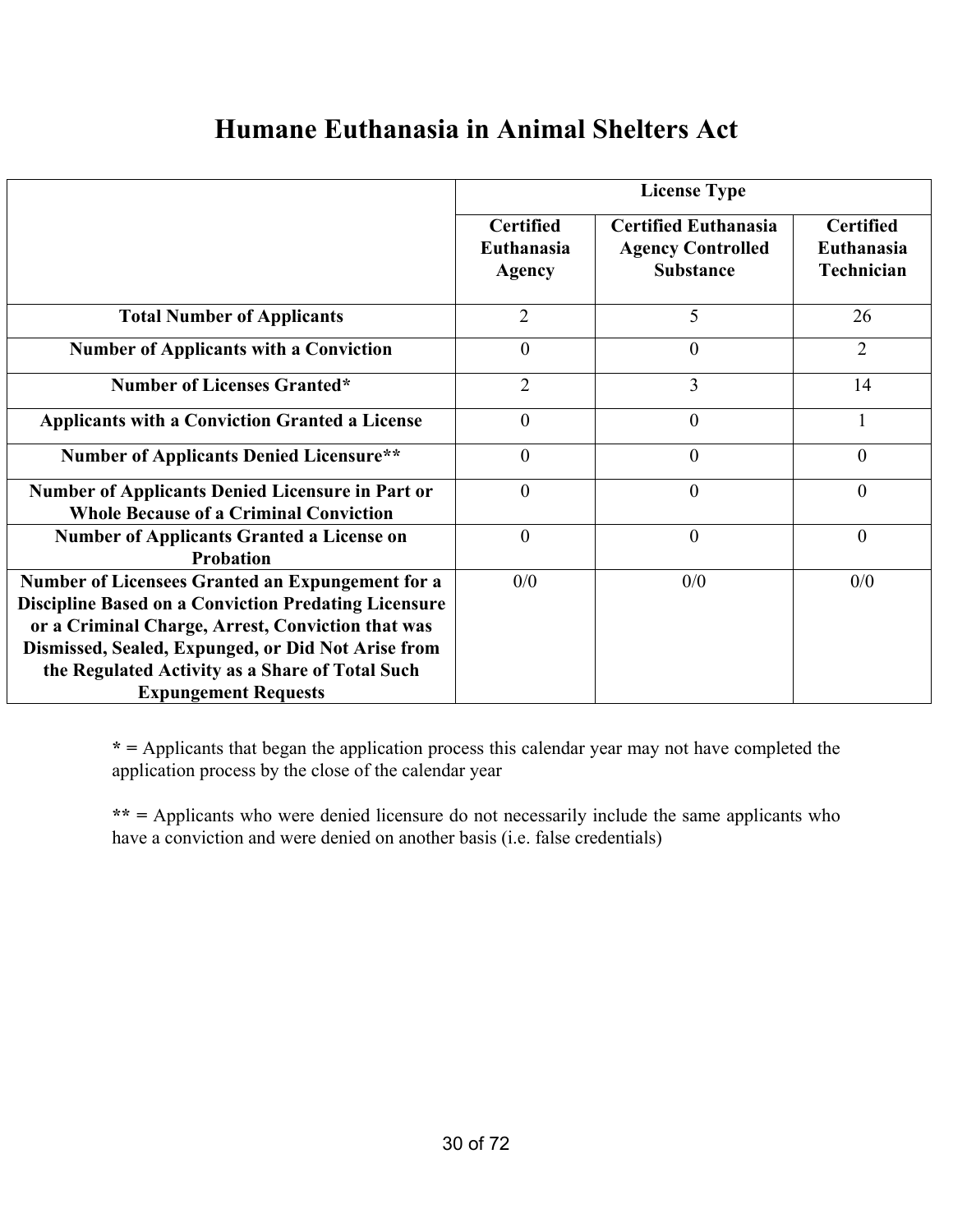#### **Genetic Counselor Licensing Act**

|                                                                                                                                                                                                                                                                                                              | <b>License Type</b>      |                                       |
|--------------------------------------------------------------------------------------------------------------------------------------------------------------------------------------------------------------------------------------------------------------------------------------------------------------|--------------------------|---------------------------------------|
|                                                                                                                                                                                                                                                                                                              | <b>Genetic Counselor</b> | <b>Temporary Genetic</b><br>Counselor |
| <b>Total Number of Applicants</b>                                                                                                                                                                                                                                                                            | 84                       | 20                                    |
| <b>Number of Applicants with a Conviction</b>                                                                                                                                                                                                                                                                | $\overline{0}$           | 0                                     |
| <b>Number of Licenses Granted*</b>                                                                                                                                                                                                                                                                           | 64                       | 20                                    |
| <b>Applicants with a Conviction Granted a License</b>                                                                                                                                                                                                                                                        | $\overline{0}$           | 0                                     |
| <b>Number of Applicants Denied Licensure**</b>                                                                                                                                                                                                                                                               | $\boldsymbol{0}$         | 0                                     |
| <b>Number of Applicants Denied Licensure in Part or</b><br><b>Whole Because of a Criminal Conviction</b>                                                                                                                                                                                                     | $\overline{0}$           | $\overline{0}$                        |
| <b>Number of Applicants Granted a License on Probation</b>                                                                                                                                                                                                                                                   | $\overline{0}$           | $\overline{0}$                        |
| Number of Licensees Granted an Expungement for a<br><b>Discipline Based on a Conviction Predating Licensure</b><br>or a Criminal Charge, Arrest, Conviction that was<br>Dismissed, Sealed, Expunged, or Did Not Arise from<br>the Regulated Activity as a Share of Total Such<br><b>Expungement Requests</b> | 0/0                      | 0/0                                   |

**\* =** Applicants that began the application process this calendar year may not have completed the application process by the close of the calendar year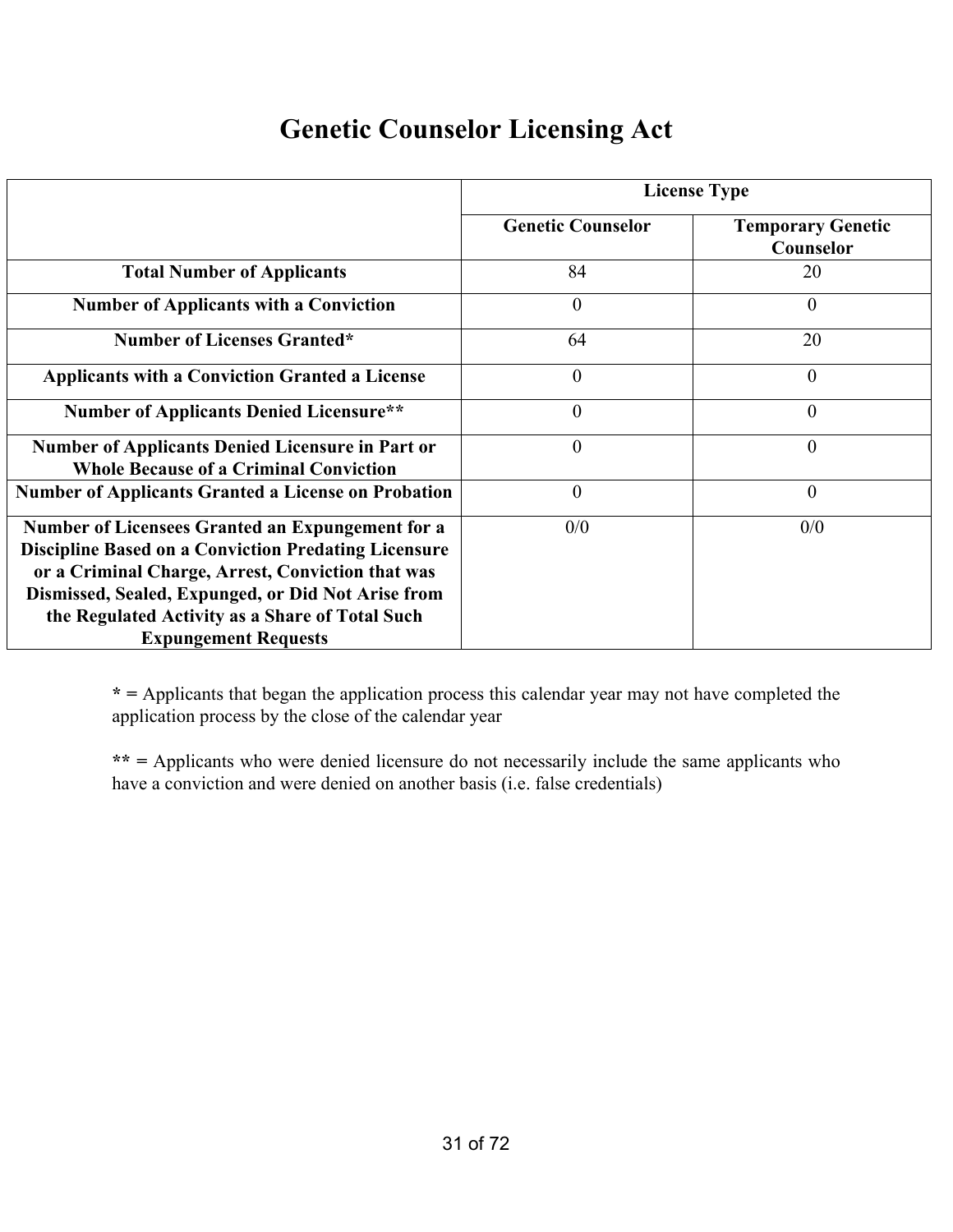## **Electrologist Licensing Act**

|                                                                                                                                                                                                                                                                                                                            | <b>License Type</b>           |
|----------------------------------------------------------------------------------------------------------------------------------------------------------------------------------------------------------------------------------------------------------------------------------------------------------------------------|-------------------------------|
|                                                                                                                                                                                                                                                                                                                            | <b>Licensed Electrologist</b> |
| <b>Total Number of Applicants</b>                                                                                                                                                                                                                                                                                          | 15                            |
| <b>Number of Applicants with a Conviction</b>                                                                                                                                                                                                                                                                              | $\theta$                      |
| <b>Number of Licenses Granted*</b>                                                                                                                                                                                                                                                                                         | 11                            |
| Applicants with a Conviction Granted a License*                                                                                                                                                                                                                                                                            | $\mathbf{0}$                  |
| <b>Number of Applicants Denied Licensure**</b>                                                                                                                                                                                                                                                                             | $\theta$                      |
| <b>Number of Applicants Denied Licensure in Part or</b><br><b>Whole Because of a Criminal Conviction</b>                                                                                                                                                                                                                   | $\overline{0}$                |
| <b>Number of Applicants Granted a License on Probation</b>                                                                                                                                                                                                                                                                 | $\theta$                      |
| <b>Number of Licensees Granted an Expungement for a</b><br><b>Discipline Based on a Conviction Predating Licensure or</b><br>a Criminal Charge, Arrest, Conviction that was<br>Dismissed, Sealed, Expunged, or Did Not Arise from the<br><b>Regulated Activity as a Share of Total Such</b><br><b>Expungement Requests</b> | 0/0                           |

**\* =** Applicants that began the application process this calendar year may not have completed the application process by the close of the calendar year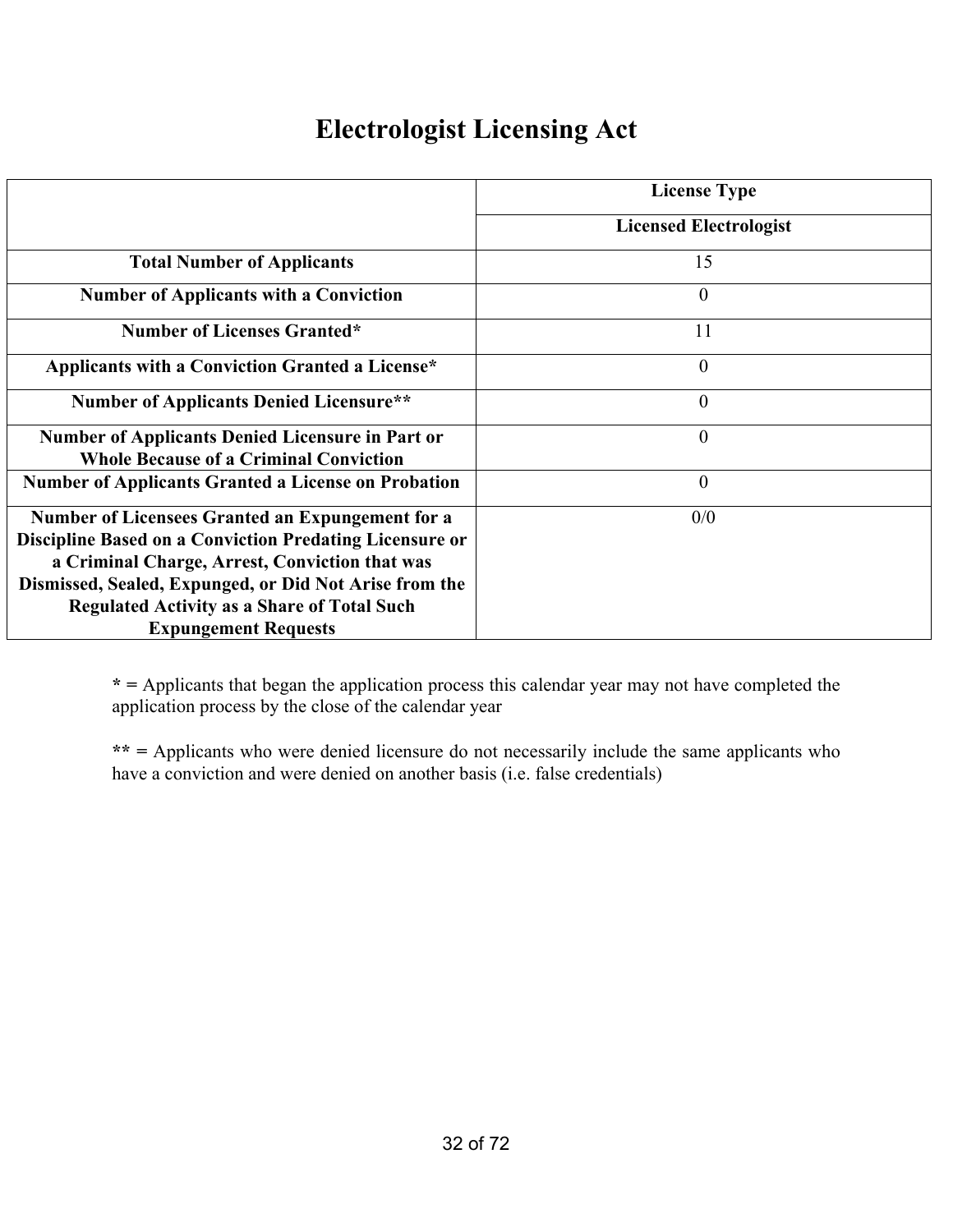#### **Registered Interior Designers Act**

|                                                                                                                                                                                                                                                                                                                            | <b>License Type</b>                 |
|----------------------------------------------------------------------------------------------------------------------------------------------------------------------------------------------------------------------------------------------------------------------------------------------------------------------------|-------------------------------------|
|                                                                                                                                                                                                                                                                                                                            | <b>Registered Interior Designer</b> |
| <b>Total Number of Applicants</b>                                                                                                                                                                                                                                                                                          | 20                                  |
| <b>Number of Applicants with a Conviction</b>                                                                                                                                                                                                                                                                              | $\theta$                            |
| <b>Number of Licenses Granted*</b>                                                                                                                                                                                                                                                                                         | 19                                  |
| Applicants with a Conviction Granted a License*                                                                                                                                                                                                                                                                            | $\mathbf{0}$                        |
| <b>Number of Applicants Denied Licensure**</b>                                                                                                                                                                                                                                                                             | $\theta$                            |
| <b>Number of Applicants Denied Licensure in Part or</b><br><b>Whole Because of a Criminal Conviction</b>                                                                                                                                                                                                                   | $\overline{0}$                      |
| <b>Number of Applicants Granted a License on Probation</b>                                                                                                                                                                                                                                                                 | $\theta$                            |
| <b>Number of Licensees Granted an Expungement for a</b><br><b>Discipline Based on a Conviction Predating Licensure or</b><br>a Criminal Charge, Arrest, Conviction that was<br>Dismissed, Sealed, Expunged, or Did Not Arise from the<br><b>Regulated Activity as a Share of Total Such</b><br><b>Expungement Requests</b> | 0/0                                 |

**\* =** Applicants that began the application process this calendar year may not have completed the application process by the close of the calendar year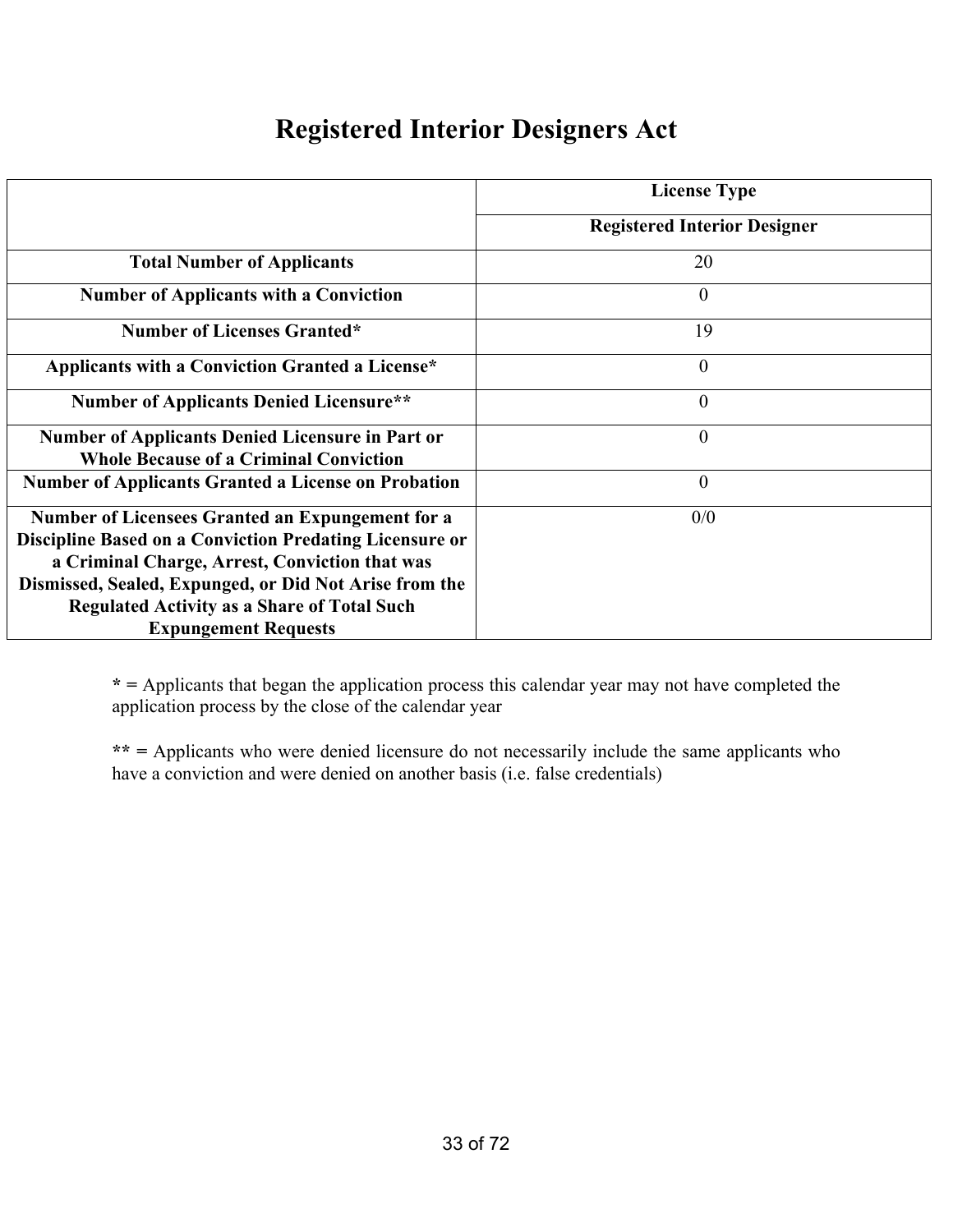#### **Illinois Professional Land Surveyor Act of 1989**

|                                                                                                                                                                                                                                                                                                              | <b>License Type</b>                                  |                        |
|--------------------------------------------------------------------------------------------------------------------------------------------------------------------------------------------------------------------------------------------------------------------------------------------------------------|------------------------------------------------------|------------------------|
|                                                                                                                                                                                                                                                                                                              | <b>Licensed Professional</b><br><b>Land Surveyor</b> | <b>Surveyor Intern</b> |
| <b>Total Number of Applicants</b>                                                                                                                                                                                                                                                                            | 22                                                   | 12                     |
| <b>Number of Applicants with a Conviction</b>                                                                                                                                                                                                                                                                | $\overline{0}$                                       | $\overline{0}$         |
| <b>Number of Licenses Granted*</b>                                                                                                                                                                                                                                                                           |                                                      | $\overline{2}$         |
| <b>Applicants with a Conviction Granted a License</b>                                                                                                                                                                                                                                                        | $\overline{0}$                                       | $\overline{0}$         |
| <b>Number of Applicants Denied Licensure**</b>                                                                                                                                                                                                                                                               | $\boldsymbol{0}$                                     | 0                      |
| <b>Number of Applicants Denied Licensure in Part or</b><br><b>Whole Because of a Criminal Conviction</b>                                                                                                                                                                                                     | $\boldsymbol{0}$                                     | 0                      |
| <b>Number of Applicants Granted a License on Probation</b>                                                                                                                                                                                                                                                   | $\overline{0}$                                       | $\overline{0}$         |
| Number of Licensees Granted an Expungement for a<br><b>Discipline Based on a Conviction Predating Licensure</b><br>or a Criminal Charge, Arrest, Conviction that was<br>Dismissed, Sealed, Expunged, or Did Not Arise from<br>the Regulated Activity as a Share of Total Such<br><b>Expungement Requests</b> | 0/0                                                  | 0/0                    |

**\* =** Applicants that began the application process this calendar year may not have completed the application process by the close of the calendar year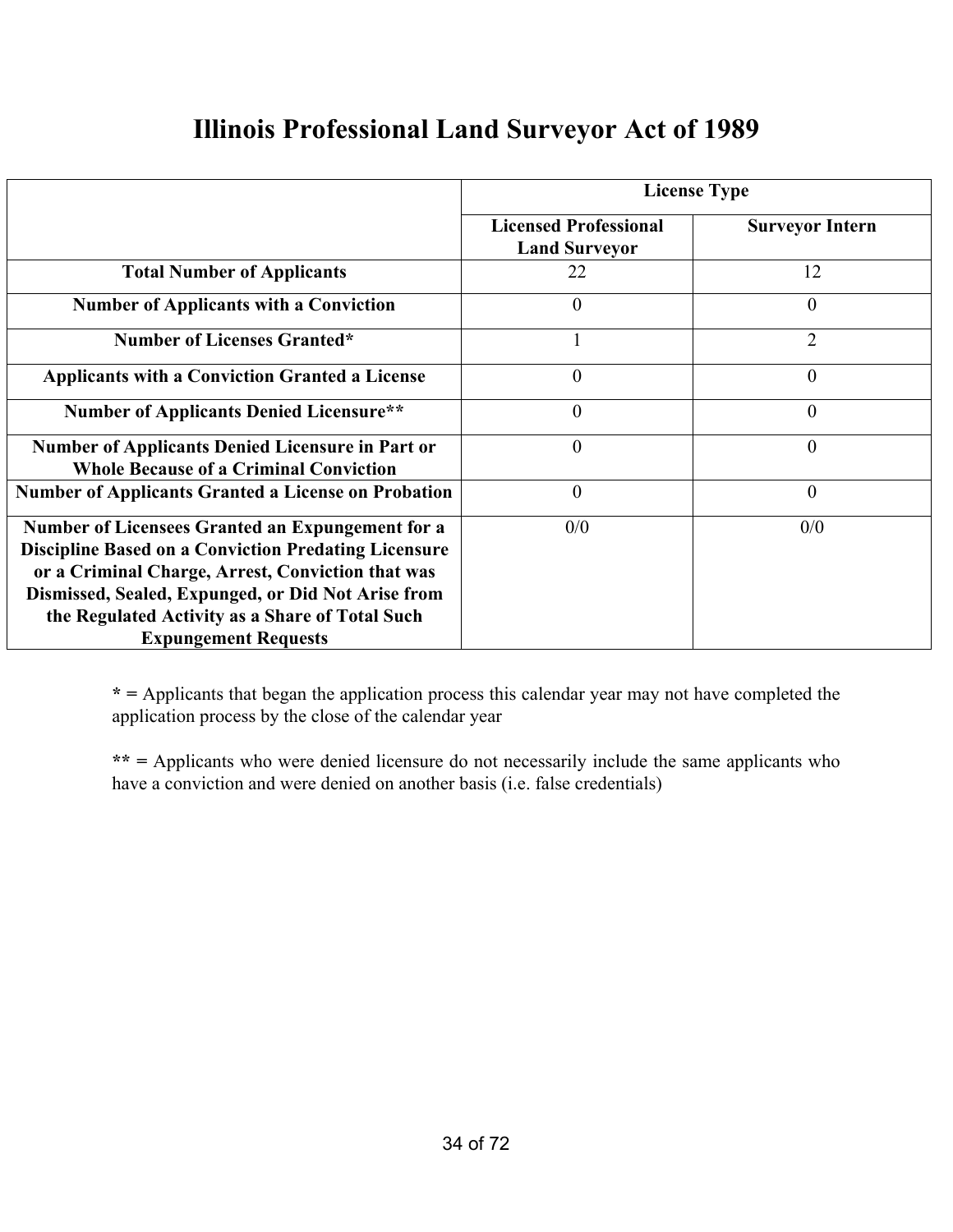#### **Illinois Landscape Architecture Act of 1989**

|                                                                                                                                                                                                                                                                                                                     | <b>License Type</b>                   |
|---------------------------------------------------------------------------------------------------------------------------------------------------------------------------------------------------------------------------------------------------------------------------------------------------------------------|---------------------------------------|
|                                                                                                                                                                                                                                                                                                                     | <b>Registered Landscape Architect</b> |
| <b>Total Number of Applicants</b>                                                                                                                                                                                                                                                                                   | 46                                    |
| <b>Number of Applicants with a Conviction</b>                                                                                                                                                                                                                                                                       | $\mathbf{0}$                          |
| <b>Number of Licenses Granted*</b>                                                                                                                                                                                                                                                                                  | 42                                    |
| Applicants with a Conviction Granted a License*                                                                                                                                                                                                                                                                     | $\overline{0}$                        |
| <b>Number of Applicants Denied Licensure**</b>                                                                                                                                                                                                                                                                      | $\theta$                              |
| <b>Number of Applicants Denied Licensure in Part or</b><br><b>Whole Because of a Criminal Conviction</b>                                                                                                                                                                                                            | $\theta$                              |
| <b>Number of Applicants Granted a License on Probation</b>                                                                                                                                                                                                                                                          | $\theta$                              |
| Number of Licensees Granted an Expungement for a<br><b>Discipline Based on a Conviction Predating Licensure or</b><br>a Criminal Charge, Arrest, Conviction that was<br>Dismissed, Sealed, Expunged, or Did Not Arise from the<br><b>Regulated Activity as a Share of Total Such</b><br><b>Expungement Requests</b> | 0/0                                   |

**\* =** Applicants that began the application process this calendar year may not have completed the application process by the close of the calendar year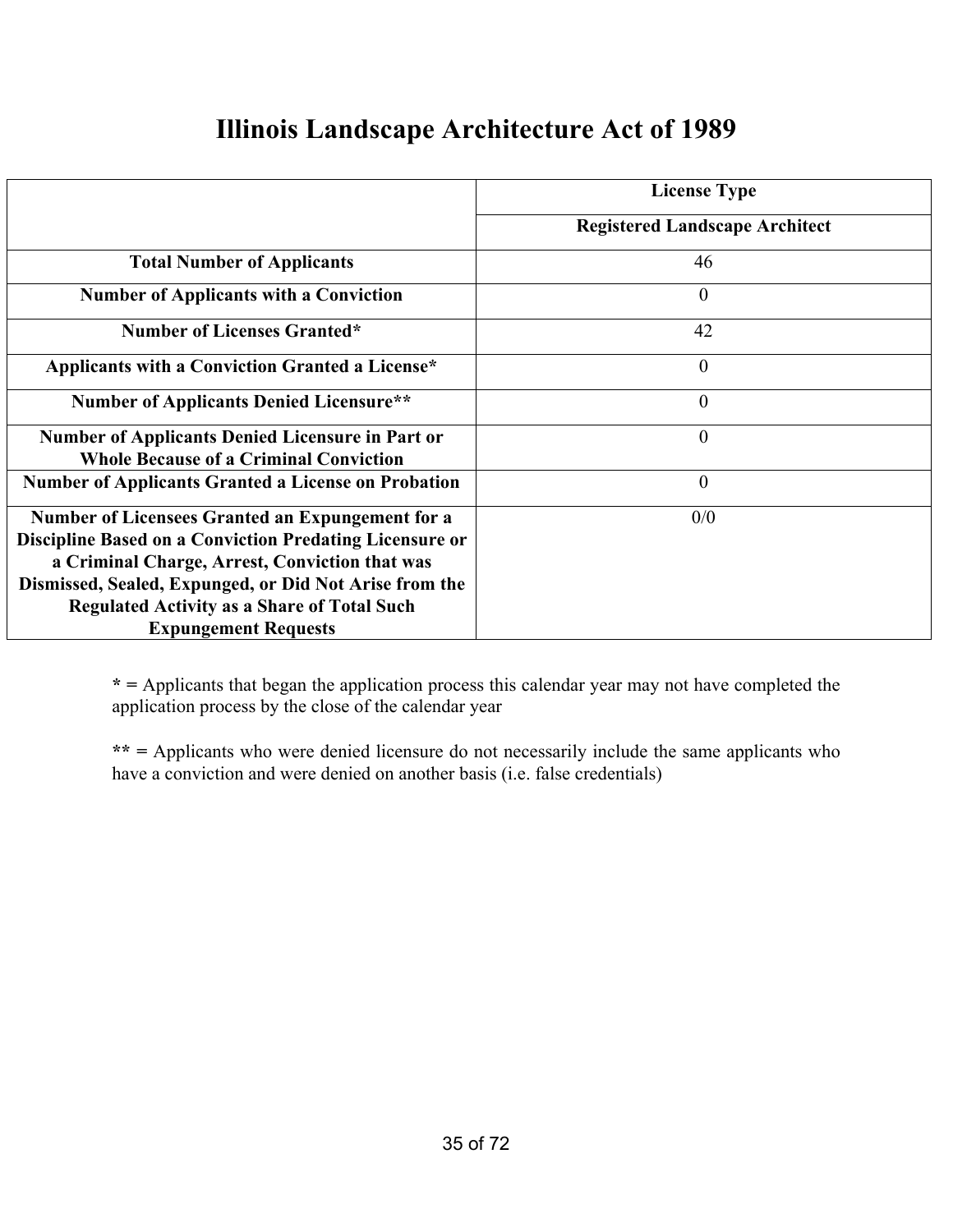## **Limited Liability Company Act**

|                                                                                                                                                                                                                                                                                                                            | <b>License Type</b>                           |
|----------------------------------------------------------------------------------------------------------------------------------------------------------------------------------------------------------------------------------------------------------------------------------------------------------------------------|-----------------------------------------------|
|                                                                                                                                                                                                                                                                                                                            | <b>Professional Limited Liability Company</b> |
| <b>Total Number of Applicants</b>                                                                                                                                                                                                                                                                                          | 385                                           |
| <b>Number of Applicants with a Conviction</b>                                                                                                                                                                                                                                                                              | $\boldsymbol{0}$                              |
| <b>Number of Licenses Granted*</b>                                                                                                                                                                                                                                                                                         | 305                                           |
| Applicants with a Conviction Granted a License*                                                                                                                                                                                                                                                                            | $\theta$                                      |
| <b>Number of Applicants Denied Licensure**</b>                                                                                                                                                                                                                                                                             | $\theta$                                      |
| <b>Number of Applicants Denied Licensure in Part or</b><br><b>Whole Because of a Criminal Conviction</b>                                                                                                                                                                                                                   | $\theta$                                      |
| <b>Number of Applicants Granted a License on Probation</b>                                                                                                                                                                                                                                                                 | $\overline{0}$                                |
| <b>Number of Licensees Granted an Expungement for a</b><br><b>Discipline Based on a Conviction Predating Licensure or</b><br>a Criminal Charge, Arrest, Conviction that was<br>Dismissed, Sealed, Expunged, or Did Not Arise from the<br><b>Regulated Activity as a Share of Total Such</b><br><b>Expungement Requests</b> | 0/0                                           |

**\* =** Applicants that began the application process this calendar year may not have completed the application process by the close of the calendar year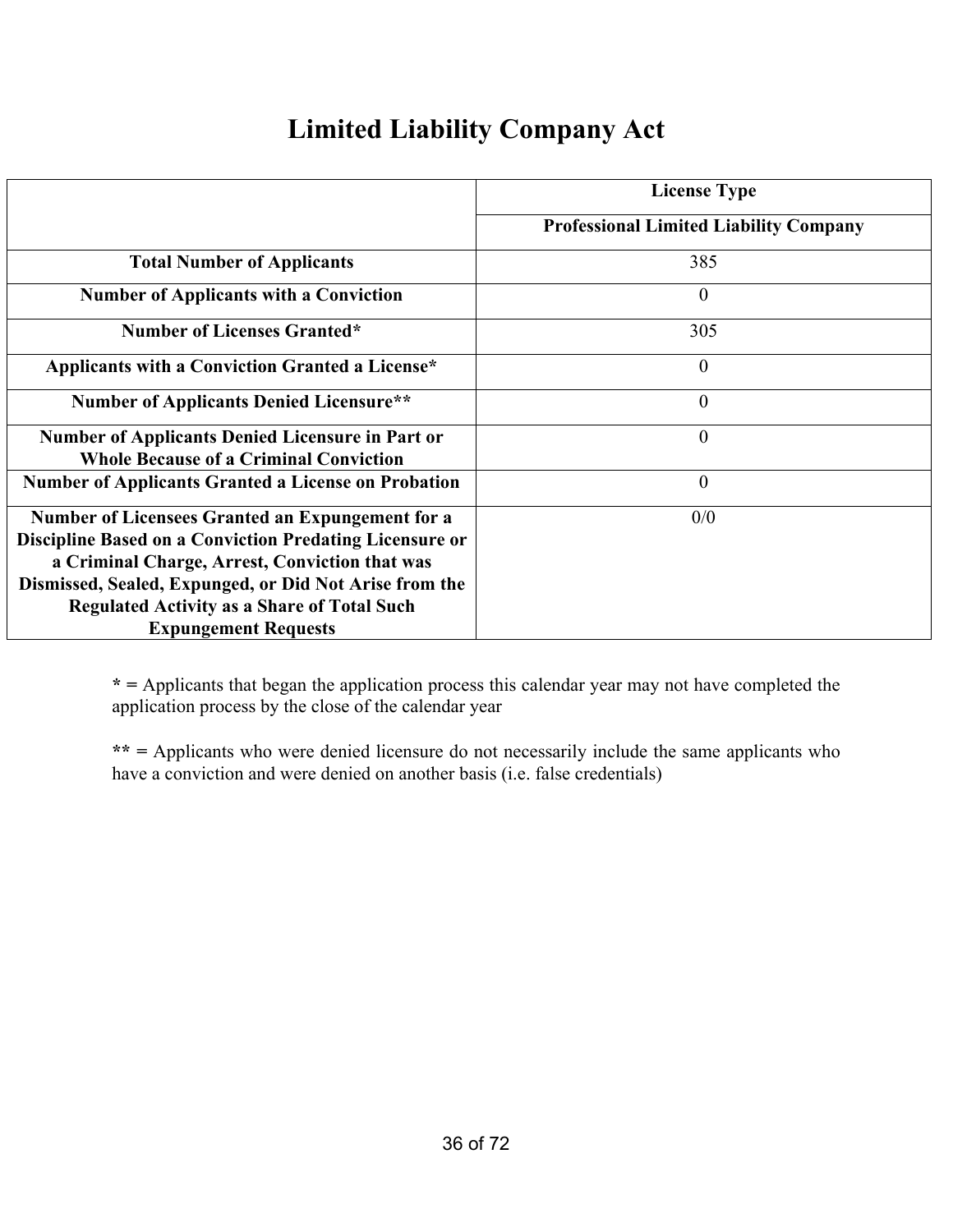### **Marriage and Family Therapy Licensing Act**

|                                                                                                                                                                                                                                                                                                                     |                                                                                          | <b>License Type</b>                                                         |                                                                                     |  |  |
|---------------------------------------------------------------------------------------------------------------------------------------------------------------------------------------------------------------------------------------------------------------------------------------------------------------------|------------------------------------------------------------------------------------------|-----------------------------------------------------------------------------|-------------------------------------------------------------------------------------|--|--|
|                                                                                                                                                                                                                                                                                                                     | <b>Associate</b><br><b>Licensed</b><br><b>Marriage and</b><br>Family<br><b>Therapist</b> | <b>Licensed</b><br><b>Marriage and</b><br><b>Family</b><br><b>Therapist</b> | <b>Marriage and Family</b><br><b>Therapy Continuing</b><br><b>Education Sponsor</b> |  |  |
| <b>Total Number of Applicants</b>                                                                                                                                                                                                                                                                                   | 56                                                                                       | 132                                                                         | 7                                                                                   |  |  |
| <b>Number of Applicants with a Conviction</b>                                                                                                                                                                                                                                                                       | $\theta$                                                                                 |                                                                             | $\overline{0}$                                                                      |  |  |
| <b>Number of Licenses Granted*</b>                                                                                                                                                                                                                                                                                  | 41                                                                                       | 41                                                                          | 3                                                                                   |  |  |
| <b>Applicants with a Conviction Granted a License</b>                                                                                                                                                                                                                                                               | $\overline{0}$                                                                           | $\overline{0}$                                                              | $\overline{0}$                                                                      |  |  |
| <b>Number of Applicants Denied Licensure**</b>                                                                                                                                                                                                                                                                      | $\overline{0}$                                                                           | $\theta$                                                                    | $\overline{0}$                                                                      |  |  |
| <b>Number of Applicants Denied Licensure in Part or</b><br><b>Whole Because of a Criminal Conviction</b>                                                                                                                                                                                                            | $\overline{0}$                                                                           | $\overline{0}$                                                              | $\overline{0}$                                                                      |  |  |
| <b>Number of Applicants Granted a License on</b><br><b>Probation</b>                                                                                                                                                                                                                                                | $\theta$                                                                                 | $\theta$                                                                    | $\overline{0}$                                                                      |  |  |
| <b>Number of Licensees Granted an Expungement for a</b><br><b>Discipline Based on a Conviction Predating Licensure</b><br>or a Criminal Charge, Arrest, Conviction that was<br>Dismissed, Sealed, Expunged, or Did Not Arise from<br>the Regulated Activity as a Share of Total Such<br><b>Expungement Requests</b> | 0/0                                                                                      | 0/0                                                                         | 0/0                                                                                 |  |  |

**\* =** Applicants that began the application process this calendar year may not have completed the application process by the close of the calendar year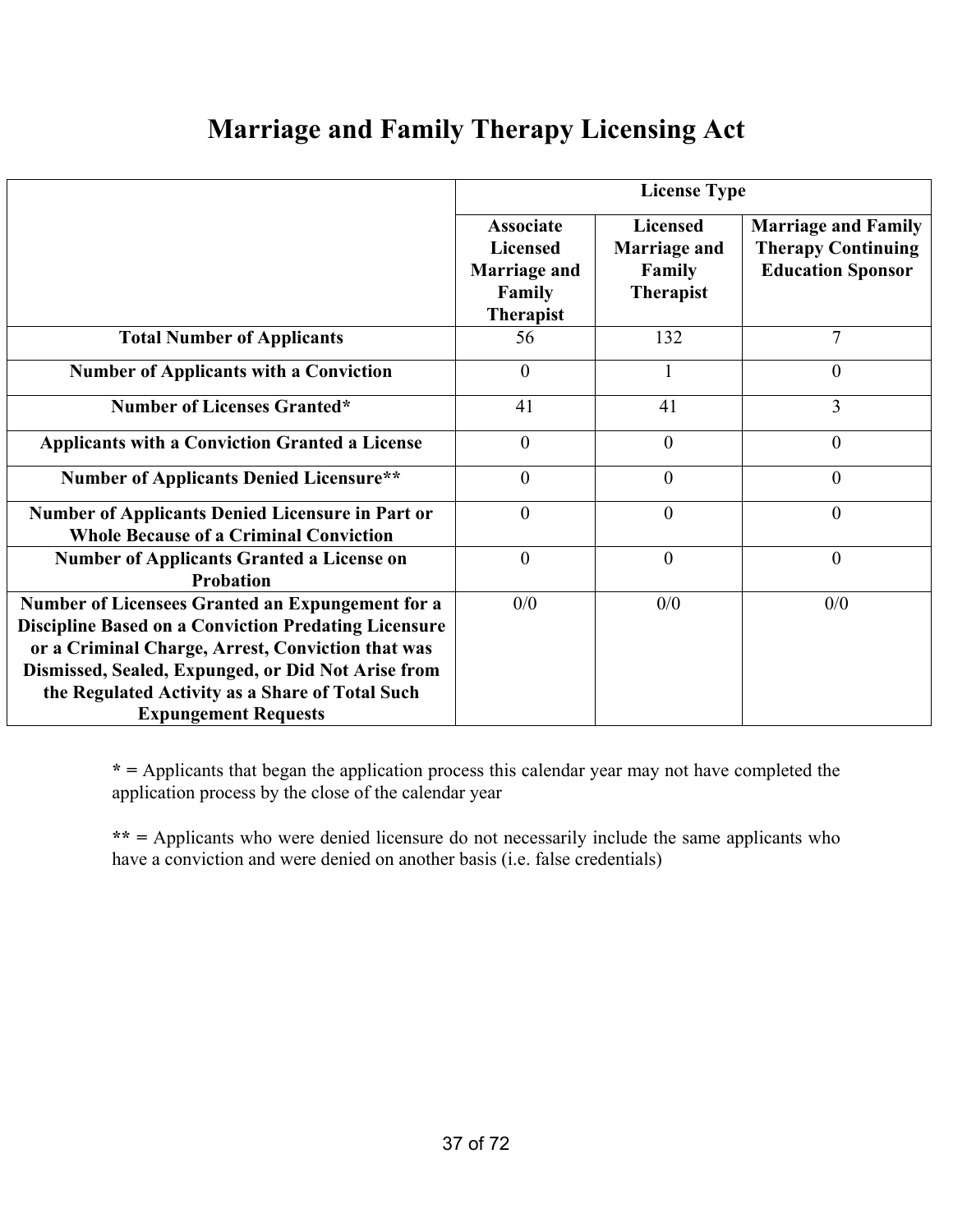### **Massage Licensing Act**

|                                                                                                                                                                                                                                                                                                              | <b>License Type</b>                         |                                                       |  |  |  |
|--------------------------------------------------------------------------------------------------------------------------------------------------------------------------------------------------------------------------------------------------------------------------------------------------------------|---------------------------------------------|-------------------------------------------------------|--|--|--|
|                                                                                                                                                                                                                                                                                                              | <b>Licensed Massage</b><br><b>Therapist</b> | <b>Massage Continuing</b><br><b>Education Sponsor</b> |  |  |  |
| <b>Total Number of Applicants</b>                                                                                                                                                                                                                                                                            | 707                                         |                                                       |  |  |  |
| <b>Number of Applicants with a Conviction</b>                                                                                                                                                                                                                                                                | 14                                          | $\theta$                                              |  |  |  |
| <b>Number of Licenses Granted*</b>                                                                                                                                                                                                                                                                           | 555                                         |                                                       |  |  |  |
| <b>Applicants with a Conviction Granted a License</b>                                                                                                                                                                                                                                                        | 10                                          | $\Omega$                                              |  |  |  |
| <b>Number of Applicants Denied Licensure**</b>                                                                                                                                                                                                                                                               | $\theta$                                    | $\theta$                                              |  |  |  |
| <b>Number of Applicants Denied Licensure in Part or</b><br><b>Whole Because of a Criminal Conviction</b>                                                                                                                                                                                                     | $\theta$                                    | $\theta$                                              |  |  |  |
| <b>Number of Applicants Granted a License on Probation</b>                                                                                                                                                                                                                                                   |                                             | $\overline{0}$                                        |  |  |  |
| Number of Licensees Granted an Expungement for a<br><b>Discipline Based on a Conviction Predating Licensure</b><br>or a Criminal Charge, Arrest, Conviction that was<br>Dismissed, Sealed, Expunged, or Did Not Arise from<br>the Regulated Activity as a Share of Total Such<br><b>Expungement Requests</b> | 0/0                                         | 0/0                                                   |  |  |  |

**\* =** Applicants that began the application process this calendar year may not have completed the application process by the close of the calendar year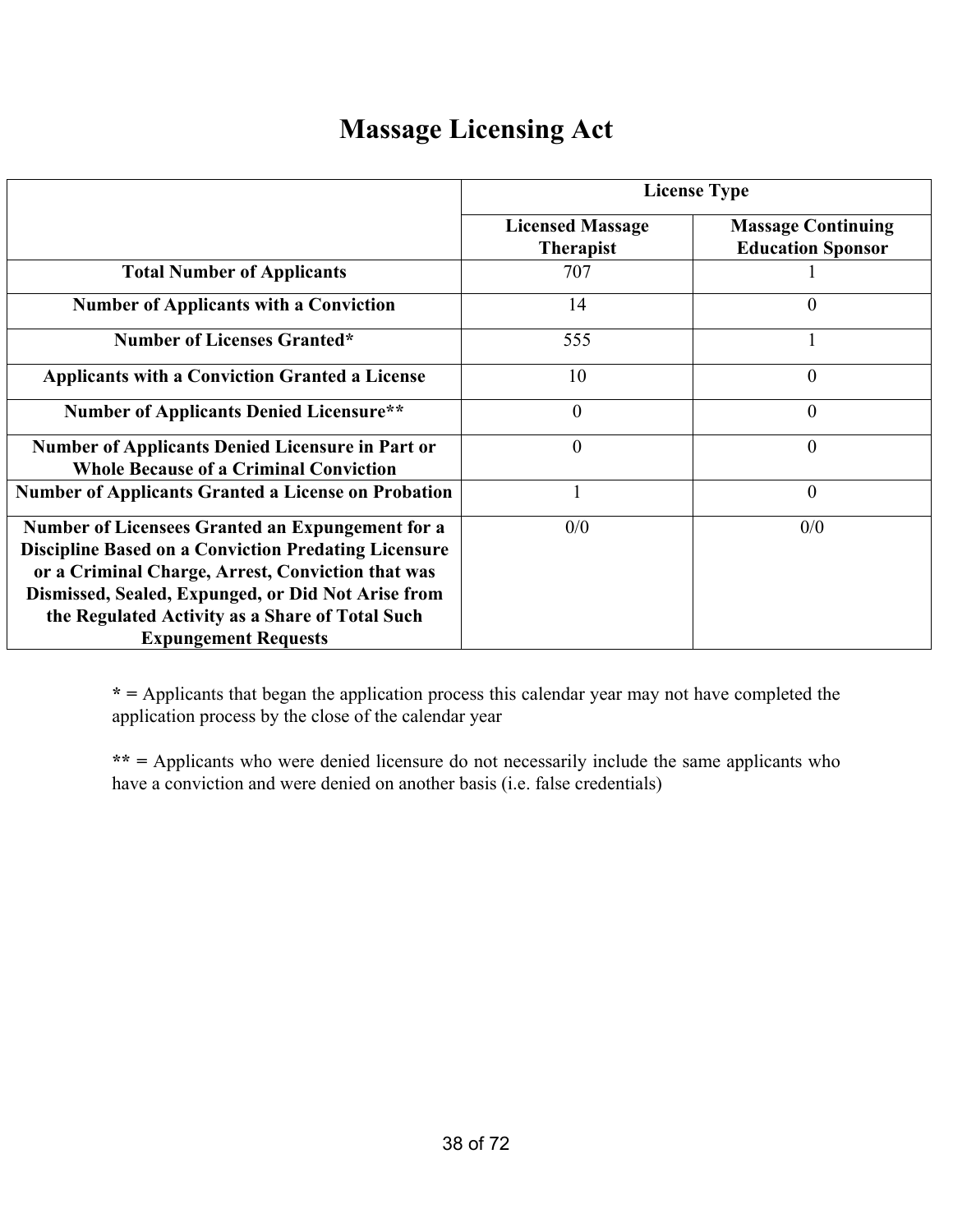### **Medical Practice Act of 1987**

|                                                                                                                                                                                                                                                                                                                               | <b>License Type</b>                                                |                                              |                                                |                                                                       |                                                                |
|-------------------------------------------------------------------------------------------------------------------------------------------------------------------------------------------------------------------------------------------------------------------------------------------------------------------------------|--------------------------------------------------------------------|----------------------------------------------|------------------------------------------------|-----------------------------------------------------------------------|----------------------------------------------------------------|
|                                                                                                                                                                                                                                                                                                                               | Continuing<br><b>Medical</b><br><b>Education</b><br><b>Sponsor</b> | <b>Licensed</b><br>Chiropractic<br>Physician | <b>Licensed</b><br>Physician<br>and<br>Surgeon | <b>Licensed</b><br>Physician<br><b>Controlled</b><br><b>Substance</b> | <b>Limited</b><br><b>Medical</b><br><b>Temporary</b><br>Permit |
| <b>Total Number of Applicants</b>                                                                                                                                                                                                                                                                                             |                                                                    | 154                                          | 3463                                           | 2998                                                                  | 97                                                             |
| <b>Number of Applicants with a Conviction</b>                                                                                                                                                                                                                                                                                 | $\theta$                                                           | $\overline{3}$                               | 18                                             | 38                                                                    | $\mathbf{1}$                                                   |
| <b>Number of Licenses Granted*</b>                                                                                                                                                                                                                                                                                            | $\overline{0}$                                                     | 113                                          | 2662                                           | 2594                                                                  | 68                                                             |
| <b>Applicants with a Conviction Granted a</b><br>License                                                                                                                                                                                                                                                                      | $\overline{0}$                                                     | $\overline{2}$                               | 14                                             | 35                                                                    |                                                                |
| <b>Number of Applicants Denied Licensure**</b>                                                                                                                                                                                                                                                                                | $\theta$                                                           | $\theta$                                     | $\theta$                                       | $\theta$                                                              | $\theta$                                                       |
| <b>Number of Applicants Denied Licensure in</b><br><b>Part or Whole Because of a Criminal</b><br>Conviction                                                                                                                                                                                                                   | $\theta$                                                           | $\theta$                                     | $\overline{0}$                                 | $\overline{0}$                                                        | $\overline{0}$                                                 |
| <b>Number of Applicants Granted a License on</b><br><b>Probation</b>                                                                                                                                                                                                                                                          | $\theta$                                                           | $\theta$                                     | $\overline{0}$                                 | $\theta$                                                              | $\overline{0}$                                                 |
| <b>Number of Licensees Granted an</b><br><b>Expungement for a Discipline Based on a</b><br><b>Conviction Predating Licensure or a Criminal</b><br><b>Charge, Arrest, Conviction that was</b><br>Dismissed, Sealed, Expunged, or Did Not<br>Arise from the Regulated Activity as a Share<br>of Total Such Expungement Requests | 0/0                                                                | 0/0                                          | 0/0                                            | 0/0                                                                   | 0/0                                                            |

**\* =** Applicants that began the application process this calendar year may not have completed the application process by the close of the calendar year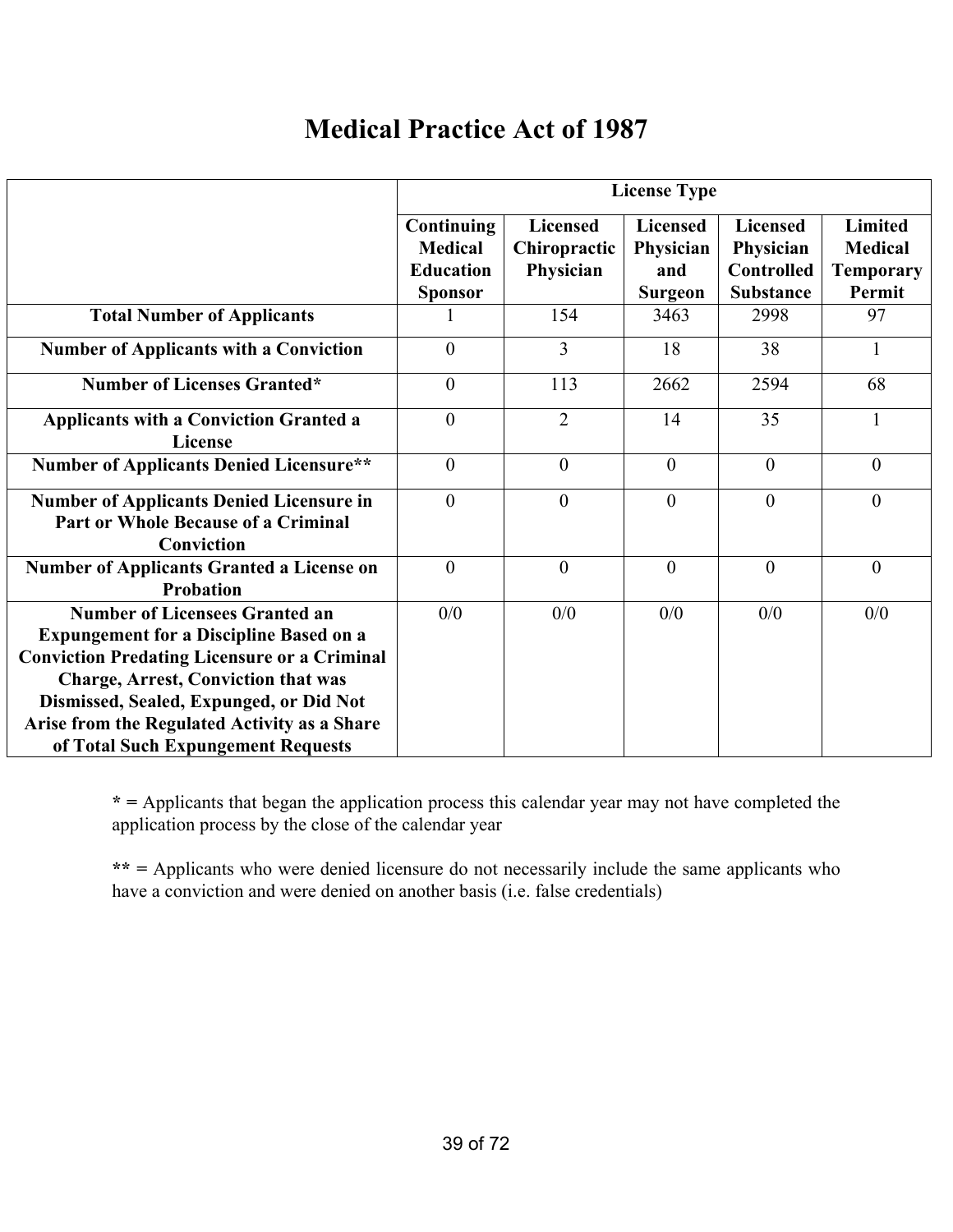### **Medical Practice Act of 1987 (cont'd)**

|                                                                                                                                                                                                                                                                                                                               | <b>License Type</b>                          |                                     |                                           |                          |  |
|-------------------------------------------------------------------------------------------------------------------------------------------------------------------------------------------------------------------------------------------------------------------------------------------------------------------------------|----------------------------------------------|-------------------------------------|-------------------------------------------|--------------------------|--|
|                                                                                                                                                                                                                                                                                                                               | <b>Temporary</b><br><b>Medical</b><br>Permit | <b>Visiting Physician</b><br>Permit | <b>Visiting</b><br>Physician<br>Professor | <b>Visiting Resident</b> |  |
| <b>Total Number of Applicants</b>                                                                                                                                                                                                                                                                                             | 1898                                         | 13                                  | 2                                         | 54                       |  |
| <b>Number of Applicants with a Conviction</b>                                                                                                                                                                                                                                                                                 | 5                                            | $\theta$                            | $\overline{0}$                            | $\overline{2}$           |  |
| <b>Number of Licenses Granted*</b>                                                                                                                                                                                                                                                                                            | 1834                                         | 6                                   | $\overline{2}$                            | 40                       |  |
| <b>Applicants with a Conviction Granted a</b><br>License                                                                                                                                                                                                                                                                      | 5                                            | $\boldsymbol{0}$                    | $\overline{0}$                            |                          |  |
| <b>Number of Applicants Denied Licensure**</b>                                                                                                                                                                                                                                                                                | $\overline{0}$                               | $\overline{0}$                      | $\overline{0}$                            | 5                        |  |
| <b>Number of Applicants Denied Licensure in</b><br><b>Part or Whole Because of a Criminal</b><br>Conviction                                                                                                                                                                                                                   | $\theta$                                     | $\overline{0}$                      | $\theta$                                  | $\overline{0}$           |  |
| <b>Number of Applicants Granted a License on</b><br>Probation                                                                                                                                                                                                                                                                 | $\overline{0}$                               | $\boldsymbol{0}$                    | $\theta$                                  | $\boldsymbol{0}$         |  |
| <b>Number of Licensees Granted an</b><br><b>Expungement for a Discipline Based on a</b><br><b>Conviction Predating Licensure or a</b><br><b>Criminal Charge, Arrest, Conviction that</b><br>was Dismissed, Sealed, Expunged, or Did Not<br>Arise from the Regulated Activity as a Share<br>of Total Such Expungement Requests | 0/0                                          | 0/0                                 | 0/0                                       | 0/0                      |  |

**\* =** Applicants that began the application process this calendar year may not have completed the application process by the close of the calendar year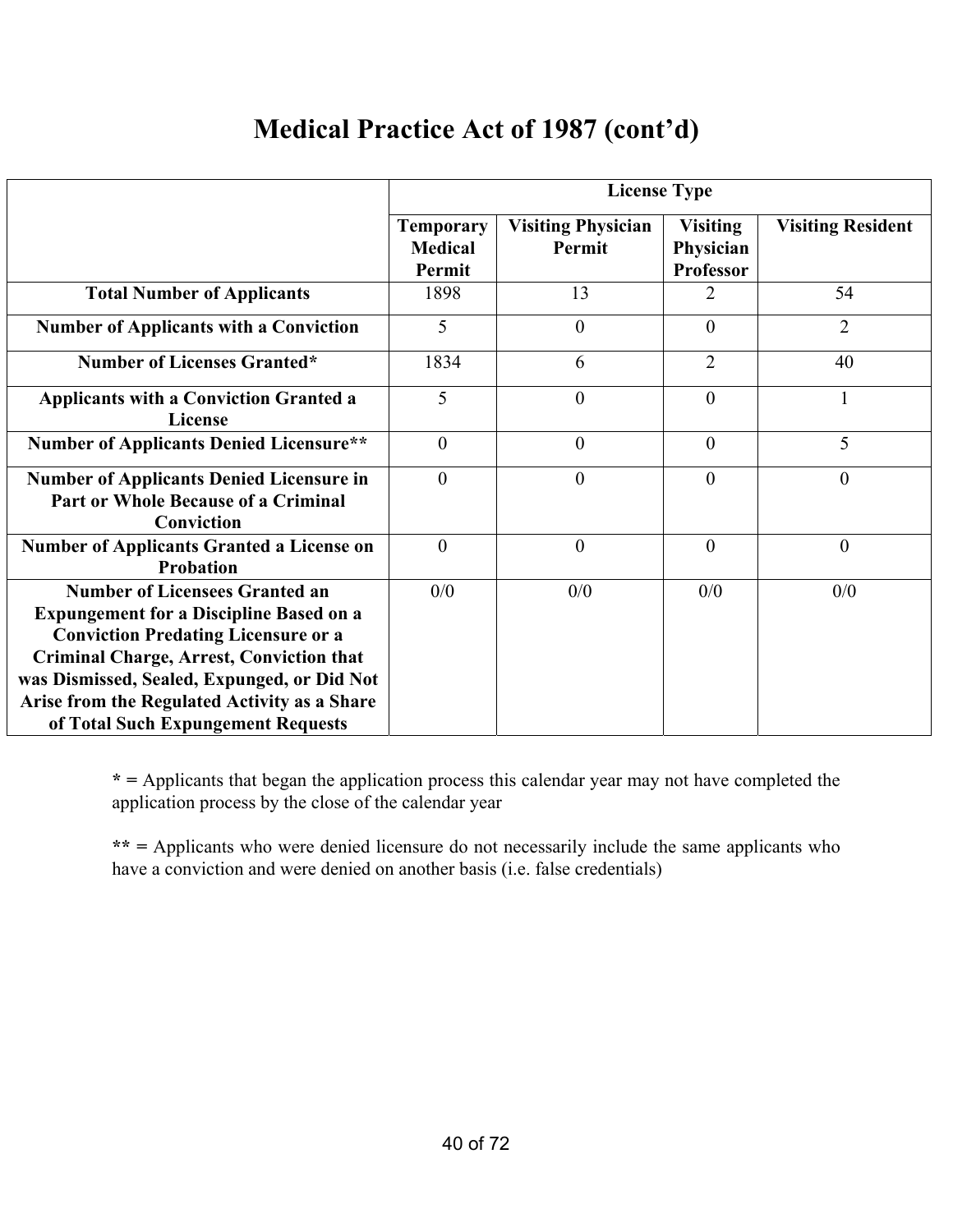## **Compassionate Use of Medical Cannabis Pilot Program Act**

|                                                                                                                                                                                                                                                                                                              | <b>License Type</b>               |                                                |                                               |  |
|--------------------------------------------------------------------------------------------------------------------------------------------------------------------------------------------------------------------------------------------------------------------------------------------------------------|-----------------------------------|------------------------------------------------|-----------------------------------------------|--|
|                                                                                                                                                                                                                                                                                                              | <b>Registered</b><br><b>Agent</b> | <b>Registered</b><br><b>Agent</b> in<br>Charge | <b>Registered Principal</b><br><b>Officer</b> |  |
| <b>Total Number of Applicants</b>                                                                                                                                                                                                                                                                            | 555                               | 124                                            | 79                                            |  |
| <b>Number of Applicants with a Conviction</b>                                                                                                                                                                                                                                                                | $\theta$                          | $\theta$                                       | $\overline{0}$                                |  |
| <b>Number of Licenses Granted*</b>                                                                                                                                                                                                                                                                           | 508                               | 122                                            | 68                                            |  |
| <b>Applicants with a Conviction Granted a License</b>                                                                                                                                                                                                                                                        | $\overline{0}$                    | $\overline{0}$                                 | $\mathbf{0}$                                  |  |
| <b>Number of Applicants Denied Licensure**</b>                                                                                                                                                                                                                                                               | 5                                 | $\overline{0}$                                 | $\mathbf{0}$                                  |  |
| <b>Number of Applicants Denied Licensure in Part or</b><br><b>Whole Because of a Criminal Conviction</b>                                                                                                                                                                                                     | $\theta$                          | $\overline{0}$                                 | $\theta$                                      |  |
| <b>Number of Applicants Granted a License on</b><br><b>Probation</b>                                                                                                                                                                                                                                         | $\boldsymbol{0}$                  | $\mathbf{0}$                                   | $\overline{0}$                                |  |
| Number of Licensees Granted an Expungement for a<br><b>Discipline Based on a Conviction Predating Licensure</b><br>or a Criminal Charge, Arrest, Conviction that was<br>Dismissed, Sealed, Expunged, or Did Not Arise from<br>the Regulated Activity as a Share of Total Such<br><b>Expungement Requests</b> | 0/0                               | 0/0                                            | 0/0                                           |  |

**\* =** Applicants that began the application process this calendar year may not have completed the application process by the close of the calendar year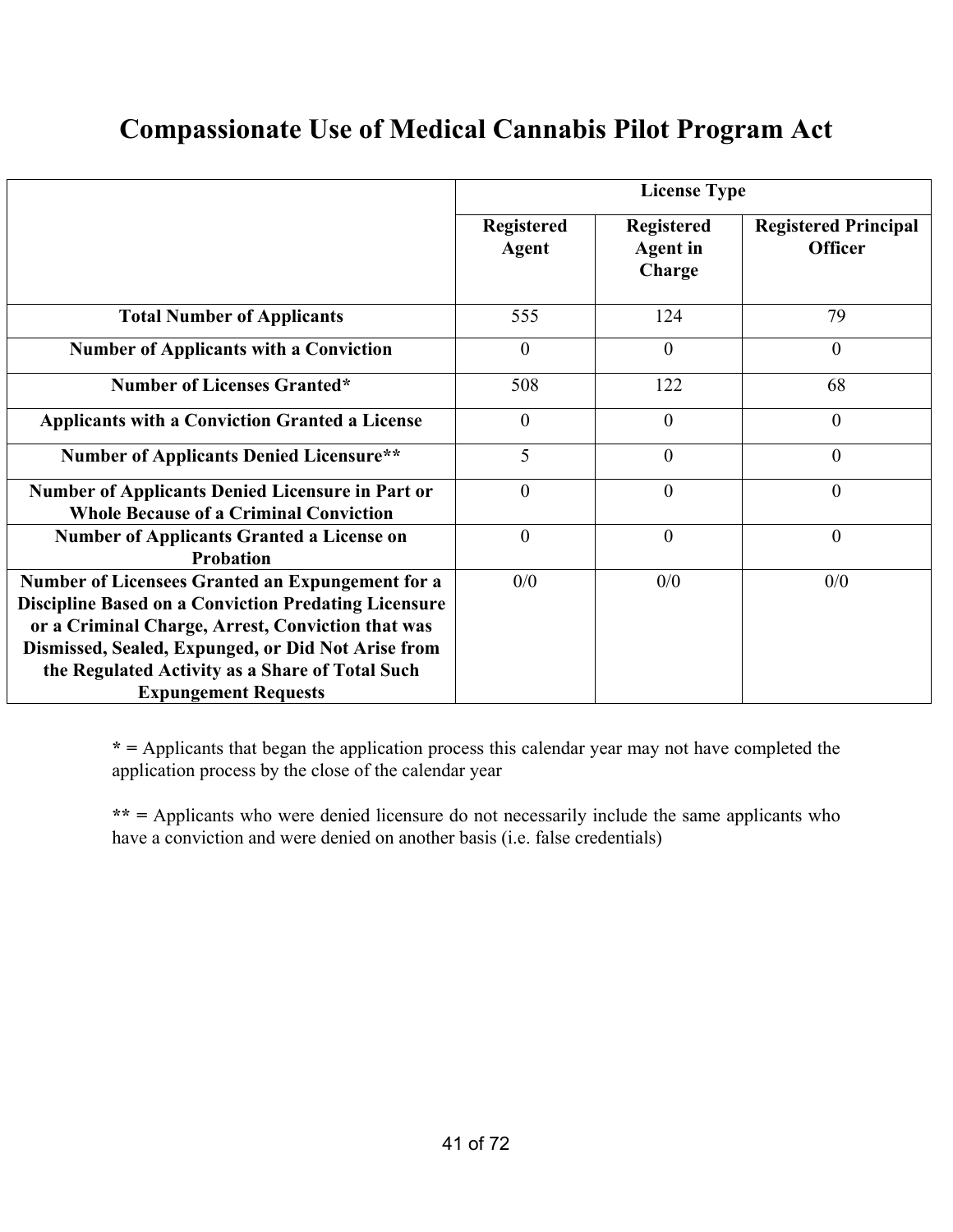## **Medical Corporation Act**

|                                                                | <b>License Type</b>                   |
|----------------------------------------------------------------|---------------------------------------|
|                                                                |                                       |
|                                                                | <b>Registered Medical Corporation</b> |
| <b>Total Number of Applicants</b>                              | 120                                   |
| <b>Number of Applicants with a Conviction</b>                  | $\mathbf{0}$                          |
| <b>Number of Licenses Granted*</b>                             | 76                                    |
| Applicants with a Conviction Granted a License*                | $\overline{0}$                        |
| <b>Number of Applicants Denied Licensure**</b>                 | $\theta$                              |
| <b>Number of Applicants Denied Licensure in Part or</b>        | $\overline{0}$                        |
| <b>Whole Because of a Criminal Conviction</b>                  |                                       |
| <b>Number of Applicants Granted a License on Probation</b>     | $\overline{0}$                        |
| <b>Number of Licensees Granted an Expungement for a</b>        | 0/0                                   |
| <b>Discipline Based on a Conviction Predating Licensure or</b> |                                       |
| a Criminal Charge, Arrest, Conviction that was                 |                                       |
| Dismissed, Sealed, Expunged, or Did Not Arise from the         |                                       |
| <b>Regulated Activity as a Share of Total Such</b>             |                                       |
| <b>Expungement Requests</b>                                    |                                       |

**\* =** Applicants that began the application process this calendar year may not have completed the application process by the close of the calendar year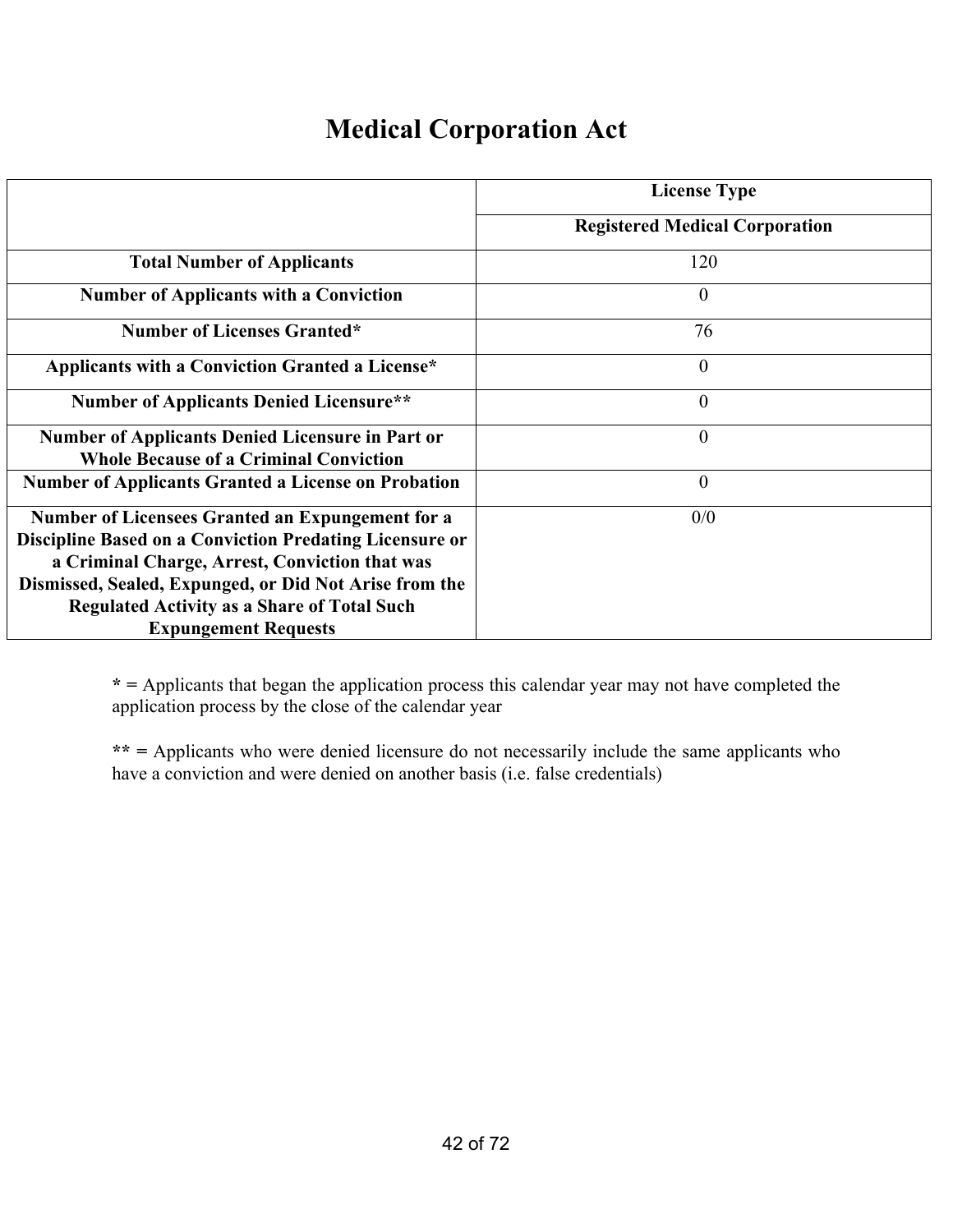### **Naprapathic Practice Act**

|                                                                                                                                                                                                                                                                                                                     | <b>License Type</b>       |
|---------------------------------------------------------------------------------------------------------------------------------------------------------------------------------------------------------------------------------------------------------------------------------------------------------------------|---------------------------|
|                                                                                                                                                                                                                                                                                                                     | <b>Licensed Naprapath</b> |
| <b>Total Number of Applicants</b>                                                                                                                                                                                                                                                                                   | $\overline{3}$            |
| <b>Number of Applicants with a Conviction</b>                                                                                                                                                                                                                                                                       | $\theta$                  |
| <b>Number of Licenses Granted*</b>                                                                                                                                                                                                                                                                                  |                           |
| Applicants with a Conviction Granted a License*                                                                                                                                                                                                                                                                     | $\theta$                  |
| <b>Number of Applicants Denied Licensure**</b>                                                                                                                                                                                                                                                                      | $\theta$                  |
| <b>Number of Applicants Denied Licensure in Part or</b><br><b>Whole Because of a Criminal Conviction</b>                                                                                                                                                                                                            | $\theta$                  |
| <b>Number of Applicants Granted a License on Probation</b>                                                                                                                                                                                                                                                          | $\overline{0}$            |
| <b>Number of Licensees Granted an Expungement for a</b><br>Discipline Based on a Conviction Predating Licensure or<br>a Criminal Charge, Arrest, Conviction that was<br>Dismissed, Sealed, Expunged, or Did Not Arise from the<br><b>Regulated Activity as a Share of Total Such</b><br><b>Expungement Requests</b> | 0/0                       |

**\* =** Applicants that began the application process this calendar year may not have completed the application process by the close of the calendar year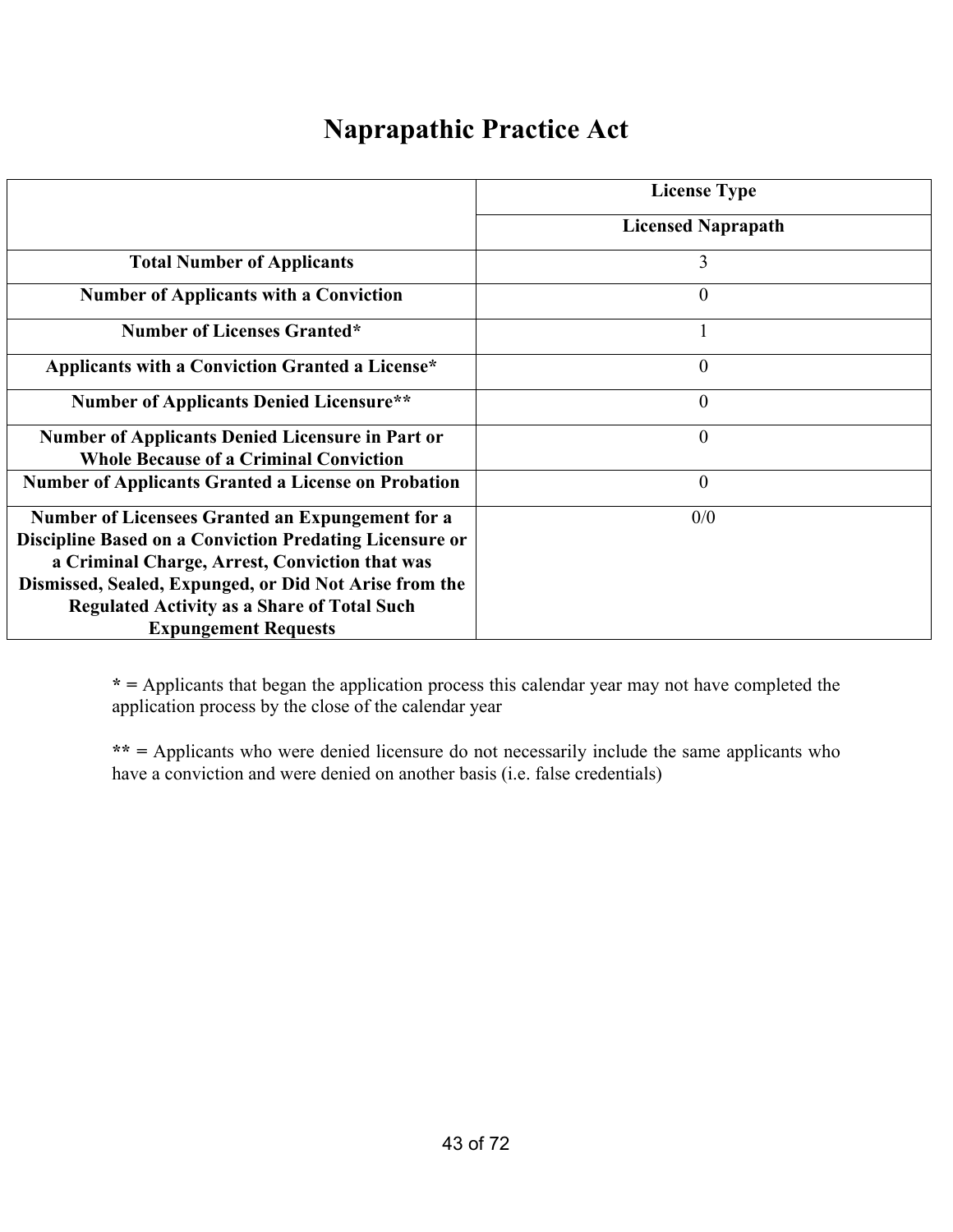### **Nurse Practice Act**

|                                                                                                                                                                                                                            |                                                                         | <b>License Type</b>                                                               |                                                     |  |  |
|----------------------------------------------------------------------------------------------------------------------------------------------------------------------------------------------------------------------------|-------------------------------------------------------------------------|-----------------------------------------------------------------------------------|-----------------------------------------------------|--|--|
|                                                                                                                                                                                                                            | <b>Advanced</b><br><b>Practice</b><br><b>Registered</b><br><b>Nurse</b> | <b>Advanced</b><br><b>Practice Nurse</b><br><b>Controlled</b><br><b>Substance</b> | <b>Nurse Continuing</b><br><b>Education Sponsor</b> |  |  |
| <b>Total Number of Applicants</b>                                                                                                                                                                                          | 1664                                                                    | 1614                                                                              | 22                                                  |  |  |
| <b>Number of Applicants with a Conviction</b>                                                                                                                                                                              | 6                                                                       | 5                                                                                 | $\overline{0}$                                      |  |  |
| <b>Number of Licenses Granted*</b>                                                                                                                                                                                         | 1308                                                                    | 1153                                                                              | 10                                                  |  |  |
| <b>Applicants with a Conviction Granted a License</b>                                                                                                                                                                      | 5                                                                       | $\overline{2}$                                                                    | $\overline{0}$                                      |  |  |
| <b>Number of Applicants Denied Licensure**</b>                                                                                                                                                                             | $\theta$                                                                | $\mathbf{0}$                                                                      | $\overline{0}$                                      |  |  |
| Number of Applicants Denied Licensure in Part or<br><b>Whole Because of a Criminal Conviction</b>                                                                                                                          | $\theta$                                                                | $\mathbf{0}$                                                                      | $\overline{0}$                                      |  |  |
| <b>Number of Applicants Granted a License on</b><br><b>Probation</b>                                                                                                                                                       | $\theta$                                                                | $\overline{0}$                                                                    | $\overline{0}$                                      |  |  |
| Number of Licensees Granted an Expungement for a<br><b>Discipline Based on a Conviction Predating Licensure</b><br>or a Criminal Charge, Arrest, Conviction that was<br>Dismissed, Sealed, Expunged, or Did Not Arise from | 0/0                                                                     | 0/0                                                                               | 0/0                                                 |  |  |
| the Regulated Activity as a Share of Total Such<br><b>Expungement Requests</b>                                                                                                                                             |                                                                         |                                                                                   |                                                     |  |  |

**\* =** Applicants that began the application process this calendar year may not have completed the application process by the close of the calendar year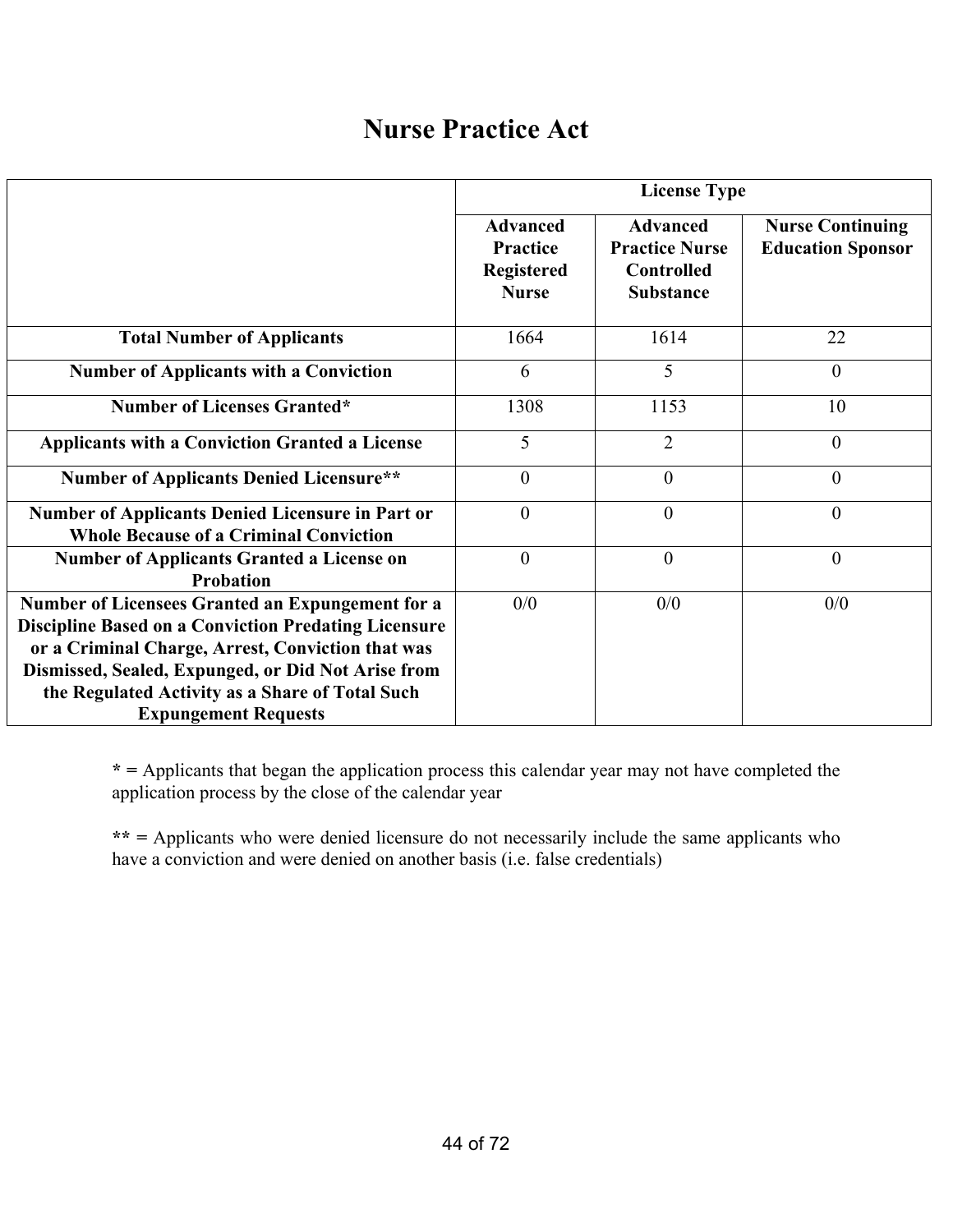# **Nurse Practice Act (cont'd)**

|                                                                                                                                                                                                                                                                                                              | <b>License Type</b>                                 |                                  |                                                |  |
|--------------------------------------------------------------------------------------------------------------------------------------------------------------------------------------------------------------------------------------------------------------------------------------------------------------|-----------------------------------------------------|----------------------------------|------------------------------------------------|--|
|                                                                                                                                                                                                                                                                                                              | <b>Licensed</b><br><b>Practical</b><br><b>Nurse</b> | <b>Medication</b><br><b>Aide</b> | <b>Registered</b><br><b>Professional Nurse</b> |  |
| <b>Total Number of Applicants</b>                                                                                                                                                                                                                                                                            | 1689                                                | $\overline{3}$                   | 15064                                          |  |
| <b>Number of Applicants with a Conviction</b>                                                                                                                                                                                                                                                                | 34                                                  | $\theta$                         | 258                                            |  |
| <b>Number of Licenses Granted*</b>                                                                                                                                                                                                                                                                           | 1146                                                | $\overline{2}$                   | 9002                                           |  |
| <b>Applicants with a Conviction Granted a License</b>                                                                                                                                                                                                                                                        | 25                                                  | $\theta$                         | 178                                            |  |
| <b>Number of Applicants Denied Licensure**</b>                                                                                                                                                                                                                                                               | $\theta$                                            | $\overline{0}$                   | 3                                              |  |
| <b>Number of Applicants Denied Licensure in Part or</b><br><b>Whole Because of a Criminal Conviction</b>                                                                                                                                                                                                     | $\theta$                                            | $\overline{0}$                   | $\overline{0}$                                 |  |
| <b>Number of Applicants Granted a License on</b><br><b>Probation</b>                                                                                                                                                                                                                                         | $\theta$                                            | $\overline{0}$                   | $\overline{0}$                                 |  |
| Number of Licensees Granted an Expungement for a<br><b>Discipline Based on a Conviction Predating Licensure</b><br>or a Criminal Charge, Arrest, Conviction that was<br>Dismissed, Sealed, Expunged, or Did Not Arise from<br>the Regulated Activity as a Share of Total Such<br><b>Expungement Requests</b> | 2/2                                                 | $\theta$                         | 1/1                                            |  |

**\* =** Applicants that began the application process this calendar year may not have completed the application process by the close of the calendar year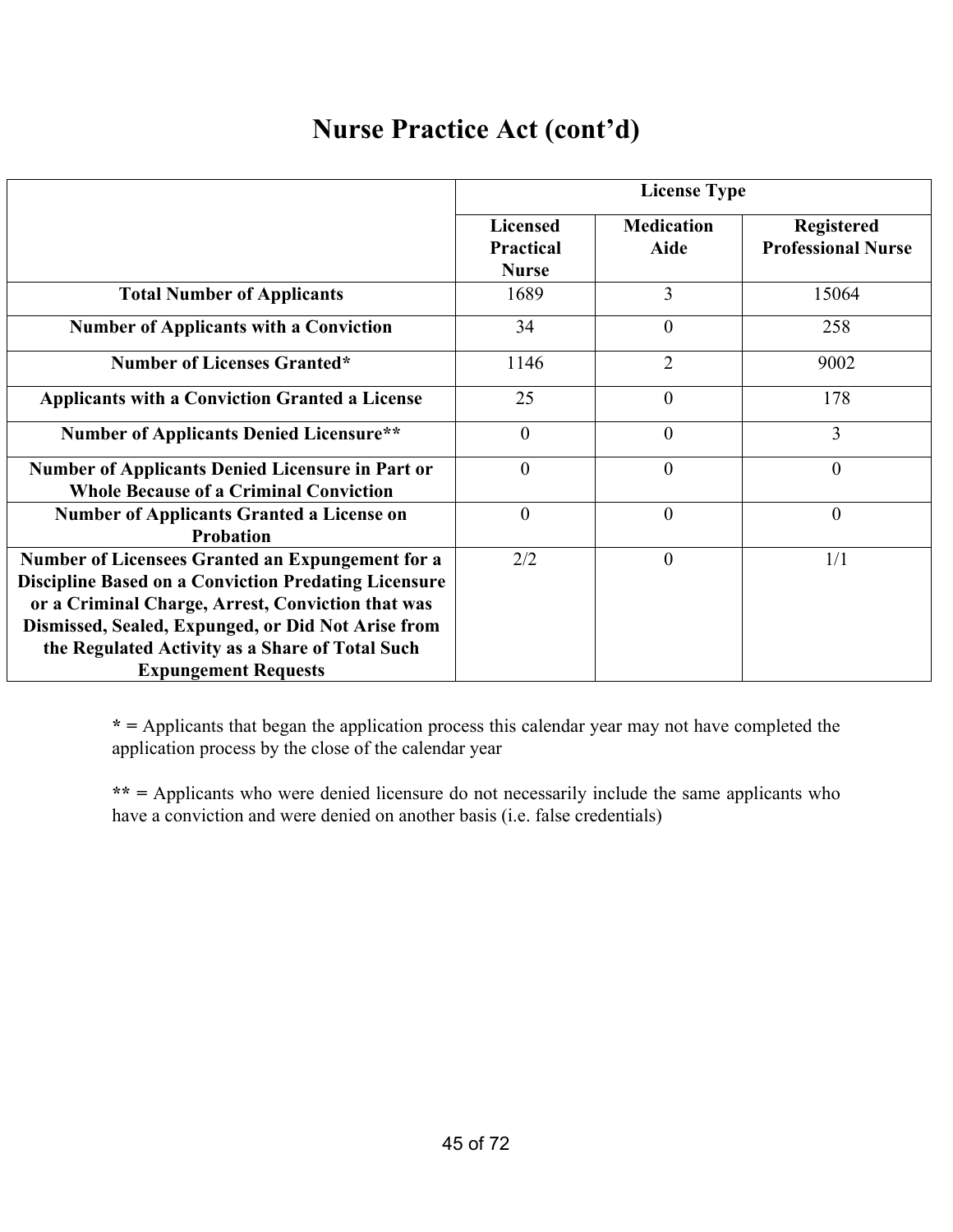## **Nursing Home Administrators Licensing and Disciplinary Act**

|                                                                                                                                                                                                                                                                                                              | <b>License Type</b>                                                                                  |                                                                |                                                                          |  |
|--------------------------------------------------------------------------------------------------------------------------------------------------------------------------------------------------------------------------------------------------------------------------------------------------------------|------------------------------------------------------------------------------------------------------|----------------------------------------------------------------|--------------------------------------------------------------------------|--|
|                                                                                                                                                                                                                                                                                                              | Approved<br><b>Nursing Home</b><br>Administrator<br>Continuing<br><b>Education</b><br><b>Sponsor</b> | <b>Licensed</b><br><b>Nursing Home</b><br><b>Administrator</b> | <b>Licensed Nursing</b><br><b>Home Administrator</b><br><b>Temporary</b> |  |
| <b>Total Number of Applicants</b>                                                                                                                                                                                                                                                                            | 2                                                                                                    | 156                                                            | 87                                                                       |  |
| <b>Number of Applicants with a Conviction</b>                                                                                                                                                                                                                                                                | $\mathbf{0}$                                                                                         | $\mathbf{1}$                                                   | 5                                                                        |  |
| <b>Number of Licenses Granted*</b>                                                                                                                                                                                                                                                                           | $\mathbf{0}$                                                                                         | 28                                                             | 60                                                                       |  |
| <b>Applicants with a Conviction Granted a License</b>                                                                                                                                                                                                                                                        | $\theta$                                                                                             |                                                                | 5                                                                        |  |
| <b>Number of Applicants Denied Licensure**</b>                                                                                                                                                                                                                                                               | $\theta$                                                                                             | $\theta$                                                       | $\overline{0}$                                                           |  |
| <b>Number of Applicants Denied Licensure in Part or</b><br><b>Whole Because of a Criminal Conviction</b>                                                                                                                                                                                                     | $\theta$                                                                                             | $\theta$                                                       | $\theta$                                                                 |  |
| <b>Number of Applicants Granted a License on</b><br><b>Probation</b>                                                                                                                                                                                                                                         | $\theta$                                                                                             | $\overline{0}$                                                 | $\overline{0}$                                                           |  |
| Number of Licensees Granted an Expungement for a<br><b>Discipline Based on a Conviction Predating Licensure</b><br>or a Criminal Charge, Arrest, Conviction that was<br>Dismissed, Sealed, Expunged, or Did Not Arise from<br>the Regulated Activity as a Share of Total Such<br><b>Expungement Requests</b> | 0/0                                                                                                  | 0/0                                                            | 0/0                                                                      |  |

**\* =** Applicants that began the application process this calendar year may not have completed the application process by the close of the calendar year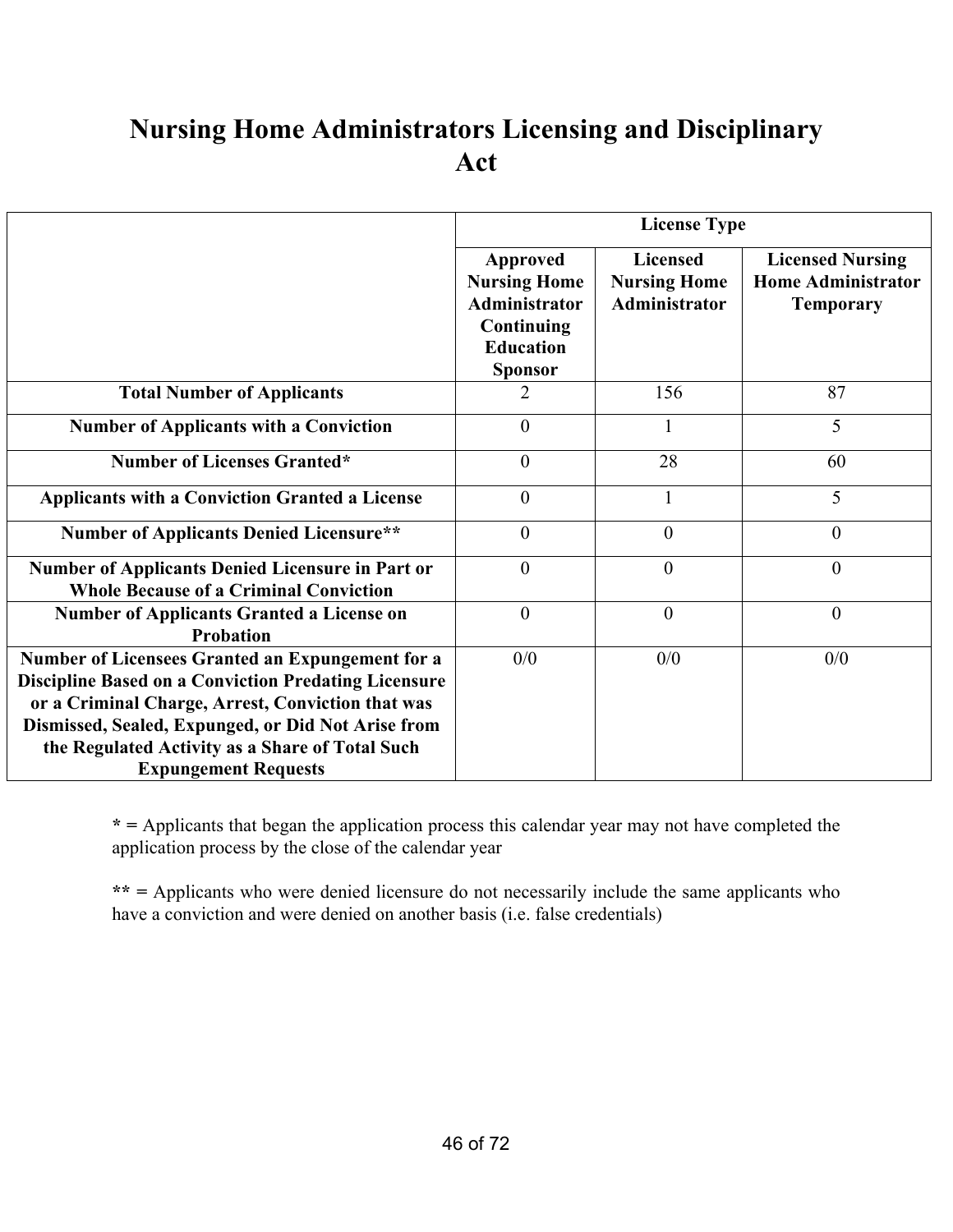## **Illinois Occupational Therapy Practice Act**

|                                                                                                                                                                                                                                                                                                              | <b>License Type</b>                                                    |                                  |                                                                       |  |
|--------------------------------------------------------------------------------------------------------------------------------------------------------------------------------------------------------------------------------------------------------------------------------------------------------------|------------------------------------------------------------------------|----------------------------------|-----------------------------------------------------------------------|--|
|                                                                                                                                                                                                                                                                                                              | <b>Certified</b><br>Occupational<br><b>Therapy</b><br><b>Assistant</b> | Occupational<br><b>Therapist</b> | Occupational<br><b>Therapy Continuing</b><br><b>Education Sponsor</b> |  |
| <b>Total Number of Applicants</b>                                                                                                                                                                                                                                                                            | 246                                                                    | 574                              | 9                                                                     |  |
| <b>Number of Applicants with a Conviction</b>                                                                                                                                                                                                                                                                |                                                                        |                                  | $\overline{0}$                                                        |  |
| <b>Number of Licenses Granted*</b>                                                                                                                                                                                                                                                                           | 216                                                                    | 465                              | 4                                                                     |  |
| <b>Applicants with a Conviction Granted a License</b>                                                                                                                                                                                                                                                        |                                                                        |                                  | $\theta$                                                              |  |
| <b>Number of Applicants Denied Licensure**</b>                                                                                                                                                                                                                                                               | $\theta$                                                               | $\overline{0}$                   | $\overline{0}$                                                        |  |
| <b>Number of Applicants Denied Licensure in Part or</b><br><b>Whole Because of a Criminal Conviction</b>                                                                                                                                                                                                     | $\theta$                                                               | $\theta$                         | $\theta$                                                              |  |
| <b>Number of Applicants Granted a License on</b><br><b>Probation</b>                                                                                                                                                                                                                                         | $\overline{0}$                                                         | $\mathbf{0}$                     | $\overline{0}$                                                        |  |
| Number of Licensees Granted an Expungement for a<br><b>Discipline Based on a Conviction Predating Licensure</b><br>or a Criminal Charge, Arrest, Conviction that was<br>Dismissed, Sealed, Expunged, or Did Not Arise from<br>the Regulated Activity as a Share of Total Such<br><b>Expungement Requests</b> | 0/0                                                                    | 0/0                              | 0/0                                                                   |  |

**\* =** Applicants that began the application process this calendar year may not have completed the application process by the close of the calendar year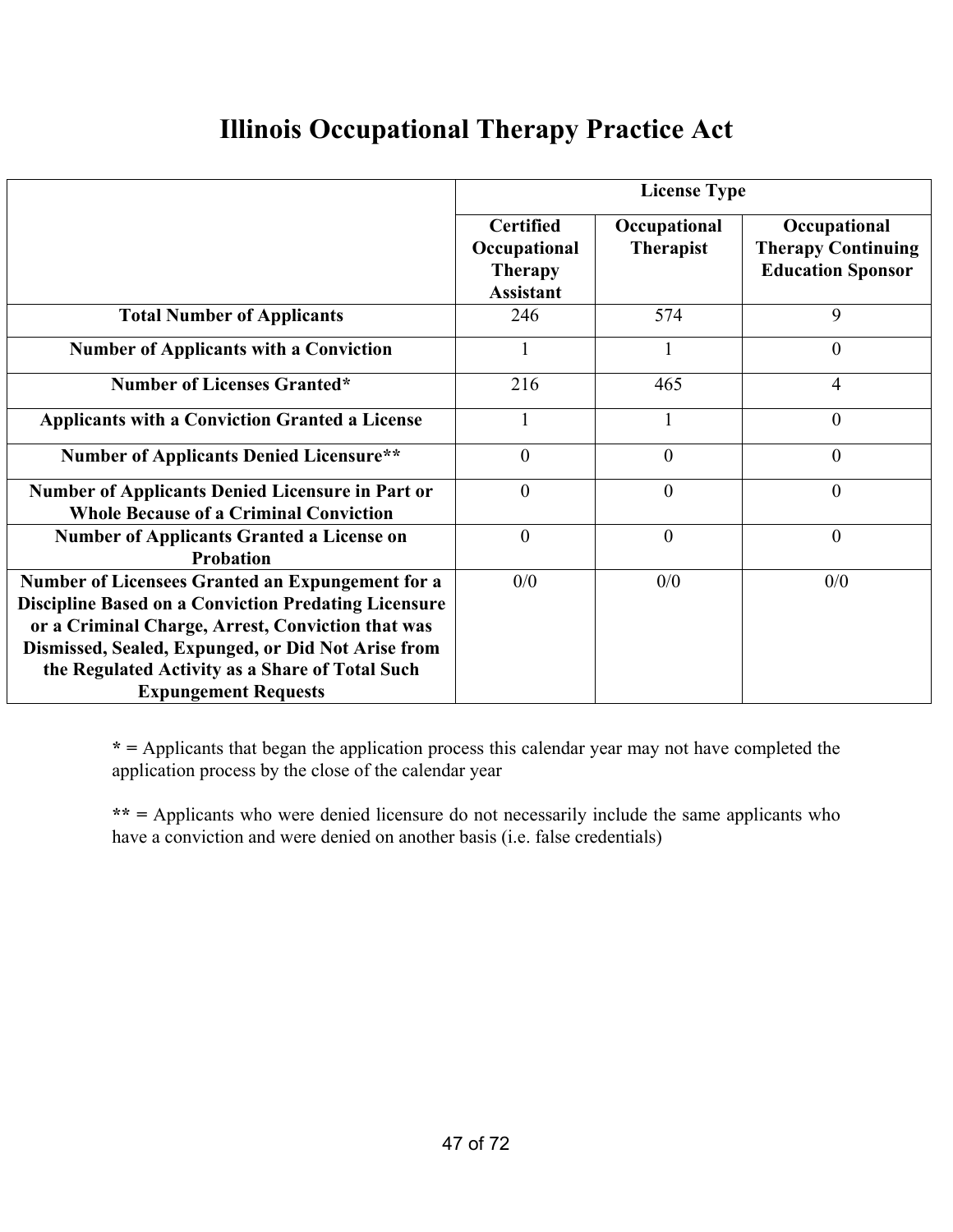### **Illinois Optometric Practice Act of 1987**

|                                                                                                                                                                                                                                                                                                                                                | <b>License Type</b>            |                                                       |                                                             |                                             |                                                      |
|------------------------------------------------------------------------------------------------------------------------------------------------------------------------------------------------------------------------------------------------------------------------------------------------------------------------------------------------|--------------------------------|-------------------------------------------------------|-------------------------------------------------------------|---------------------------------------------|------------------------------------------------------|
|                                                                                                                                                                                                                                                                                                                                                | <b>Licensed</b><br>Optometrist | <b>Licensed</b><br>Optometrist<br>Ancillary<br>Office | <b>Licensed</b><br><b>Optometry</b><br>CE<br><b>Sponsor</b> | <b>Mail Order</b><br>Ophthalmic<br>Provider | Optometrist<br><b>Controlled</b><br><b>Substance</b> |
| <b>Total Number of Applicants</b>                                                                                                                                                                                                                                                                                                              | 118                            |                                                       |                                                             | $\overline{2}$                              | 130                                                  |
| <b>Number of Applicants with a Conviction</b>                                                                                                                                                                                                                                                                                                  | $\overline{2}$                 | $\theta$                                              | $\overline{0}$                                              | $\overline{0}$                              | $\overline{0}$                                       |
| <b>Number of Licenses Granted*</b>                                                                                                                                                                                                                                                                                                             | 109                            | $\theta$                                              | $\overline{0}$                                              |                                             | 118                                                  |
| <b>Applicants with a Conviction Granted a</b><br>License                                                                                                                                                                                                                                                                                       | $\overline{2}$                 | $\theta$                                              | $\overline{0}$                                              | $\theta$                                    | $\overline{0}$                                       |
| <b>Number of Applicants Denied Licensure**</b>                                                                                                                                                                                                                                                                                                 | $\overline{0}$                 | $\overline{0}$                                        | $\mathbf{0}$                                                | $\theta$                                    | $\theta$                                             |
| <b>Number of Applicants Denied Licensure in</b><br><b>Part or Whole Because of a Criminal</b><br>Conviction                                                                                                                                                                                                                                    | $\theta$                       | $\theta$                                              | $\theta$                                                    | $\theta$                                    | $\theta$                                             |
| <b>Number of Applicants Granted a License</b><br>on Probation                                                                                                                                                                                                                                                                                  | $\theta$                       | $\theta$                                              | $\theta$                                                    | $\theta$                                    | $\overline{0}$                                       |
| <b>Number of Licensees Granted an</b><br><b>Expungement for a Discipline Based on a</b><br><b>Conviction Predating Licensure or a</b><br><b>Criminal Charge, Arrest, Conviction that</b><br>was Dismissed, Sealed, Expunged, or Did<br>Not Arise from the Regulated Activity as a<br><b>Share of Total Such Expungement</b><br><b>Requests</b> | 0/0                            | 0/0                                                   | 0/0                                                         | 0/0                                         | 0/0                                                  |

**\* =** Applicants that began the application process this calendar year may not have completed the application process by the close of the calendar year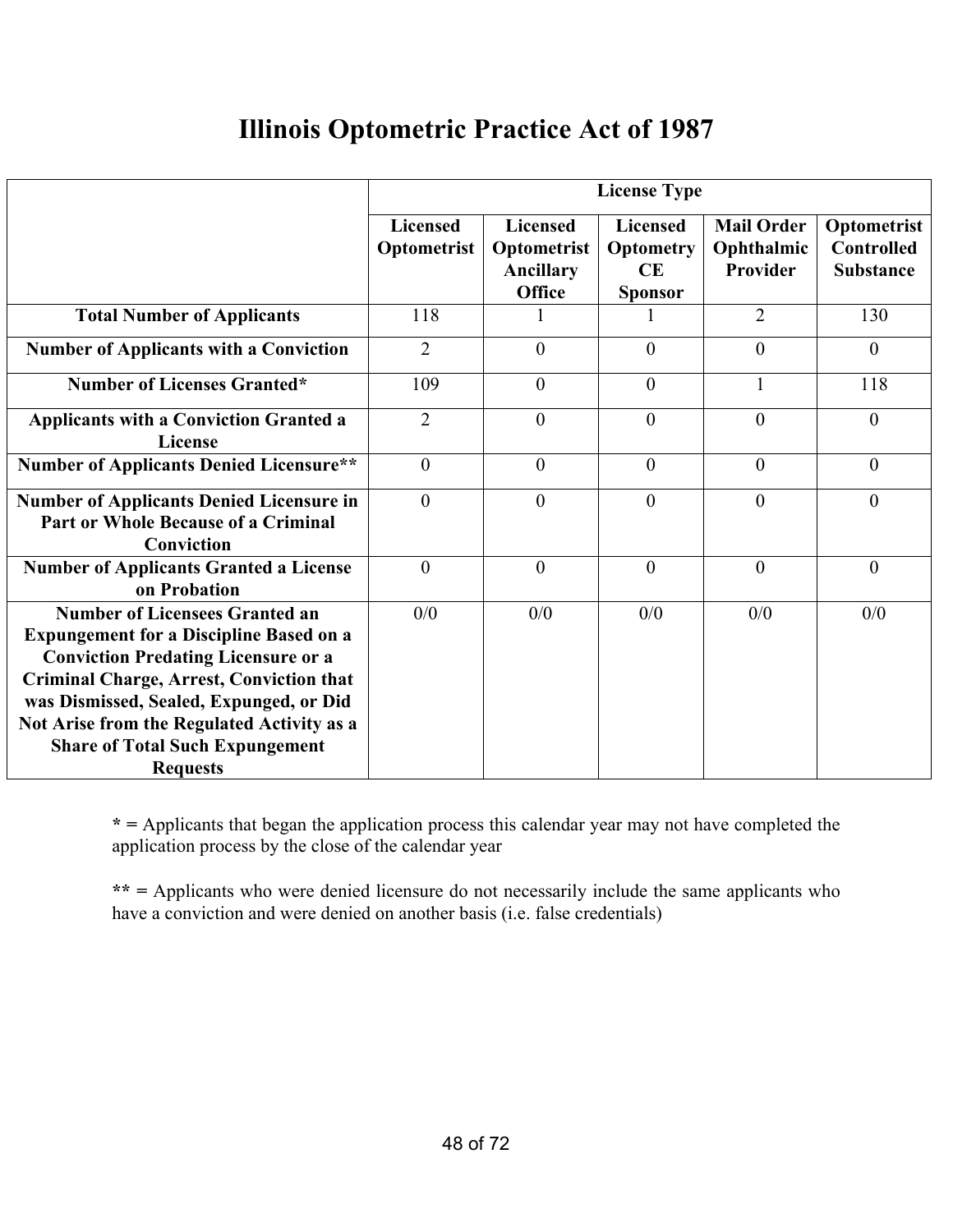### **Orthotics, Prosthetics, and Pedorthics Practice Act**

|                                                                                                                                                                                                                            | <b>License Type</b>                 |                                      |                             |
|----------------------------------------------------------------------------------------------------------------------------------------------------------------------------------------------------------------------------|-------------------------------------|--------------------------------------|-----------------------------|
|                                                                                                                                                                                                                            | <b>Licensed</b><br><b>Orthotist</b> | <b>Licensed</b><br><b>Pedorthist</b> | <b>Licensed Prosthetist</b> |
| <b>Total Number of Applicants</b>                                                                                                                                                                                          | 13                                  | 5                                    | 12                          |
| <b>Number of Applicants with a Conviction</b>                                                                                                                                                                              |                                     | $\overline{0}$                       |                             |
| <b>Number of Licenses Granted*</b>                                                                                                                                                                                         | 9                                   | $\overline{4}$                       | 9                           |
| <b>Applicants with a Conviction Granted a License</b>                                                                                                                                                                      |                                     | $\theta$                             |                             |
| <b>Number of Applicants Denied Licensure**</b>                                                                                                                                                                             | $\theta$                            | $\theta$                             | $\overline{0}$              |
| <b>Number of Applicants Denied Licensure in Part or</b><br><b>Whole Because of a Criminal Conviction</b>                                                                                                                   | $\theta$                            | $\theta$                             | $\overline{0}$              |
| <b>Number of Applicants Granted a License on</b><br><b>Probation</b>                                                                                                                                                       | $\theta$                            | $\theta$                             | $\overline{0}$              |
| Number of Licensees Granted an Expungement for a<br><b>Discipline Based on a Conviction Predating Licensure</b><br>or a Criminal Charge, Arrest, Conviction that was<br>Dismissed, Sealed, Expunged, or Did Not Arise from | 0/0                                 | 0/0                                  | 0/0                         |
| the Regulated Activity as a Share of Total Such<br><b>Expungement Requests</b>                                                                                                                                             |                                     |                                      |                             |

**\* =** Applicants that began the application process this calendar year may not have completed the application process by the close of the calendar year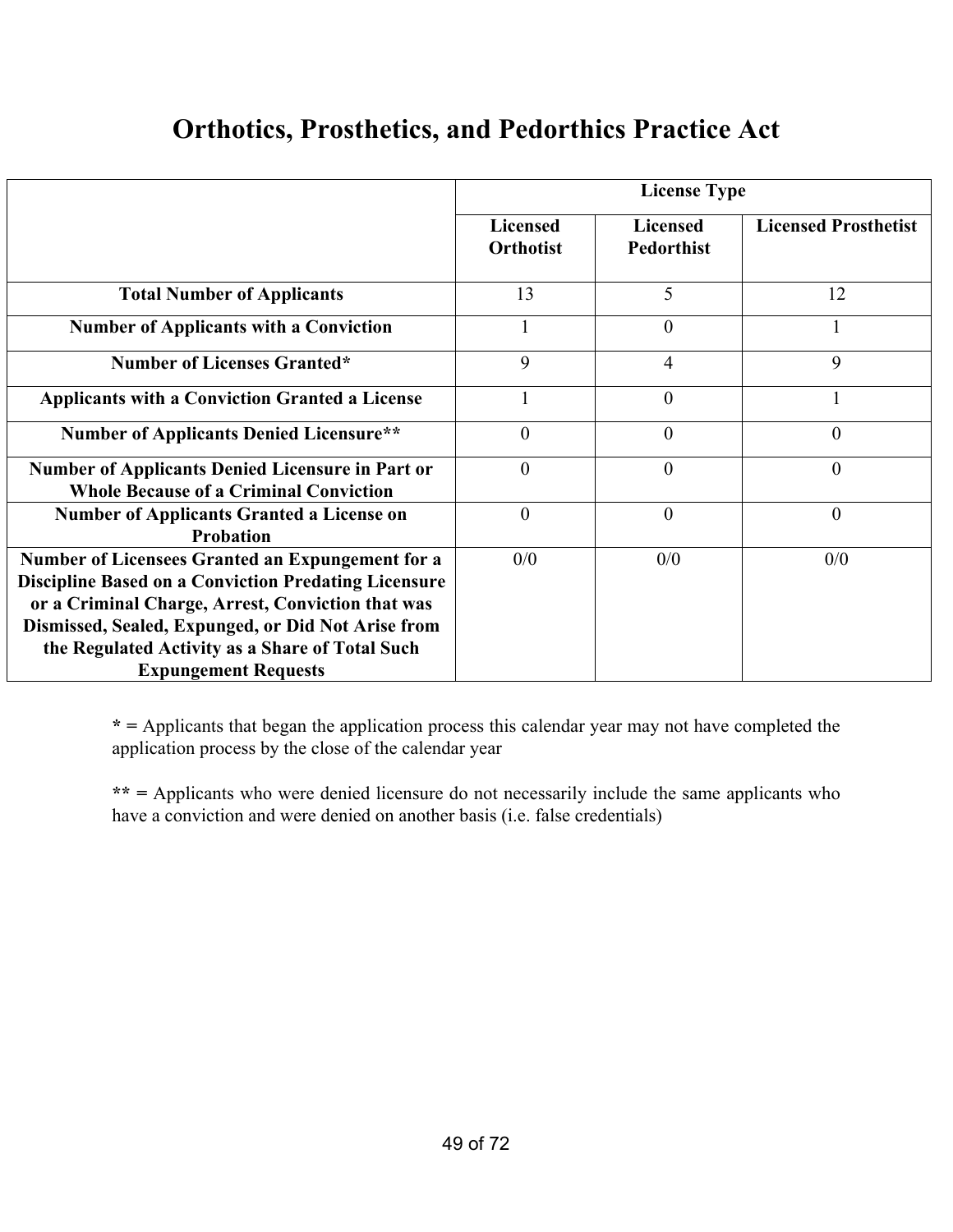#### **Perfusionist Practice Act**

|                                                            | <b>License Type</b>          |
|------------------------------------------------------------|------------------------------|
|                                                            | <b>Licensed Perfusionist</b> |
| <b>Total Number of Applicants</b>                          | 14                           |
| <b>Number of Applicants with a Conviction</b>              | 1                            |
| <b>Number of Licenses Granted*</b>                         | 9                            |
| Applicants with a Conviction Granted a License*            | 1                            |
| <b>Number of Applicants Denied Licensure**</b>             | $\theta$                     |
| <b>Number of Applicants Denied Licensure in Part or</b>    | $\theta$                     |
| <b>Whole Because of a Criminal Conviction</b>              |                              |
| <b>Number of Applicants Granted a License on Probation</b> | $\theta$                     |
| <b>Number of Licensees Granted an Expungement for a</b>    | 0/0                          |
| Discipline Based on a Conviction Predating Licensure or    |                              |
| a Criminal Charge, Arrest, Conviction that was             |                              |
| Dismissed, Sealed, Expunged, or Did Not Arise from the     |                              |
| <b>Regulated Activity as a Share of Total Such</b>         |                              |
| <b>Expungement Requests</b>                                |                              |

**\* =** Applicants that began the application process this calendar year may not have completed the application process by the close of the calendar year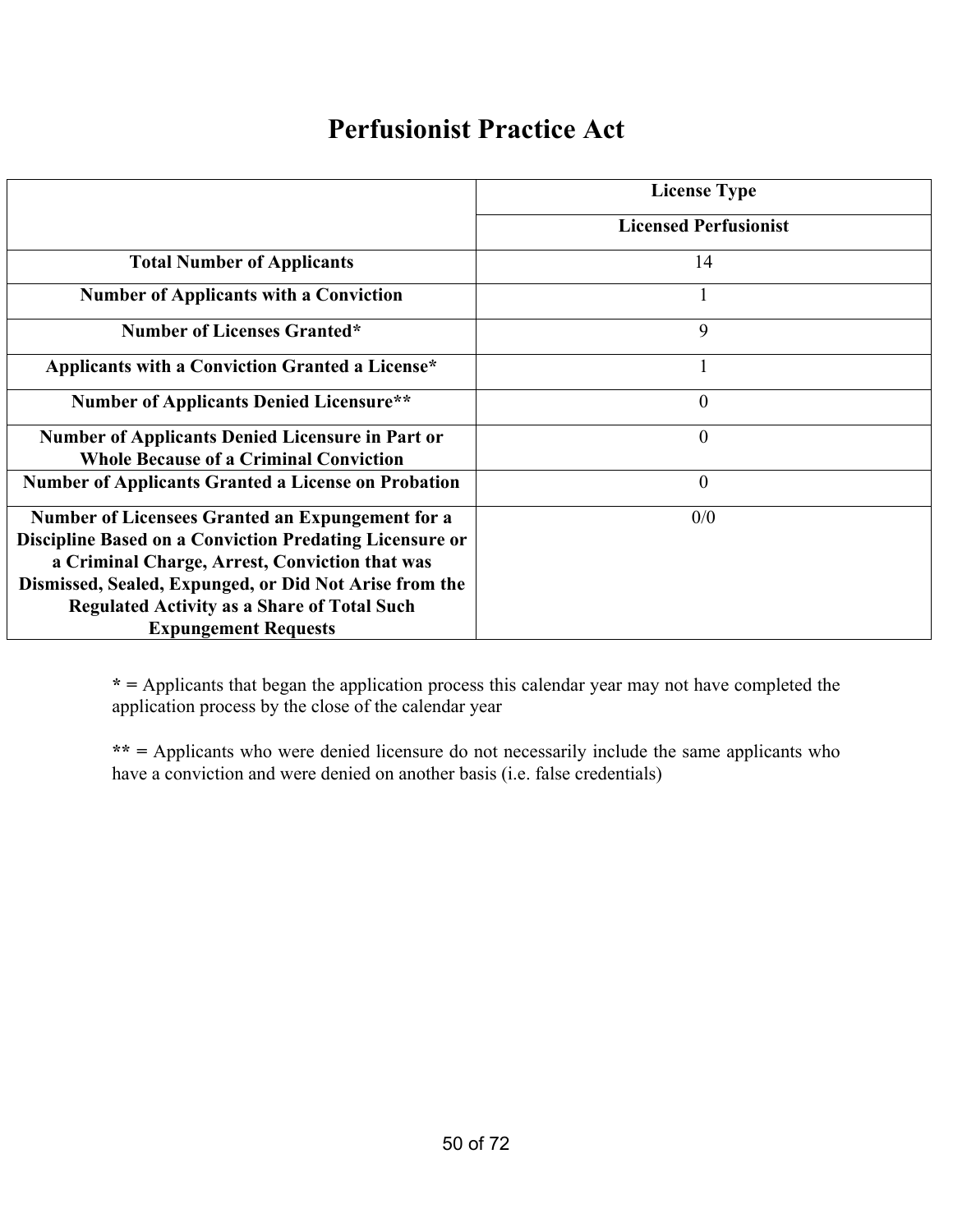#### **Pharmacy Practice Act**

|                                                                                                                                                                                                                                                                                                                                      | <b>License Type</b>                                                 |                                    |                               |                                 |
|--------------------------------------------------------------------------------------------------------------------------------------------------------------------------------------------------------------------------------------------------------------------------------------------------------------------------------------|---------------------------------------------------------------------|------------------------------------|-------------------------------|---------------------------------|
|                                                                                                                                                                                                                                                                                                                                      | <b>Pharmacy</b><br>Controlled<br><b>Substance</b><br><b>License</b> | <b>Licensed</b><br><b>Pharmacy</b> | Pharmacy<br><b>Technician</b> | <b>Registered</b><br>Pharmacist |
| <b>Total Number of Applicants</b>                                                                                                                                                                                                                                                                                                    | 336                                                                 | 450                                | 7485                          | 1069                            |
| <b>Number of Applicants with a Conviction</b>                                                                                                                                                                                                                                                                                        | 46                                                                  | 52                                 | 21                            | 5                               |
| <b>Number of Licenses Granted*</b>                                                                                                                                                                                                                                                                                                   | 147                                                                 | 221                                | 7122                          | 650                             |
| <b>Applicants with a Conviction Granted a</b><br><b>License</b>                                                                                                                                                                                                                                                                      | 11                                                                  | 9                                  | 14                            | 5                               |
| <b>Number of Applicants Denied Licensure**</b>                                                                                                                                                                                                                                                                                       | $\boldsymbol{0}$                                                    | $\overline{0}$                     | $\overline{2}$                | $\overline{0}$                  |
| <b>Number of Applicants Denied Licensure in</b><br><b>Part or Whole Because of a Criminal</b><br>Conviction                                                                                                                                                                                                                          | $\boldsymbol{0}$                                                    | $\overline{0}$                     | $\mathbf{1}$                  | $\boldsymbol{0}$                |
| <b>Number of Applicants Granted a License on</b><br><b>Probation</b>                                                                                                                                                                                                                                                                 | $\overline{0}$                                                      | $\theta$                           | $\theta$                      | $\overline{0}$                  |
| <b>Number of Licensees Granted an</b><br><b>Expungement for a Discipline Based on a</b><br><b>Conviction Predating Licensure or a</b><br><b>Criminal Charge, Arrest, Conviction that</b><br>was Dismissed, Sealed, Expunged, or Did<br>Not Arise from the Regulated Activity as a<br><b>Share of Total Such Expungement Requests</b> | 0/0                                                                 | 0/0                                | 1/1                           | 0/0                             |

**\* =** Applicants that began the application process this calendar year may not have completed the application process by the close of the calendar year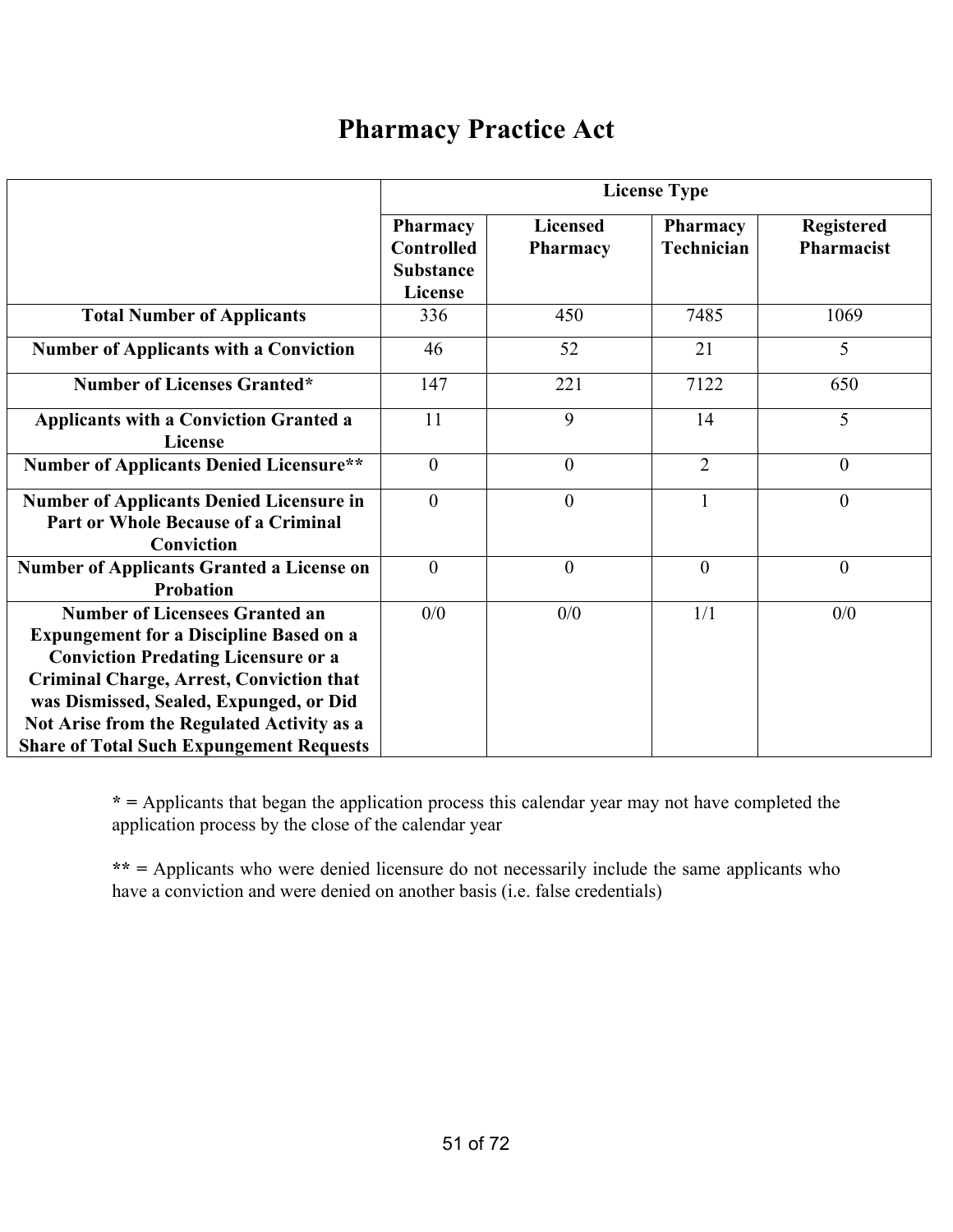# **Illinois Physical Therapy Act**

|                                                                                                                                                                                                                                                                                                              | <b>License Type</b>                                    |                                                        |                                                                   |
|--------------------------------------------------------------------------------------------------------------------------------------------------------------------------------------------------------------------------------------------------------------------------------------------------------------|--------------------------------------------------------|--------------------------------------------------------|-------------------------------------------------------------------|
|                                                                                                                                                                                                                                                                                                              | <b>Licensed</b><br><b>Physical</b><br><b>Therapist</b> | <b>Licensed Physical</b><br><b>Therapist Assistant</b> | <b>Physical Therapy</b><br>Continuing<br><b>Education Sponsor</b> |
| <b>Total Number of Applicants</b>                                                                                                                                                                                                                                                                            | 773                                                    | 400                                                    | 18                                                                |
| <b>Number of Applicants with a Conviction</b>                                                                                                                                                                                                                                                                |                                                        | $\overline{2}$                                         | $\theta$                                                          |
| <b>Number of Licenses Granted*</b>                                                                                                                                                                                                                                                                           | 576                                                    | 304                                                    | 9                                                                 |
| <b>Applicants with a Conviction Granted a License</b>                                                                                                                                                                                                                                                        |                                                        | $\theta$                                               | $\theta$                                                          |
| <b>Number of Applicants Denied Licensure**</b>                                                                                                                                                                                                                                                               | $\theta$                                               | $\theta$                                               | $\theta$                                                          |
| <b>Number of Applicants Denied Licensure in Part or</b><br><b>Whole Because of a Criminal Conviction</b>                                                                                                                                                                                                     | $\overline{0}$                                         | $\theta$                                               | $\overline{0}$                                                    |
| <b>Number of Applicants Granted a License on</b><br><b>Probation</b>                                                                                                                                                                                                                                         | $\theta$                                               | $\theta$                                               | $\overline{0}$                                                    |
| Number of Licensees Granted an Expungement for a<br><b>Discipline Based on a Conviction Predating Licensure</b><br>or a Criminal Charge, Arrest, Conviction that was<br>Dismissed, Sealed, Expunged, or Did Not Arise from<br>the Regulated Activity as a Share of Total Such<br><b>Expungement Requests</b> | 0/0                                                    | 0/0                                                    | 0/0                                                               |

**\* =** Applicants that began the application process this calendar year may not have completed the application process by the close of the calendar year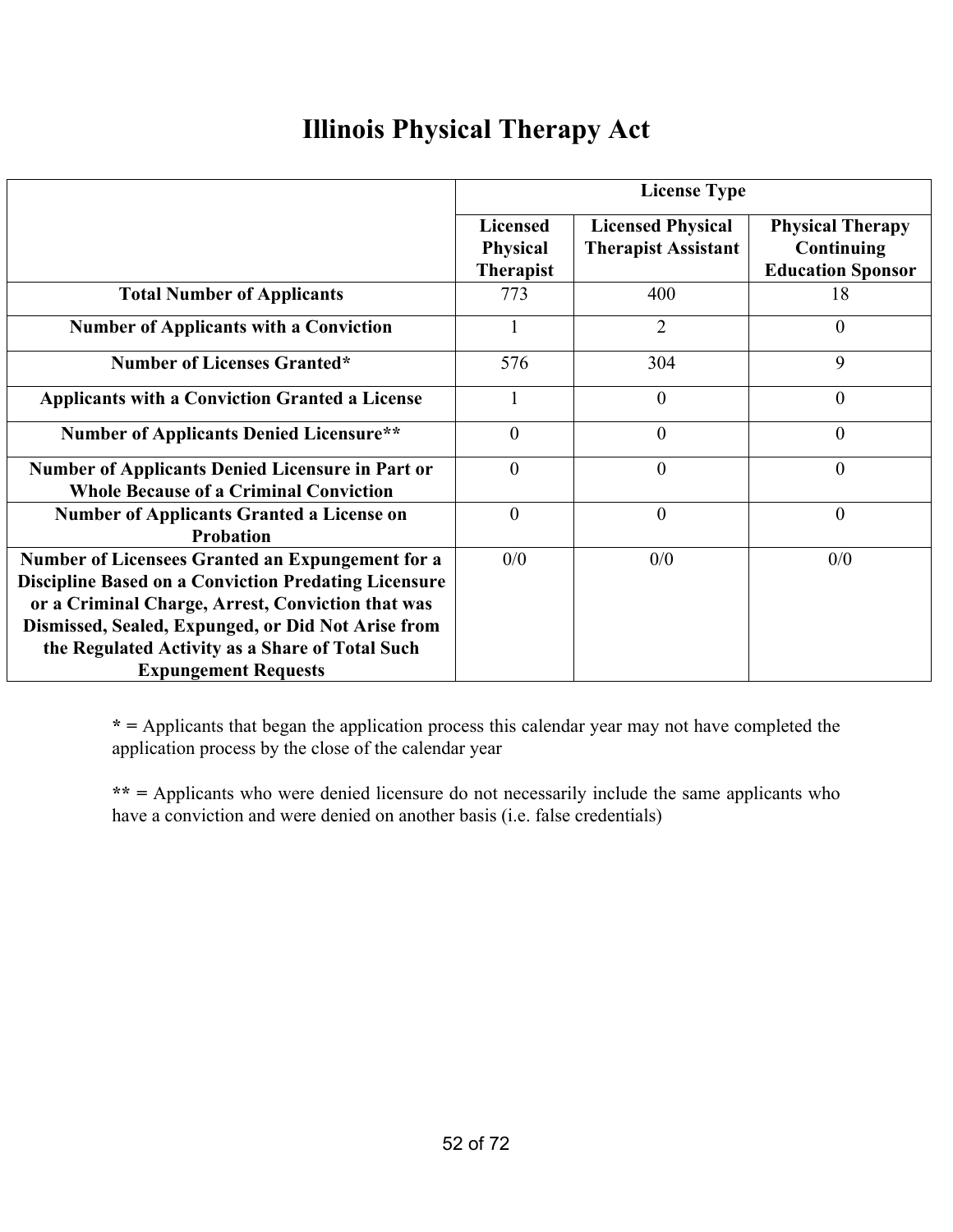|                                                                                                                                                                                                                                                                                                              | <b>License Type</b>                           |                                                           |  |
|--------------------------------------------------------------------------------------------------------------------------------------------------------------------------------------------------------------------------------------------------------------------------------------------------------------|-----------------------------------------------|-----------------------------------------------------------|--|
|                                                                                                                                                                                                                                                                                                              | <b>Licensed Physician</b><br><b>Assistant</b> | <b>Physician Assistant</b><br><b>Controlled Substance</b> |  |
| <b>Total Number of Applicants</b>                                                                                                                                                                                                                                                                            | 494                                           | 370                                                       |  |
| <b>Number of Applicants with a Conviction</b>                                                                                                                                                                                                                                                                |                                               | 4                                                         |  |
| <b>Number of Licenses Granted*</b>                                                                                                                                                                                                                                                                           | 403                                           | 312                                                       |  |
| <b>Applicants with a Conviction Granted a License</b>                                                                                                                                                                                                                                                        |                                               | 4                                                         |  |
| <b>Number of Applicants Denied Licensure**</b>                                                                                                                                                                                                                                                               | $\mathbf{0}$                                  | $\overline{0}$                                            |  |
| <b>Number of Applicants Denied Licensure in Part or</b><br><b>Whole Because of a Criminal Conviction</b>                                                                                                                                                                                                     | $\overline{0}$                                | $\overline{0}$                                            |  |
| <b>Number of Applicants Granted a License on Probation</b>                                                                                                                                                                                                                                                   | $\mathbf{0}$                                  | $\overline{0}$                                            |  |
| Number of Licensees Granted an Expungement for a<br><b>Discipline Based on a Conviction Predating Licensure</b><br>or a Criminal Charge, Arrest, Conviction that was<br>Dismissed, Sealed, Expunged, or Did Not Arise from<br>the Regulated Activity as a Share of Total Such<br><b>Expungement Requests</b> | 0/0                                           | 0/0                                                       |  |

### **Physician Assistant Practice Act of 1987**

**\* =** Applicants that began the application process this calendar year may not have completed the application process by the close of the calendar year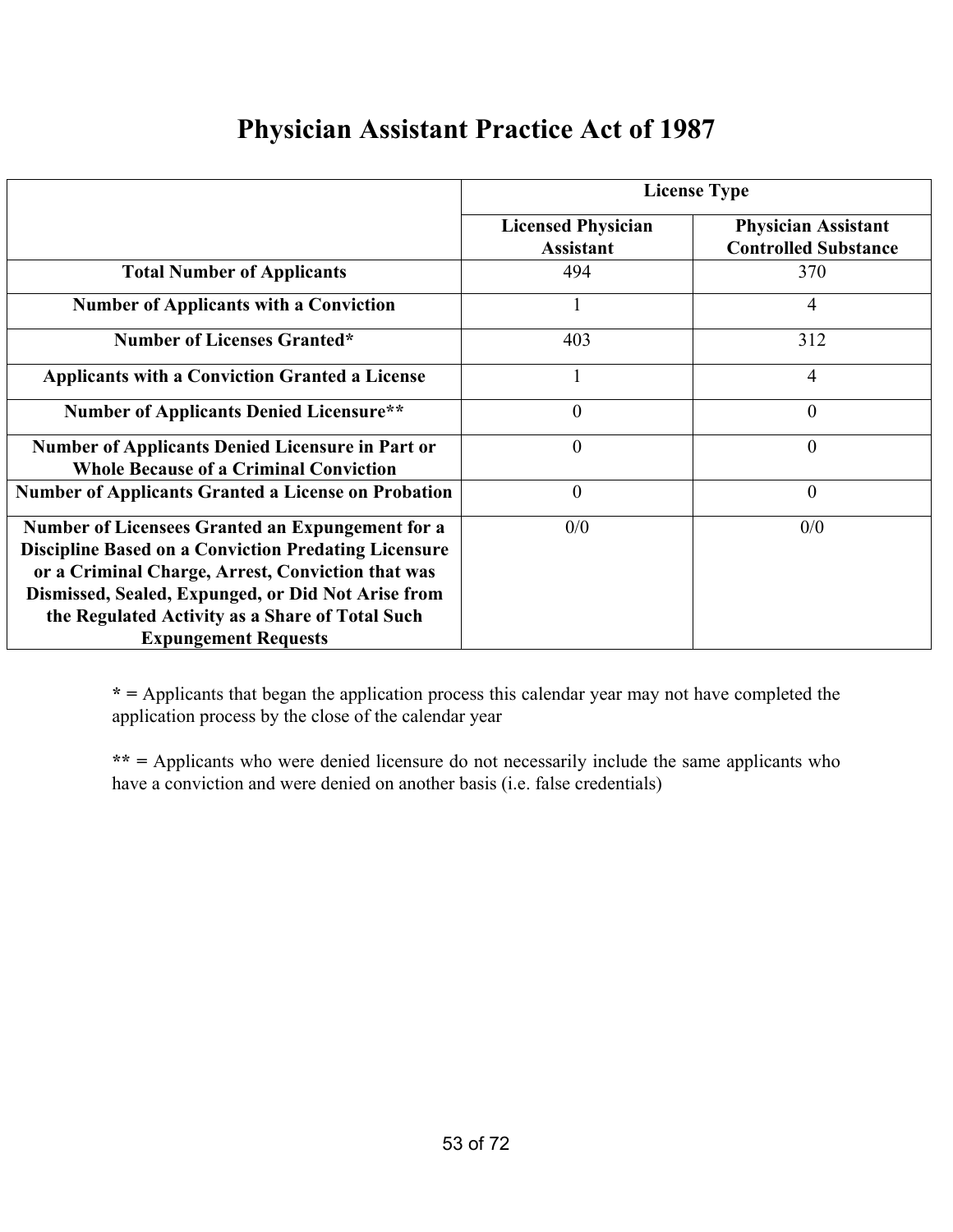## **Podiatric Medical Practice Act of 1987**

|                                                                                                                                                                                                                            | <b>License Type</b>                       |                                                         |                                            |
|----------------------------------------------------------------------------------------------------------------------------------------------------------------------------------------------------------------------------|-------------------------------------------|---------------------------------------------------------|--------------------------------------------|
|                                                                                                                                                                                                                            | <b>Licensed</b><br>Podiatric<br>Physician | <b>Licensed Podiatry</b><br><b>Controlled Substance</b> | <b>Temporary</b><br>Podiatric<br>Physician |
| <b>Total Number of Applicants</b>                                                                                                                                                                                          | 25                                        | 37                                                      | 41                                         |
| <b>Number of Applicants with a Conviction</b>                                                                                                                                                                              | $\theta$                                  | $\overline{2}$                                          | 3                                          |
| <b>Number of Licenses Granted*</b>                                                                                                                                                                                         | 15                                        | 26                                                      | 39                                         |
| <b>Applicants with a Conviction Granted a License</b>                                                                                                                                                                      | $\theta$                                  | $\overline{2}$                                          | 3                                          |
| <b>Number of Applicants Denied Licensure**</b>                                                                                                                                                                             | $\overline{0}$                            | $\overline{0}$                                          | $\mathbf{0}$                               |
| <b>Number of Applicants Denied Licensure in Part or</b><br><b>Whole Because of a Criminal Conviction</b>                                                                                                                   | $\theta$                                  | $\overline{0}$                                          | $\overline{0}$                             |
| <b>Number of Applicants Granted a License on</b><br><b>Probation</b>                                                                                                                                                       | $\theta$                                  | $\theta$                                                | $\boldsymbol{0}$                           |
| Number of Licensees Granted an Expungement for a<br><b>Discipline Based on a Conviction Predating Licensure</b><br>or a Criminal Charge, Arrest, Conviction that was<br>Dismissed, Sealed, Expunged, or Did Not Arise from | 0/0                                       | 0/0                                                     | 0/0                                        |
| the Regulated Activity as a Share of Total Such<br><b>Expungement Requests</b>                                                                                                                                             |                                           |                                                         |                                            |

**\* =** Applicants that began the application process this calendar year may not have completed the application process by the close of the calendar year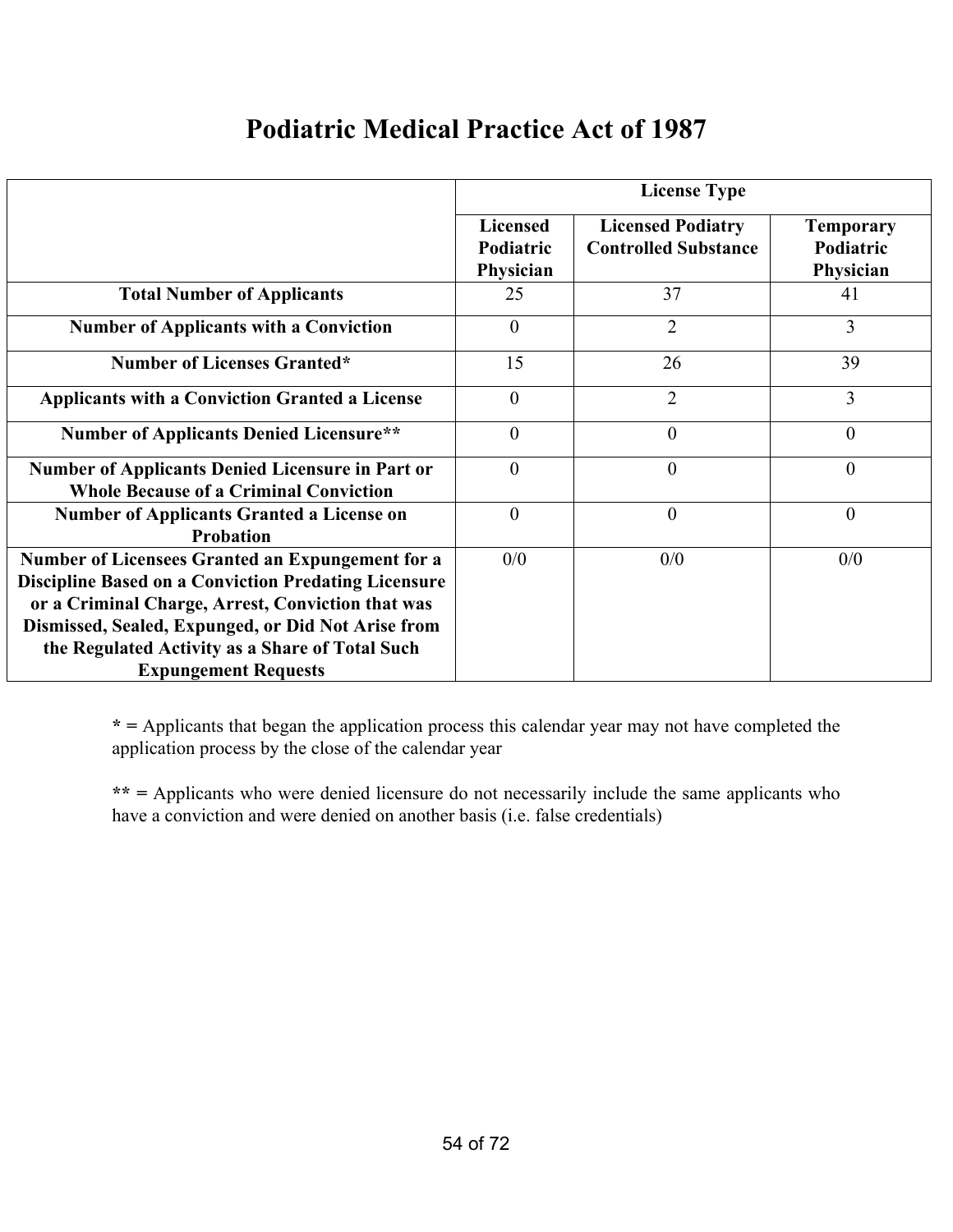### **Professional Service Corporation Act**

|                                                                                                                                                                                                                                                                                                                            | <b>License Type</b>                                |
|----------------------------------------------------------------------------------------------------------------------------------------------------------------------------------------------------------------------------------------------------------------------------------------------------------------------------|----------------------------------------------------|
|                                                                                                                                                                                                                                                                                                                            | <b>Registered Professional Service Corporation</b> |
| <b>Total Number of Applicants</b>                                                                                                                                                                                                                                                                                          | 216                                                |
| <b>Number of Applicants with a Conviction</b>                                                                                                                                                                                                                                                                              | 0                                                  |
| <b>Number of Licenses Granted*</b>                                                                                                                                                                                                                                                                                         | 135                                                |
| Applicants with a Conviction Granted a License*                                                                                                                                                                                                                                                                            | $\theta$                                           |
| <b>Number of Applicants Denied Licensure**</b>                                                                                                                                                                                                                                                                             | $\theta$                                           |
| <b>Number of Applicants Denied Licensure in Part or</b><br><b>Whole Because of a Criminal Conviction</b>                                                                                                                                                                                                                   | $\theta$                                           |
| <b>Number of Applicants Granted a License on Probation</b>                                                                                                                                                                                                                                                                 | $\theta$                                           |
| <b>Number of Licensees Granted an Expungement for a</b><br><b>Discipline Based on a Conviction Predating Licensure or</b><br>a Criminal Charge, Arrest, Conviction that was<br>Dismissed, Sealed, Expunged, or Did Not Arise from the<br><b>Regulated Activity as a Share of Total Such</b><br><b>Expungement Requests</b> | 0/0                                                |

**\* =** Applicants that began the application process this calendar year may not have completed the application process by the close of the calendar year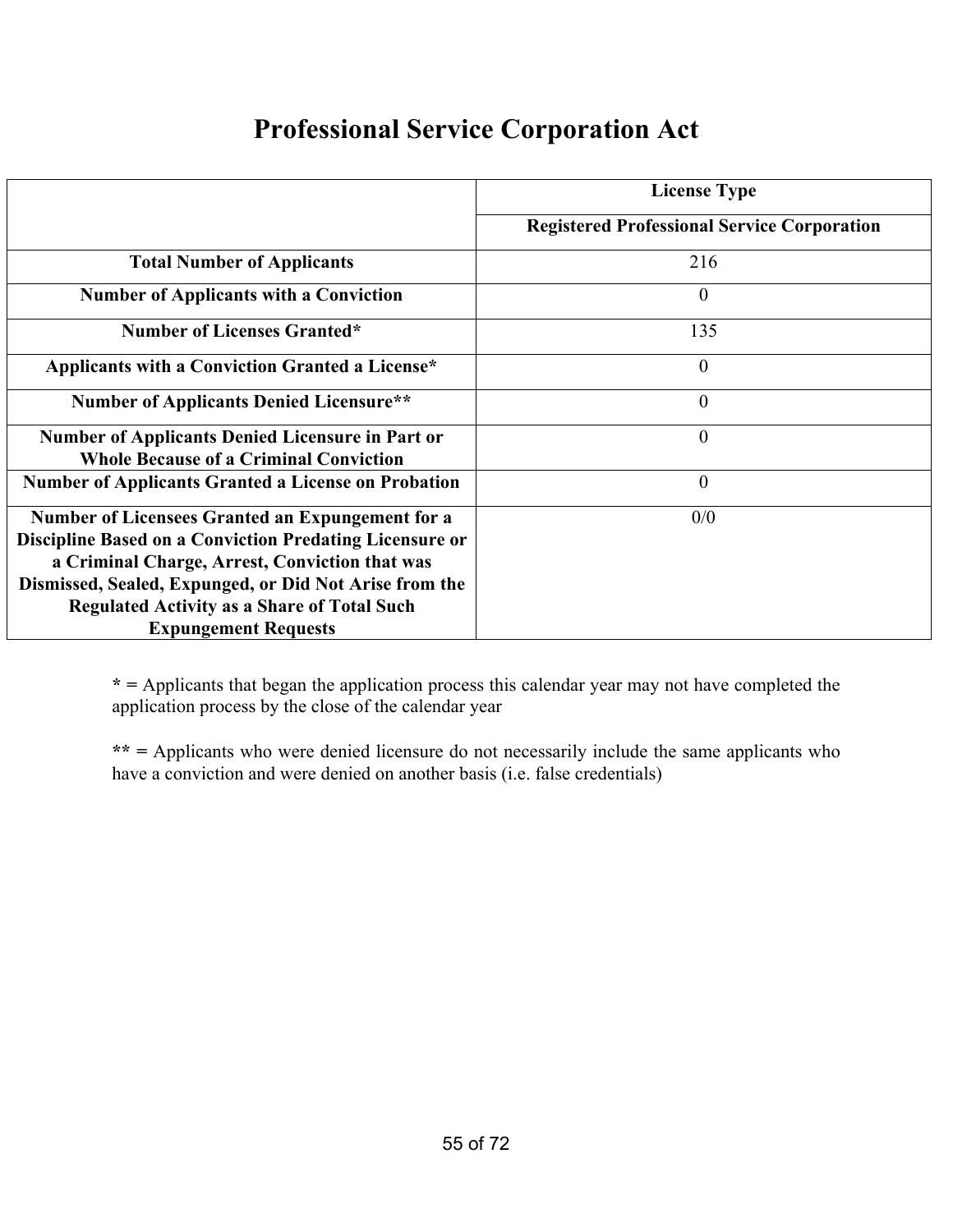# **Professional Counselor and Clinical Professional Counselor Licensing and Practice Act**

|                                                                                                                                                                    | <b>License Type</b>                                          |                                                     |                                                                                |
|--------------------------------------------------------------------------------------------------------------------------------------------------------------------|--------------------------------------------------------------|-----------------------------------------------------|--------------------------------------------------------------------------------|
|                                                                                                                                                                    | <b>Licensed Clinical</b><br><b>Professional</b><br>Counselor | <b>Licensed</b><br><b>Professional</b><br>Counselor | <b>Professional Counselor</b><br><b>Continuing Education</b><br><b>Sponsor</b> |
| <b>Total Number of Applicants</b>                                                                                                                                  | 779                                                          | 1121                                                | 16                                                                             |
| <b>Number of Applicants with a Conviction</b>                                                                                                                      | 12                                                           | 24                                                  | $\overline{0}$                                                                 |
| <b>Number of Licenses Granted*</b>                                                                                                                                 | 195                                                          | 520                                                 | 12                                                                             |
| <b>Applicants with a Conviction Granted a License</b>                                                                                                              |                                                              | 15                                                  | $\overline{0}$                                                                 |
| <b>Number of Applicants Denied Licensure**</b>                                                                                                                     | $\overline{3}$                                               | $\overline{2}$                                      | $\theta$                                                                       |
| Number of Applicants Denied Licensure in Part or<br><b>Whole Because of a Criminal Conviction</b>                                                                  | $\theta$                                                     | $\mathbf{0}$                                        | $\overline{0}$                                                                 |
| <b>Number of Applicants Granted a License on</b><br><b>Probation</b>                                                                                               | $\theta$                                                     | $\overline{0}$                                      | $\overline{0}$                                                                 |
| Number of Licensees Granted an Expungement for a<br><b>Discipline Based on a Conviction Predating</b><br><b>Licensure or a Criminal Charge, Arrest, Conviction</b> | 0/0                                                          | 0/0                                                 | 0/0                                                                            |
| that was Dismissed, Sealed, Expunged, or Did Not<br>Arise from the Regulated Activity as a Share of Total                                                          |                                                              |                                                     |                                                                                |
| <b>Such Expungement Requests</b>                                                                                                                                   |                                                              |                                                     |                                                                                |

**\* =** Applicants that began the application process this calendar year may not have completed the application process by the close of the calendar year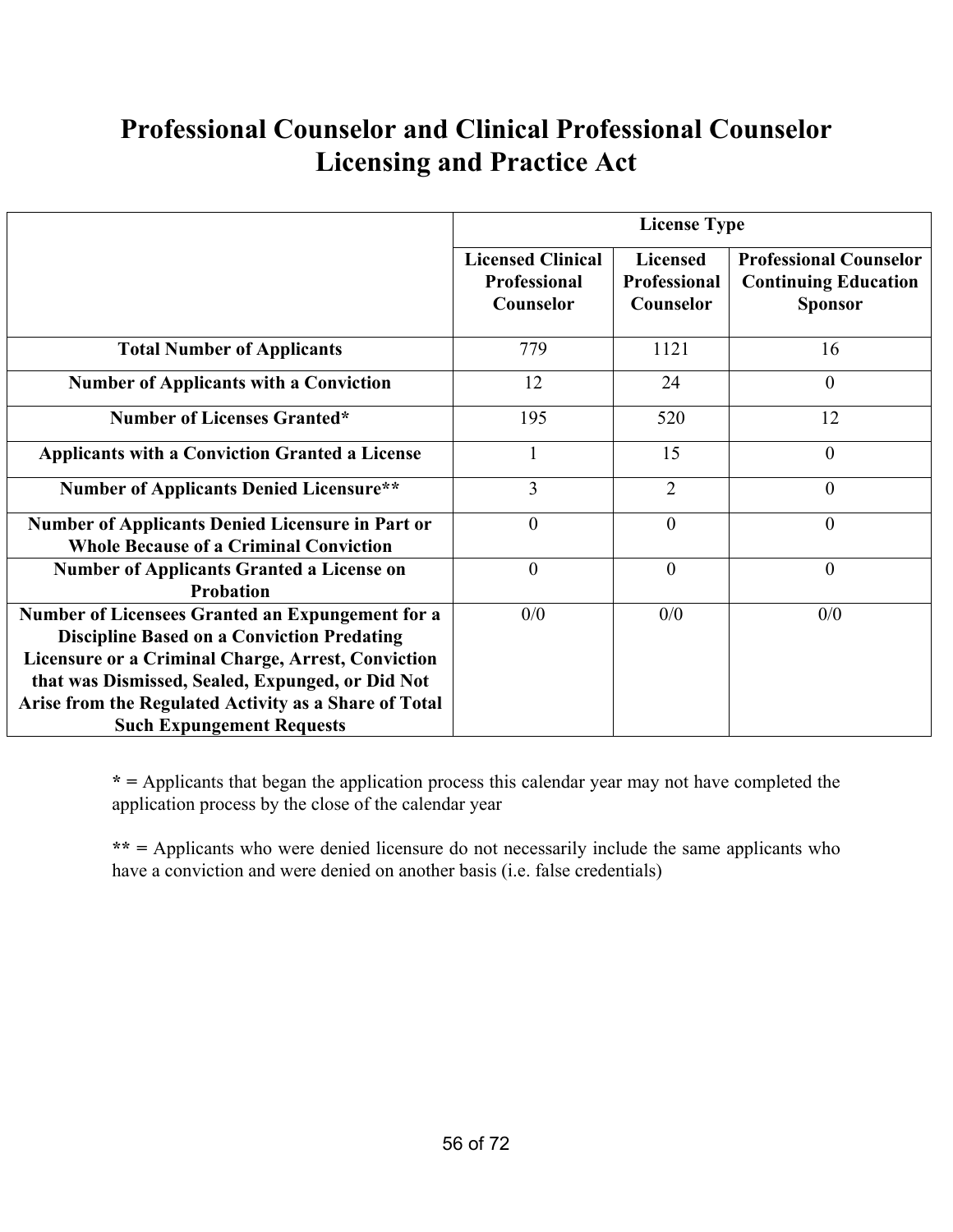|                                                                                                                                                                                                                                                                                                                     | <b>License Type</b>                                    |                                                 |  |
|---------------------------------------------------------------------------------------------------------------------------------------------------------------------------------------------------------------------------------------------------------------------------------------------------------------------|--------------------------------------------------------|-------------------------------------------------|--|
|                                                                                                                                                                                                                                                                                                                     | <b>Enrolled Professional</b><br><b>Engineer Intern</b> | <b>Licensed Professional</b><br><b>Engineer</b> |  |
| <b>Total Number of Applicants</b>                                                                                                                                                                                                                                                                                   | 747                                                    | 919                                             |  |
| <b>Number of Applicants with a Conviction</b>                                                                                                                                                                                                                                                                       |                                                        | 5                                               |  |
| <b>Number of Licenses Granted*</b>                                                                                                                                                                                                                                                                                  | 248                                                    | 450                                             |  |
| <b>Applicants with a Conviction Granted a License</b>                                                                                                                                                                                                                                                               | $\boldsymbol{0}$                                       | 5                                               |  |
| <b>Number of Applicants Denied Licensure**</b>                                                                                                                                                                                                                                                                      | $\boldsymbol{0}$                                       | 0                                               |  |
| <b>Number of Applicants Denied Licensure in Part or</b><br><b>Whole Because of a Criminal Conviction</b>                                                                                                                                                                                                            | $\overline{0}$                                         | $\overline{0}$                                  |  |
| <b>Number of Applicants Granted a License on Probation</b>                                                                                                                                                                                                                                                          | $\boldsymbol{0}$                                       | $\theta$                                        |  |
| <b>Number of Licensees Granted an Expungement for a</b><br><b>Discipline Based on a Conviction Predating Licensure</b><br>or a Criminal Charge, Arrest, Conviction that was<br>Dismissed, Sealed, Expunged, or Did Not Arise from<br>the Regulated Activity as a Share of Total Such<br><b>Expungement Requests</b> | 0/0                                                    | 0/0                                             |  |

**\* =** Applicants that began the application process this calendar year may not have completed the application process by the close of the calendar year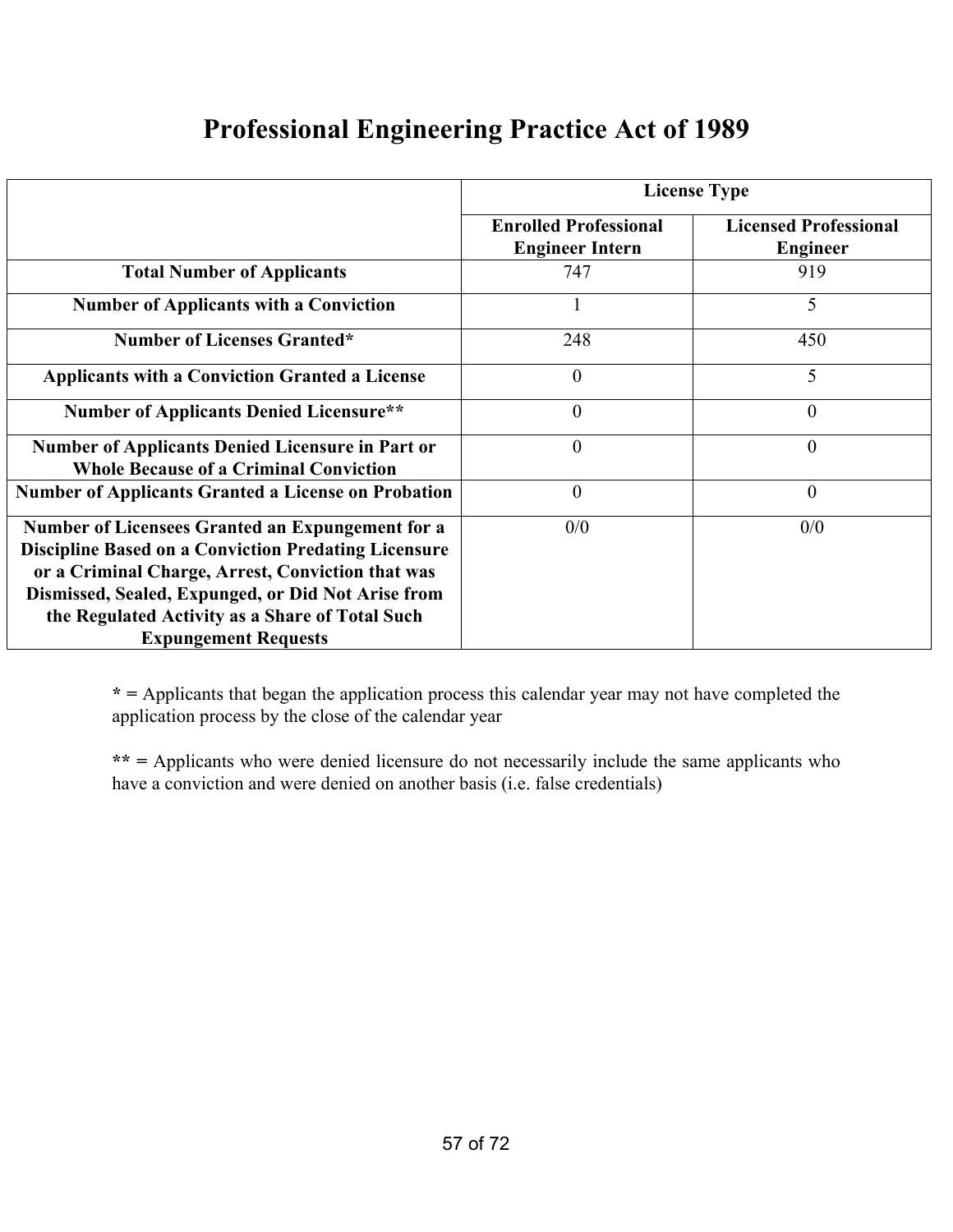# **Illinois Public Accounting Act**

|                                                                                                                                                                                                                                                                                                              | <b>License Type</b>                                      |                                                                    |                                                    |
|--------------------------------------------------------------------------------------------------------------------------------------------------------------------------------------------------------------------------------------------------------------------------------------------------------------|----------------------------------------------------------|--------------------------------------------------------------------|----------------------------------------------------|
|                                                                                                                                                                                                                                                                                                              | <b>Licensed</b><br><b>Certified Public</b><br>Accountant | <b>Public Accountant</b><br>Continuing<br><b>Education Sponsor</b> | <b>Public</b><br>Accountant<br><b>Firm License</b> |
| <b>Total Number of Applicants</b>                                                                                                                                                                                                                                                                            | 1951                                                     | 23                                                                 | 76                                                 |
| <b>Number of Applicants with a Conviction</b>                                                                                                                                                                                                                                                                | $\overline{4}$                                           | $\overline{0}$                                                     | $\theta$                                           |
| <b>Number of Licenses Granted*</b>                                                                                                                                                                                                                                                                           | 1676                                                     | 13                                                                 | 55                                                 |
| <b>Applicants with a Conviction Granted a License</b>                                                                                                                                                                                                                                                        | $\overline{4}$                                           | $\theta$                                                           | $\theta$                                           |
| <b>Number of Applicants Denied Licensure**</b>                                                                                                                                                                                                                                                               | $\overline{0}$                                           | $\overline{0}$                                                     | $\theta$                                           |
| <b>Number of Applicants Denied Licensure in Part or</b><br><b>Whole Because of a Criminal Conviction</b>                                                                                                                                                                                                     | $\overline{0}$                                           | $\overline{0}$                                                     | $\theta$                                           |
| <b>Number of Applicants Granted a License on</b><br><b>Probation</b>                                                                                                                                                                                                                                         | $\boldsymbol{0}$                                         | $\boldsymbol{0}$                                                   | $\overline{0}$                                     |
| Number of Licensees Granted an Expungement for a<br><b>Discipline Based on a Conviction Predating Licensure</b><br>or a Criminal Charge, Arrest, Conviction that was<br>Dismissed, Sealed, Expunged, or Did Not Arise from<br>the Regulated Activity as a Share of Total Such<br><b>Expungement Requests</b> | 0/0                                                      | 0/0                                                                | 0/0                                                |

**\* =** Applicants that began the application process this calendar year may not have completed the application process by the close of the calendar year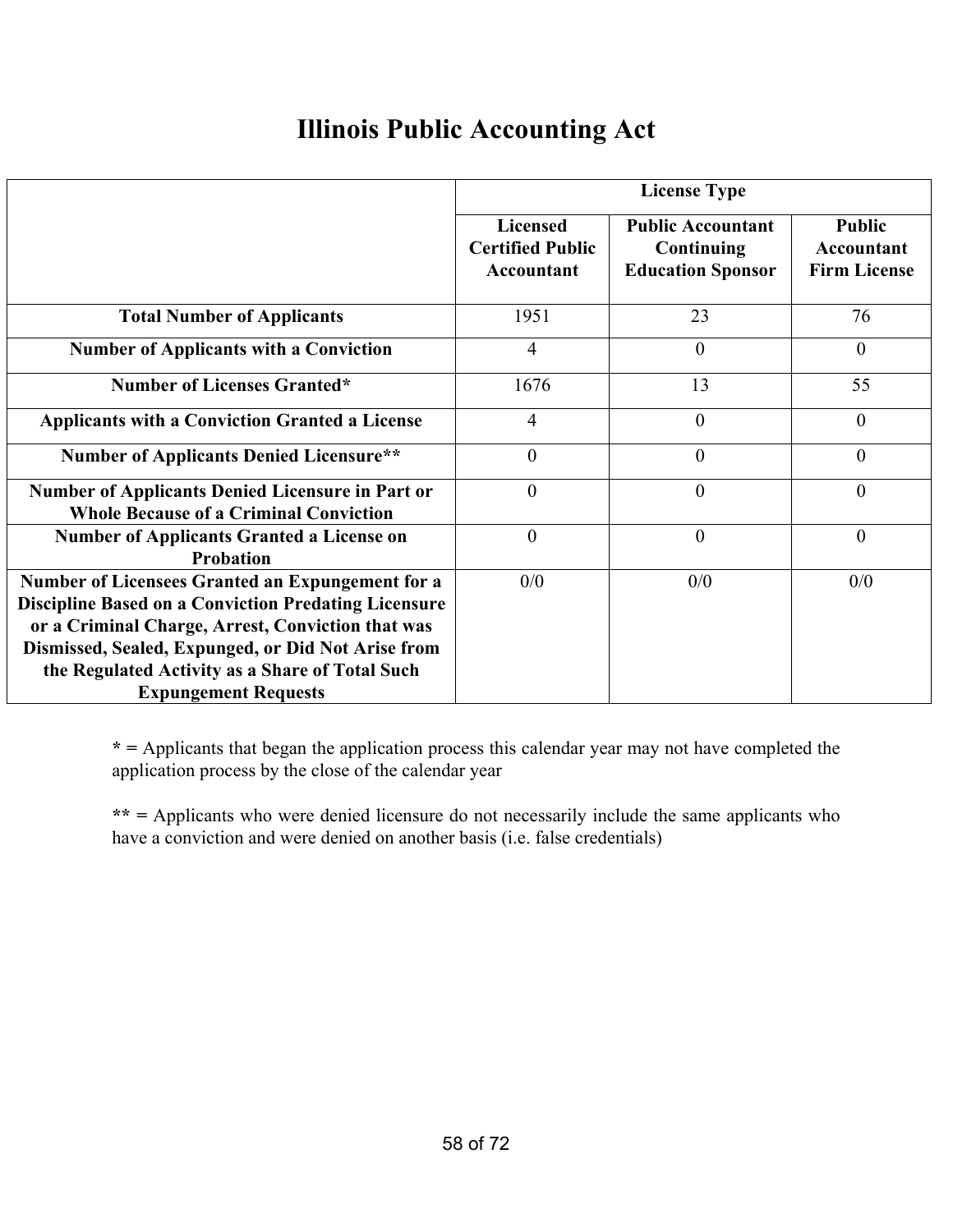### **Respiratory Care Practice Act**

|                                                                | <b>License Type</b>                  |
|----------------------------------------------------------------|--------------------------------------|
|                                                                | <b>Respiratory Care Practitioner</b> |
| <b>Total Number of Applicants</b>                              | 286                                  |
| <b>Number of Applicants with a Conviction</b>                  | 8                                    |
| <b>Number of Licenses Granted*</b>                             | 225                                  |
| Applicants with a Conviction Granted a License*                | 8                                    |
| <b>Number of Applicants Denied Licensure**</b>                 | $\theta$                             |
| <b>Number of Applicants Denied Licensure in Part or</b>        | $\overline{0}$                       |
| <b>Whole Because of a Criminal Conviction</b>                  |                                      |
| <b>Number of Applicants Granted a License on Probation</b>     | $\theta$                             |
| <b>Number of Licensees Granted an Expungement for a</b>        | 0/0                                  |
| <b>Discipline Based on a Conviction Predating Licensure or</b> |                                      |
| a Criminal Charge, Arrest, Conviction that was                 |                                      |
| Dismissed, Sealed, Expunged, or Did Not Arise from the         |                                      |
| <b>Regulated Activity as a Share of Total Such</b>             |                                      |
| <b>Expungement Requests</b>                                    |                                      |

**\* =** Applicants that began the application process this calendar year may not have completed the application process by the close of the calendar year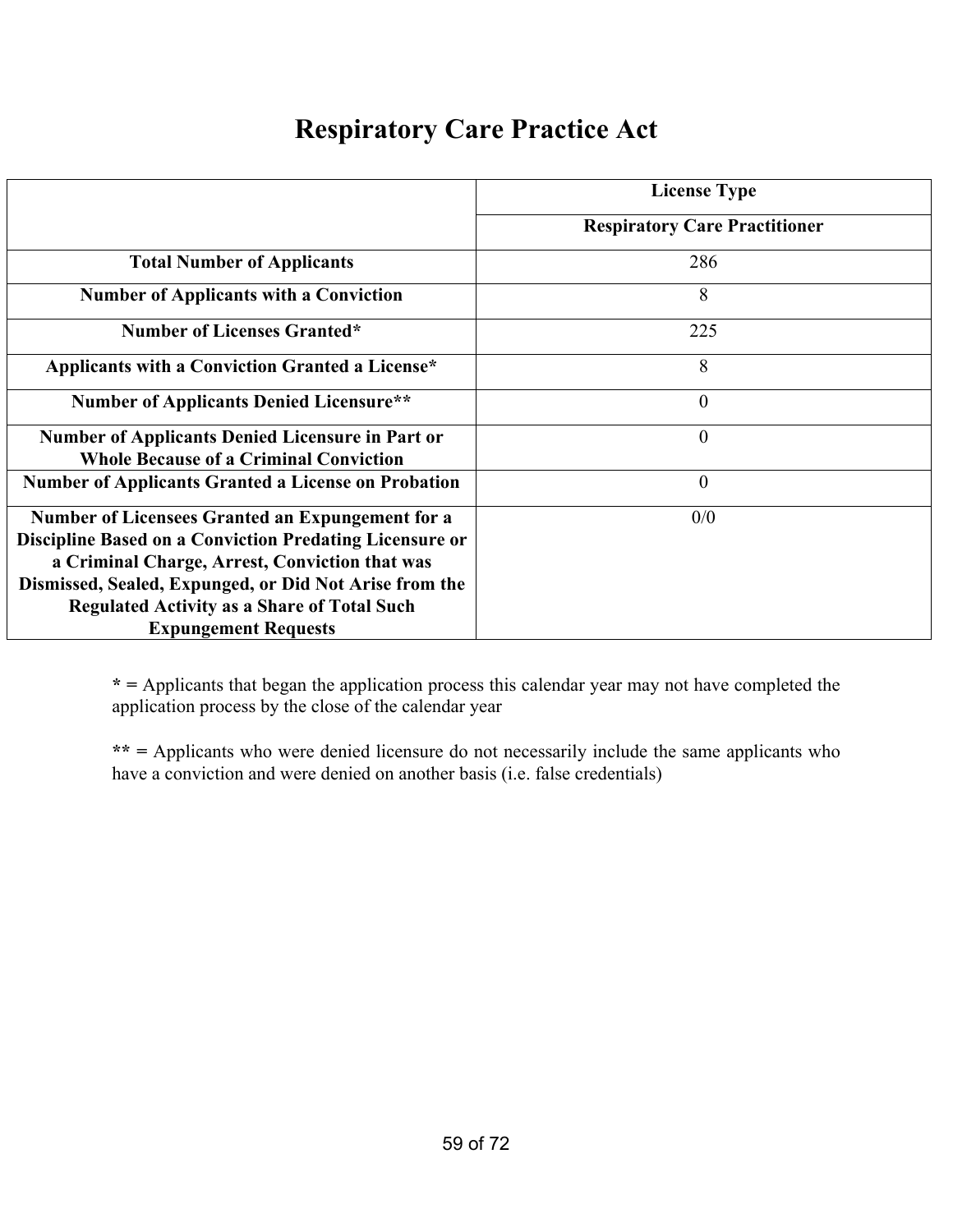### **Illinois Roofing Industry Licensing Act**

|                                                                                                                                                                                                                                                                                                              | <b>License Type</b>                   |                                               |  |
|--------------------------------------------------------------------------------------------------------------------------------------------------------------------------------------------------------------------------------------------------------------------------------------------------------------|---------------------------------------|-----------------------------------------------|--|
|                                                                                                                                                                                                                                                                                                              | <b>Licensed Roofing</b><br>Contractor | <b>Qualifying Party Roofing</b><br>Contractor |  |
| <b>Total Number of Applicants</b>                                                                                                                                                                                                                                                                            | 403                                   | 542                                           |  |
| <b>Number of Applicants with a Conviction</b>                                                                                                                                                                                                                                                                | $\theta$                              | $\theta$                                      |  |
| <b>Number of Licenses Granted*</b>                                                                                                                                                                                                                                                                           | 276                                   | 267                                           |  |
| <b>Applicants with a Conviction Granted a License</b>                                                                                                                                                                                                                                                        | $\overline{0}$                        | $\theta$                                      |  |
| <b>Number of Applicants Denied Licensure**</b>                                                                                                                                                                                                                                                               | $\overline{0}$                        | $\theta$                                      |  |
| <b>Number of Applicants Denied Licensure in Part or</b><br><b>Whole Because of a Criminal Conviction</b>                                                                                                                                                                                                     | $\overline{0}$                        | $\theta$                                      |  |
| <b>Number of Applicants Granted a License on Probation</b>                                                                                                                                                                                                                                                   |                                       | $\overline{0}$                                |  |
| Number of Licensees Granted an Expungement for a<br><b>Discipline Based on a Conviction Predating Licensure</b><br>or a Criminal Charge, Arrest, Conviction that was<br>Dismissed, Sealed, Expunged, or Did Not Arise from<br>the Regulated Activity as a Share of Total Such<br><b>Expungement Requests</b> | 0/0                                   | 0/0                                           |  |

**\* =** Applicants that began the application process this calendar year may not have completed the application process by the close of the calendar year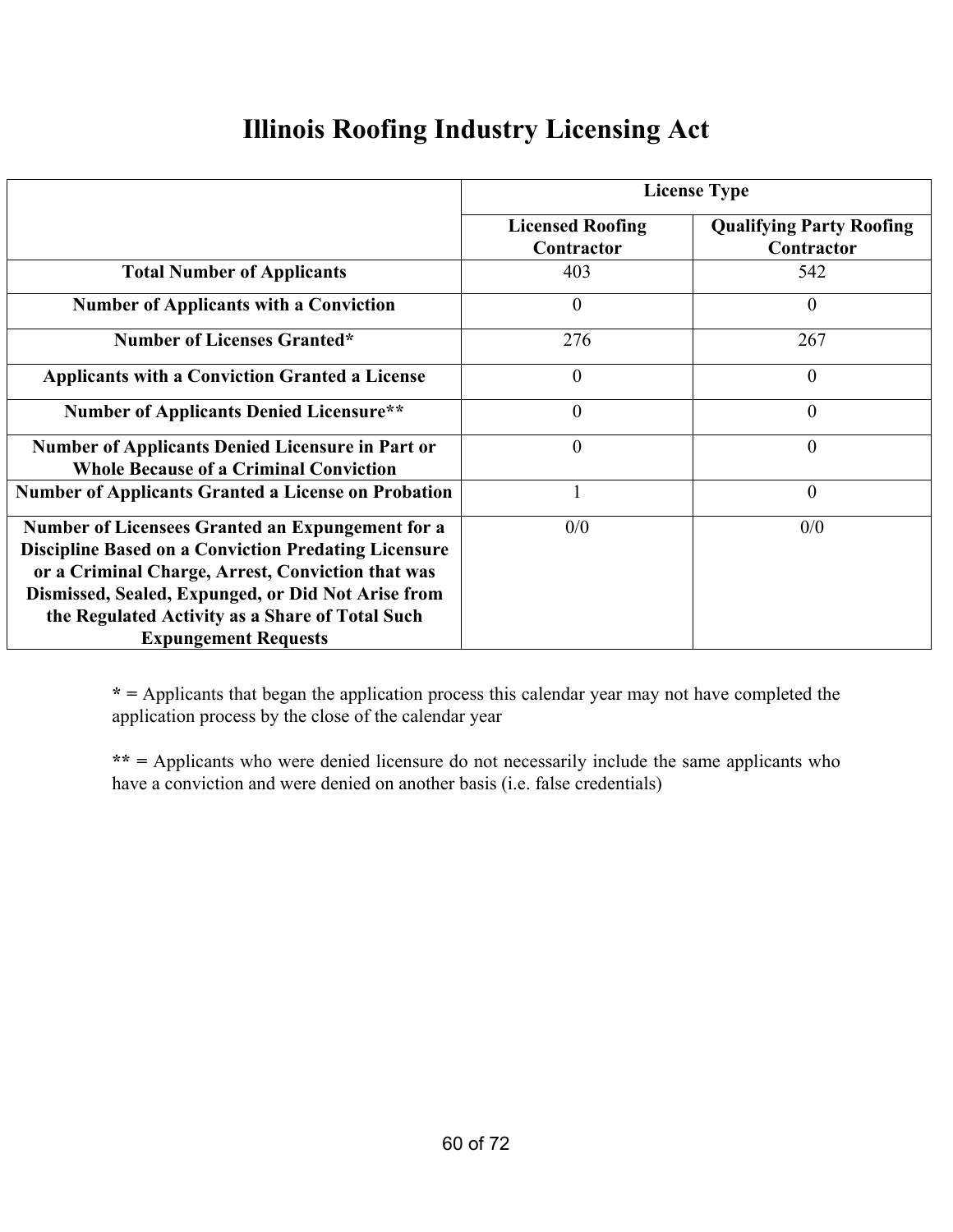### **Sex Offender Evaluation and Treatment Provider Act**

|                                                                                                                                                                                                                                                                               | <b>License Type</b>                                 |                                         |                                                     |  |
|-------------------------------------------------------------------------------------------------------------------------------------------------------------------------------------------------------------------------------------------------------------------------------|-----------------------------------------------------|-----------------------------------------|-----------------------------------------------------|--|
|                                                                                                                                                                                                                                                                               | <b>Associate Sex</b><br><b>Offender</b><br>Provider | <b>Sex Offender</b><br><b>Evaluator</b> | <b>Sex Offender</b><br><b>Treatment</b><br>Provider |  |
| <b>Total Number of Applicants</b>                                                                                                                                                                                                                                             | 36                                                  | 14                                      | 15                                                  |  |
| <b>Number of Applicants with a Conviction</b>                                                                                                                                                                                                                                 |                                                     | $\theta$                                | $\theta$                                            |  |
| <b>Number of Licenses Granted*</b>                                                                                                                                                                                                                                            | 28                                                  | 9                                       | 7                                                   |  |
| <b>Applicants with a Conviction Granted a License</b>                                                                                                                                                                                                                         |                                                     | $\overline{0}$                          | $\theta$                                            |  |
| <b>Number of Applicants Denied Licensure**</b>                                                                                                                                                                                                                                | $\overline{0}$                                      | $\theta$                                | $\overline{0}$                                      |  |
| <b>Number of Applicants Denied Licensure in Part or</b><br><b>Whole Because of a Criminal Conviction</b>                                                                                                                                                                      |                                                     | $\boldsymbol{0}$                        | 0                                                   |  |
| <b>Number of Applicants Granted a License on</b><br><b>Probation</b>                                                                                                                                                                                                          | $\overline{0}$                                      | $\overline{0}$                          | $\overline{0}$                                      |  |
| Number of Licensees Granted an Expungement for a<br><b>Discipline Based on a Conviction Predating Licensure</b><br>or a Criminal Charge, Arrest, Conviction that was<br>Dismissed, Sealed, Expunged, or Did Not Arise from<br>the Regulated Activity as a Share of Total Such | 0/0                                                 | 0/0                                     | 0/0                                                 |  |
| <b>Expungement Requests</b>                                                                                                                                                                                                                                                   |                                                     |                                         |                                                     |  |

**\* =** Applicants that began the application process this calendar year may not have completed the application process by the close of the calendar year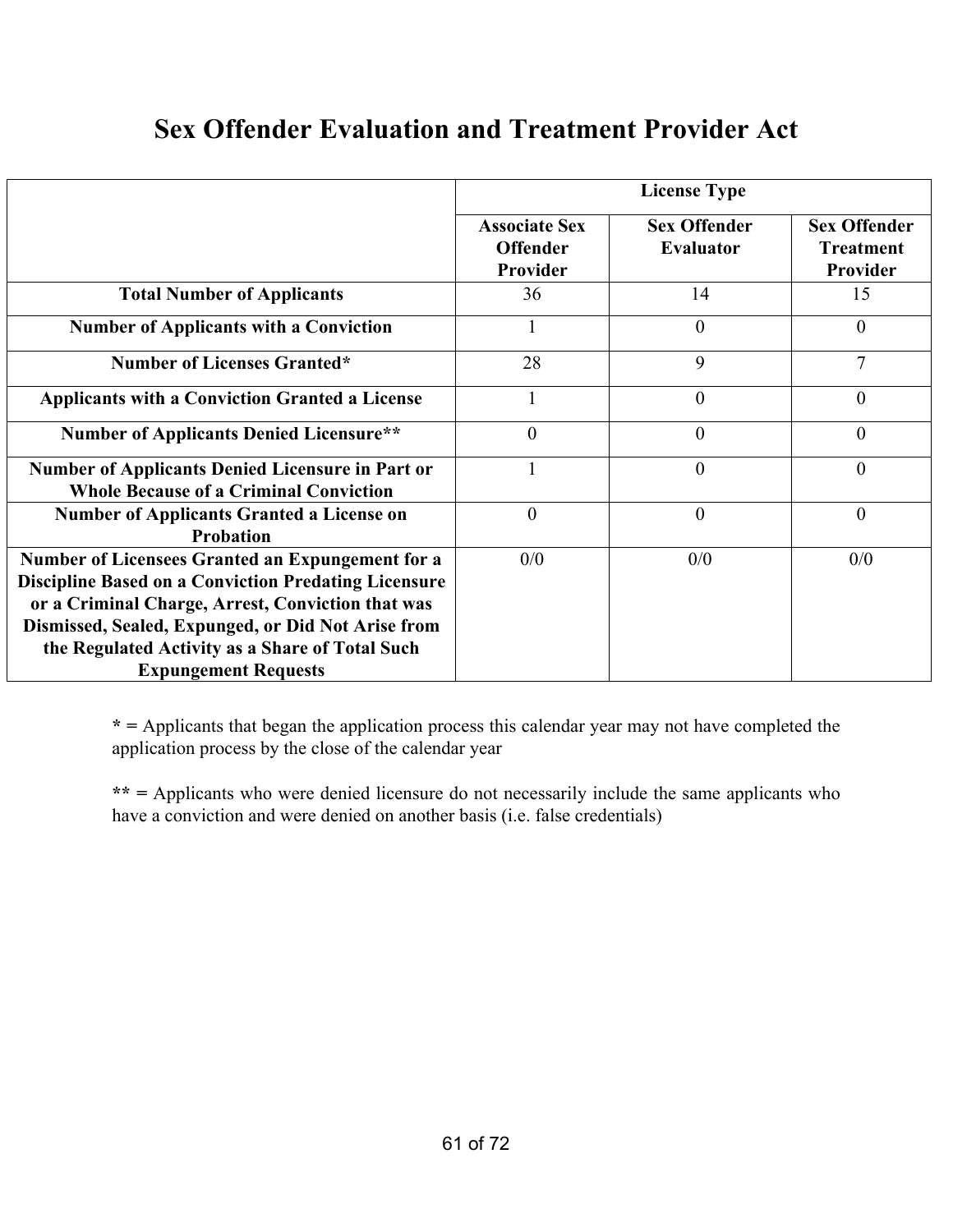#### **Illinois Certified Shorthand Reporters Act of 1984**

|                                                            | <b>License Type</b>                 |
|------------------------------------------------------------|-------------------------------------|
|                                                            | <b>Certified Shorthand Reporter</b> |
| <b>Total Number of Applicants</b>                          | 14                                  |
| <b>Number of Applicants with a Conviction</b>              | <sup>1</sup>                        |
| <b>Number of Licenses Granted*</b>                         | $\overline{7}$                      |
| Applicants with a Conviction Granted a License*            |                                     |
| <b>Number of Applicants Denied Licensure**</b>             | $\theta$                            |
| <b>Number of Applicants Denied Licensure in Part or</b>    | $\theta$                            |
| <b>Whole Because of a Criminal Conviction</b>              |                                     |
| <b>Number of Applicants Granted a License on Probation</b> | $\theta$                            |
| Number of Licensees Granted an Expungement for a           | 0/0                                 |
| Discipline Based on a Conviction Predating Licensure or    |                                     |
| a Criminal Charge, Arrest, Conviction that was             |                                     |
| Dismissed, Sealed, Expunged, or Did Not Arise from the     |                                     |
| <b>Regulated Activity as a Share of Total Such</b>         |                                     |
| <b>Expungement Requests</b>                                |                                     |

**\* =** Applicants that began the application process this calendar year may not have completed the application process by the close of the calendar year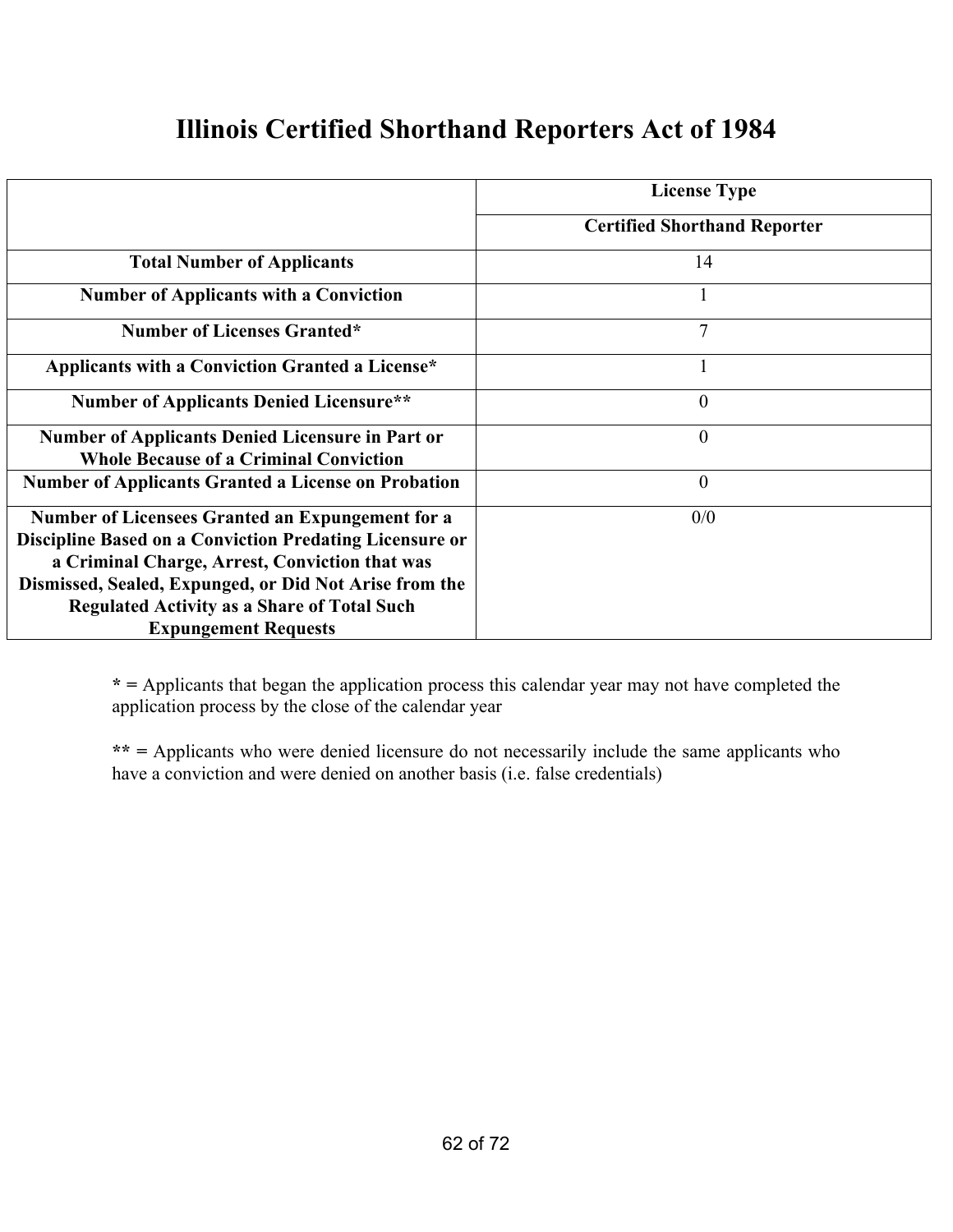### **Clinical Social Work and Social Work Practice Act**

|                                                                                                                                                                                                                                                                                                              | <b>License Type</b>                                 |                                            |                                                                                  |  |
|--------------------------------------------------------------------------------------------------------------------------------------------------------------------------------------------------------------------------------------------------------------------------------------------------------------|-----------------------------------------------------|--------------------------------------------|----------------------------------------------------------------------------------|--|
|                                                                                                                                                                                                                                                                                                              | <b>Licensed</b><br><b>Clinical Social</b><br>Worker | <b>Licensed</b><br><b>Social</b><br>Worker | <b>Registered Social</b><br><b>Worker Continuing</b><br><b>Education Sponsor</b> |  |
| <b>Total Number of Applicants</b>                                                                                                                                                                                                                                                                            | 1140                                                | 957                                        | 37                                                                               |  |
| <b>Number of Applicants with a Conviction</b>                                                                                                                                                                                                                                                                | 27                                                  | 15                                         | $\theta$                                                                         |  |
| <b>Number of Licenses Granted*</b>                                                                                                                                                                                                                                                                           | 373                                                 | 290                                        | 20                                                                               |  |
| <b>Applicants with a Conviction Granted a License</b>                                                                                                                                                                                                                                                        | 8                                                   | 5                                          | $\theta$                                                                         |  |
| <b>Number of Applicants Denied Licensure**</b>                                                                                                                                                                                                                                                               | $\mathbf{1}$                                        | $\theta$                                   | $\overline{0}$                                                                   |  |
| <b>Number of Applicants Denied Licensure in Part or</b><br><b>Whole Because of a Criminal Conviction</b>                                                                                                                                                                                                     | $\theta$                                            | $\theta$                                   | $\theta$                                                                         |  |
| <b>Number of Applicants Granted a License on</b><br><b>Probation</b>                                                                                                                                                                                                                                         | $\overline{0}$                                      | $\theta$                                   | $\overline{0}$                                                                   |  |
| Number of Licensees Granted an Expungement for a<br><b>Discipline Based on a Conviction Predating Licensure</b><br>or a Criminal Charge, Arrest, Conviction that was<br>Dismissed, Sealed, Expunged, or Did Not Arise from<br>the Regulated Activity as a Share of Total Such<br><b>Expungement Requests</b> | 0/0                                                 | 0/0                                        | 0/0                                                                              |  |

**\* =** Applicants that began the application process this calendar year may not have completed the application process by the close of the calendar year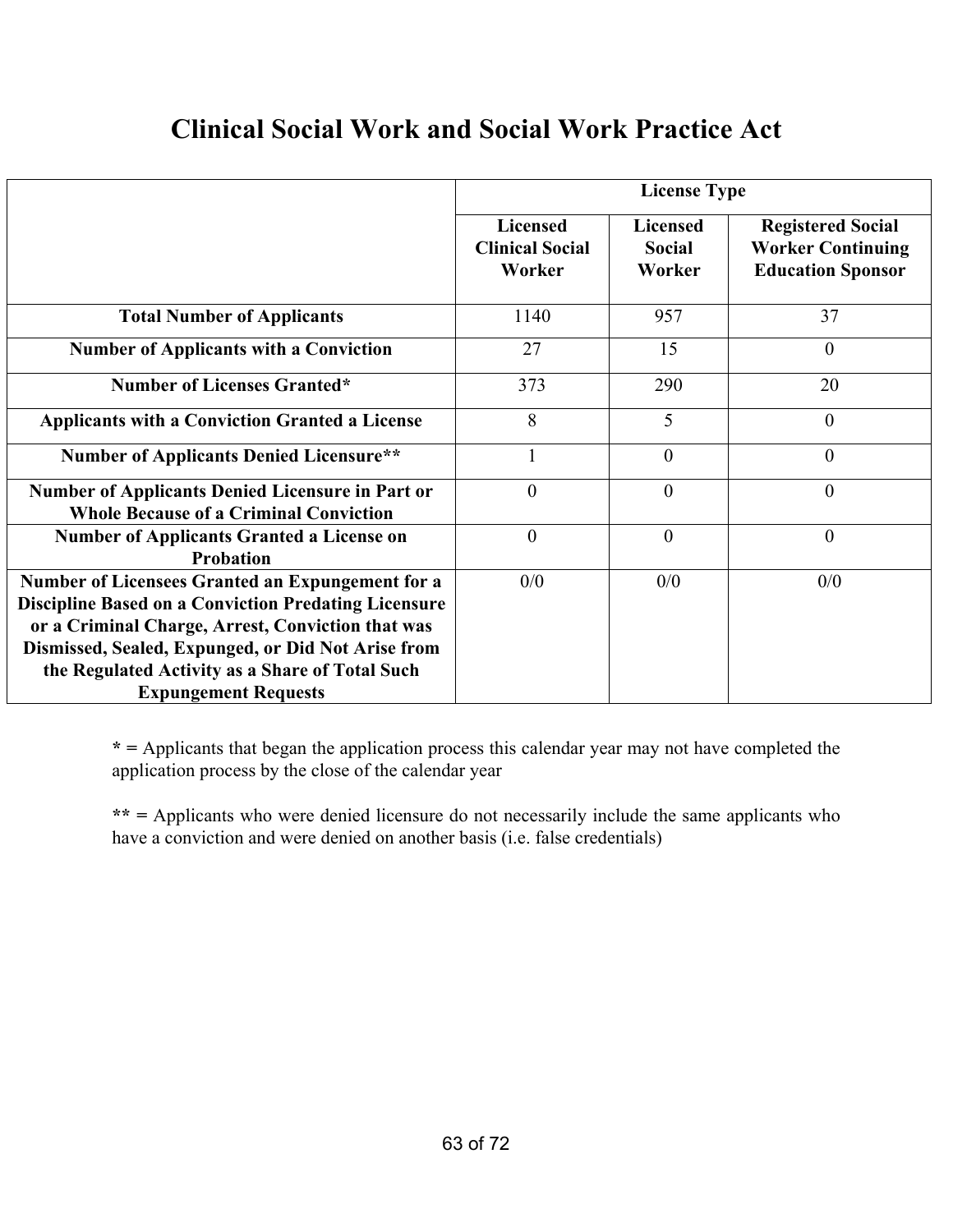## **Illinois Speech-Language Pathology and Audiology Practice Act**

|                                                                                                                                                                                                                                                                                                                                            | <b>License Type</b>            |                                                                               |                                          |                                                                                                                 |                                                                                 |
|--------------------------------------------------------------------------------------------------------------------------------------------------------------------------------------------------------------------------------------------------------------------------------------------------------------------------------------------|--------------------------------|-------------------------------------------------------------------------------|------------------------------------------|-----------------------------------------------------------------------------------------------------------------|---------------------------------------------------------------------------------|
|                                                                                                                                                                                                                                                                                                                                            | <b>Licensed</b><br>Audiologist | <b>Licensed</b><br><b>Speech</b><br>Language<br>Pathology<br><b>Temporary</b> | <b>Speech</b><br>Language<br>Pathologist | <b>Speech Language</b><br>Pathology and<br><b>Audiology</b><br>Continuing<br><b>Education</b><br><b>Sponsor</b> | Speech-<br>Language<br>Pathology<br>and<br><b>Audiology</b><br><b>Assistant</b> |
| <b>Total Number of Applicants</b>                                                                                                                                                                                                                                                                                                          | 40                             | 466                                                                           | 600                                      | 7                                                                                                               | 27                                                                              |
| Number of Applicants with a<br>Conviction                                                                                                                                                                                                                                                                                                  | $\overline{0}$                 | 1                                                                             | $\overline{3}$                           | $\overline{0}$                                                                                                  | $\boldsymbol{0}$                                                                |
| <b>Number of Licenses Granted*</b>                                                                                                                                                                                                                                                                                                         | 29                             | 431                                                                           | 111                                      | $\overline{2}$                                                                                                  | 11                                                                              |
| <b>Applicants with a Conviction</b><br><b>Granted a License</b>                                                                                                                                                                                                                                                                            | $\overline{0}$                 | 1                                                                             | 1                                        | $\overline{0}$                                                                                                  | $\overline{0}$                                                                  |
| <b>Number of Applicants Denied</b><br>Licensure**                                                                                                                                                                                                                                                                                          | $\mathbf{0}$                   | $\overline{0}$                                                                | $\overline{0}$                           | $\overline{0}$                                                                                                  | $\theta$                                                                        |
| <b>Number of Applicants Denied</b><br><b>Licensure in Part or Whole Because</b><br>of a Criminal Conviction                                                                                                                                                                                                                                | $\theta$                       | $\theta$                                                                      | $\theta$                                 | $\theta$                                                                                                        | $\theta$                                                                        |
| <b>Number of Applicants Granted a</b><br><b>License on Probation</b>                                                                                                                                                                                                                                                                       | $\overline{0}$                 | $\overline{0}$                                                                | $\mathbf{0}$                             | $\overline{0}$                                                                                                  | $\theta$                                                                        |
| <b>Number of Licensees Granted an</b><br><b>Expungement for a Discipline Based</b><br>on a Conviction Predating Licensure<br>or a Criminal Charge, Arrest,<br><b>Conviction that was Dismissed,</b><br>Sealed, Expunged, or Did Not Arise<br>from the Regulated Activity as a<br><b>Share of Total Such Expungement</b><br><b>Requests</b> | 0/0                            | 0/0                                                                           | 0/0                                      | 0/0                                                                                                             | 0/0                                                                             |

**\* =** Applicants that began the application process this calendar year may not have completed the application process by the close of the calendar year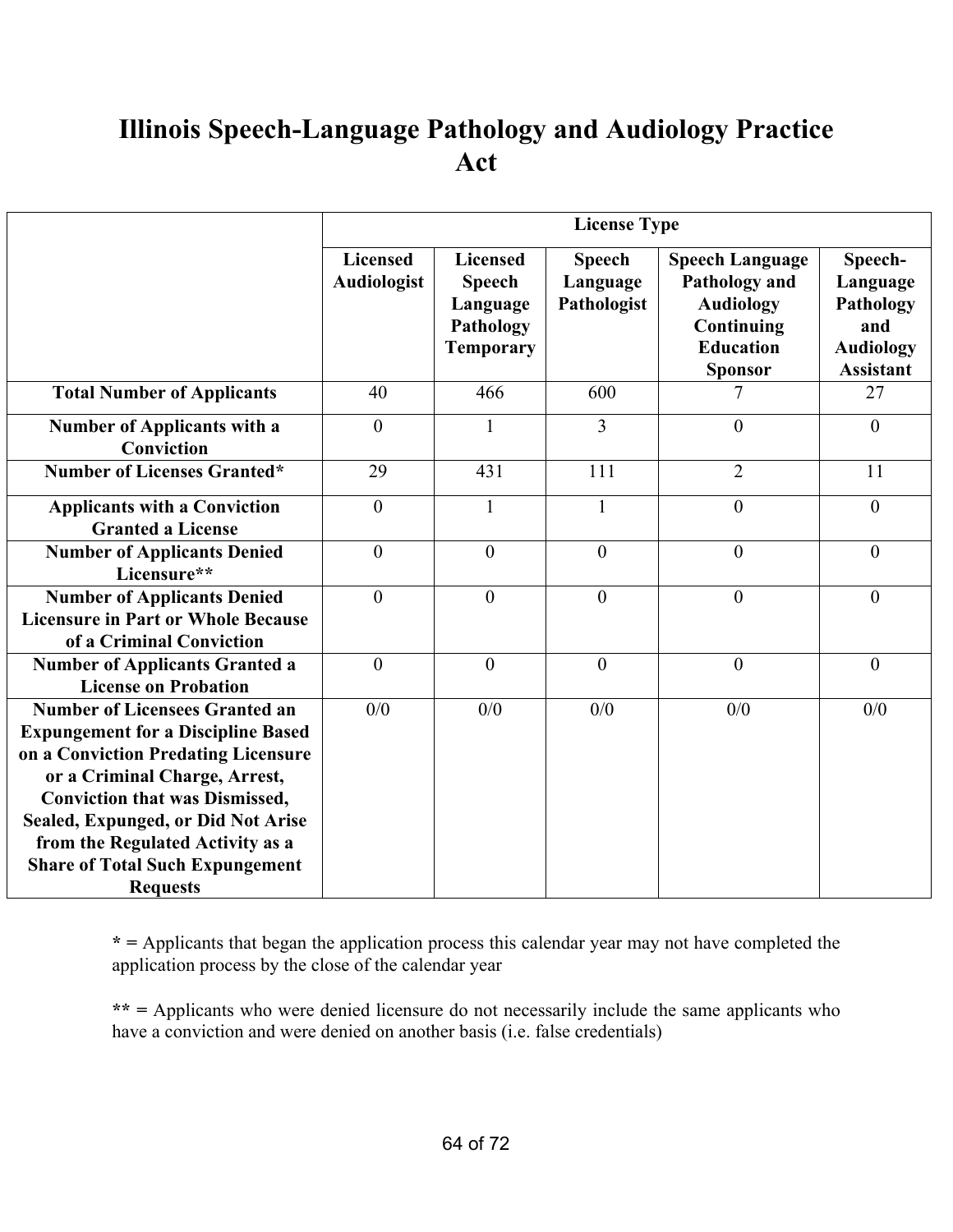### **Structural Engineering Practice Act of 1989**

|                                                                                                                                                                                                                                                                                                              | <b>License Type</b>                                     |                                               |  |
|--------------------------------------------------------------------------------------------------------------------------------------------------------------------------------------------------------------------------------------------------------------------------------------------------------------|---------------------------------------------------------|-----------------------------------------------|--|
|                                                                                                                                                                                                                                                                                                              | <b>Enrolled Structural</b><br><b>Engineering Intern</b> | <b>Licensed Structural</b><br><b>Engineer</b> |  |
| <b>Total Number of Applicants</b>                                                                                                                                                                                                                                                                            | 8                                                       | 202                                           |  |
| <b>Number of Applicants with a Conviction</b>                                                                                                                                                                                                                                                                | $\theta$                                                | 3                                             |  |
| <b>Number of Licenses Granted*</b>                                                                                                                                                                                                                                                                           | 3                                                       | 82                                            |  |
| <b>Applicants with a Conviction Granted a License</b>                                                                                                                                                                                                                                                        | $\theta$                                                |                                               |  |
| <b>Number of Applicants Denied Licensure**</b>                                                                                                                                                                                                                                                               | $\overline{0}$                                          | $\theta$                                      |  |
| <b>Number of Applicants Denied Licensure in Part or</b><br><b>Whole Because of a Criminal Conviction</b>                                                                                                                                                                                                     | $\theta$                                                | $\theta$                                      |  |
| <b>Number of Applicants Granted a License on Probation</b>                                                                                                                                                                                                                                                   | $\overline{0}$                                          | $\overline{0}$                                |  |
| Number of Licensees Granted an Expungement for a<br><b>Discipline Based on a Conviction Predating Licensure</b><br>or a Criminal Charge, Arrest, Conviction that was<br>Dismissed, Sealed, Expunged, or Did Not Arise from<br>the Regulated Activity as a Share of Total Such<br><b>Expungement Requests</b> | 0/0                                                     | 0/0                                           |  |

**\* =** Applicants that began the application process this calendar year may not have completed the application process by the close of the calendar year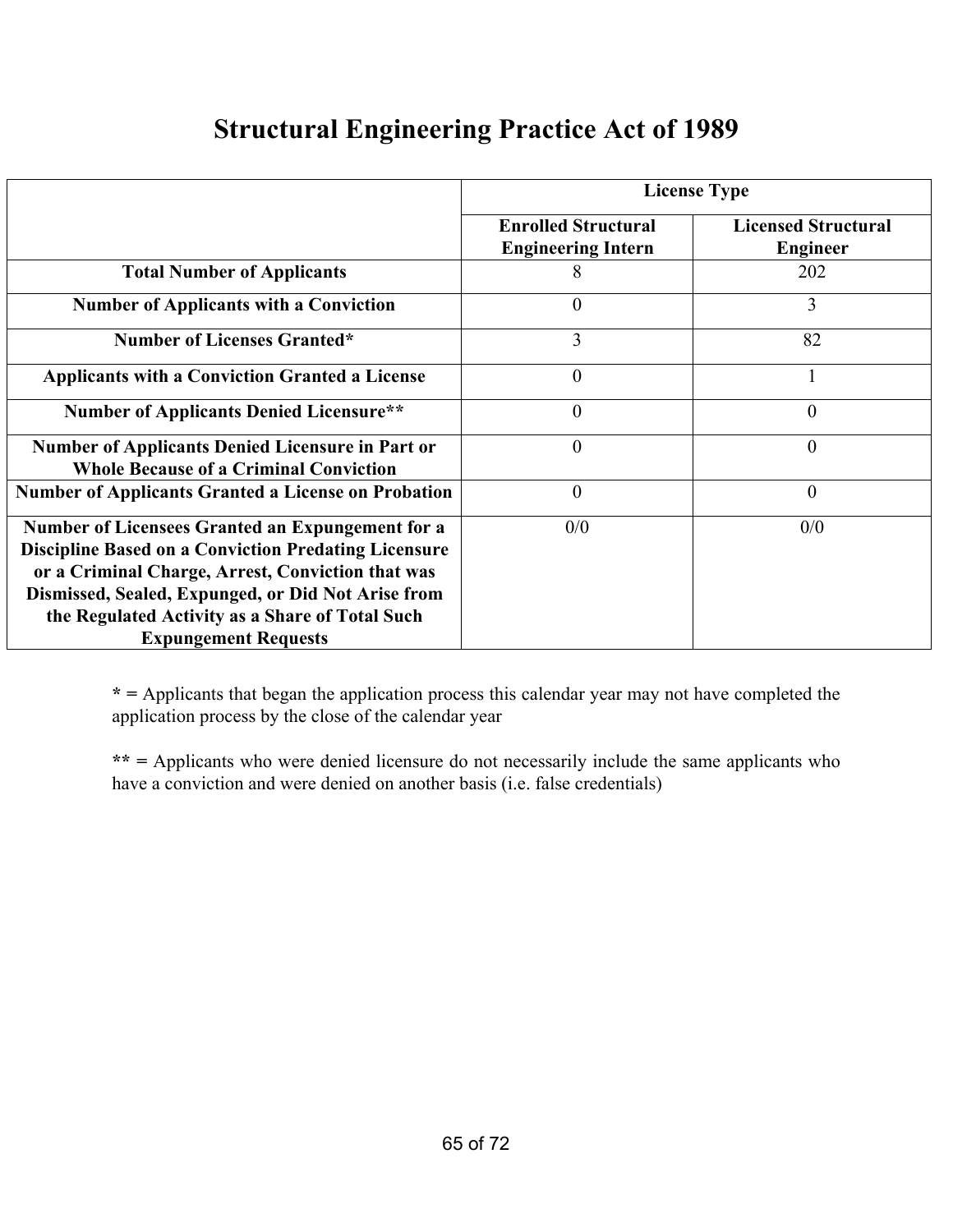## **Registered Surgical Assistant and Registered Surgical Technologist Title Protection Act**

|                                                                                                                                                                                                                                                                                                              | <b>License Type</b>                            |                                                   |  |
|--------------------------------------------------------------------------------------------------------------------------------------------------------------------------------------------------------------------------------------------------------------------------------------------------------------|------------------------------------------------|---------------------------------------------------|--|
|                                                                                                                                                                                                                                                                                                              | <b>Registered Surgical</b><br><b>Assistant</b> | <b>Registered Surgical</b><br><b>Technologist</b> |  |
| <b>Total Number of Applicants</b>                                                                                                                                                                                                                                                                            | 56                                             |                                                   |  |
| <b>Number of Applicants with a Conviction</b>                                                                                                                                                                                                                                                                | $\theta$                                       |                                                   |  |
| <b>Number of Licenses Granted*</b>                                                                                                                                                                                                                                                                           | 45                                             | $\overline{2}$                                    |  |
| <b>Applicants with a Conviction Granted a License</b>                                                                                                                                                                                                                                                        | $\overline{0}$                                 | $\Omega$                                          |  |
| <b>Number of Applicants Denied Licensure**</b>                                                                                                                                                                                                                                                               | $\theta$                                       | $\theta$                                          |  |
| <b>Number of Applicants Denied Licensure in Part or</b><br><b>Whole Because of a Criminal Conviction</b>                                                                                                                                                                                                     | $\theta$                                       | $\theta$                                          |  |
| <b>Number of Applicants Granted a License on Probation</b>                                                                                                                                                                                                                                                   | $\theta$                                       | $\overline{0}$                                    |  |
| Number of Licensees Granted an Expungement for a<br><b>Discipline Based on a Conviction Predating Licensure</b><br>or a Criminal Charge, Arrest, Conviction that was<br>Dismissed, Sealed, Expunged, or Did Not Arise from<br>the Regulated Activity as a Share of Total Such<br><b>Expungement Requests</b> | 0/0                                            | 0/0                                               |  |

**\* =** Applicants that began the application process this calendar year may not have completed the application process by the close of the calendar year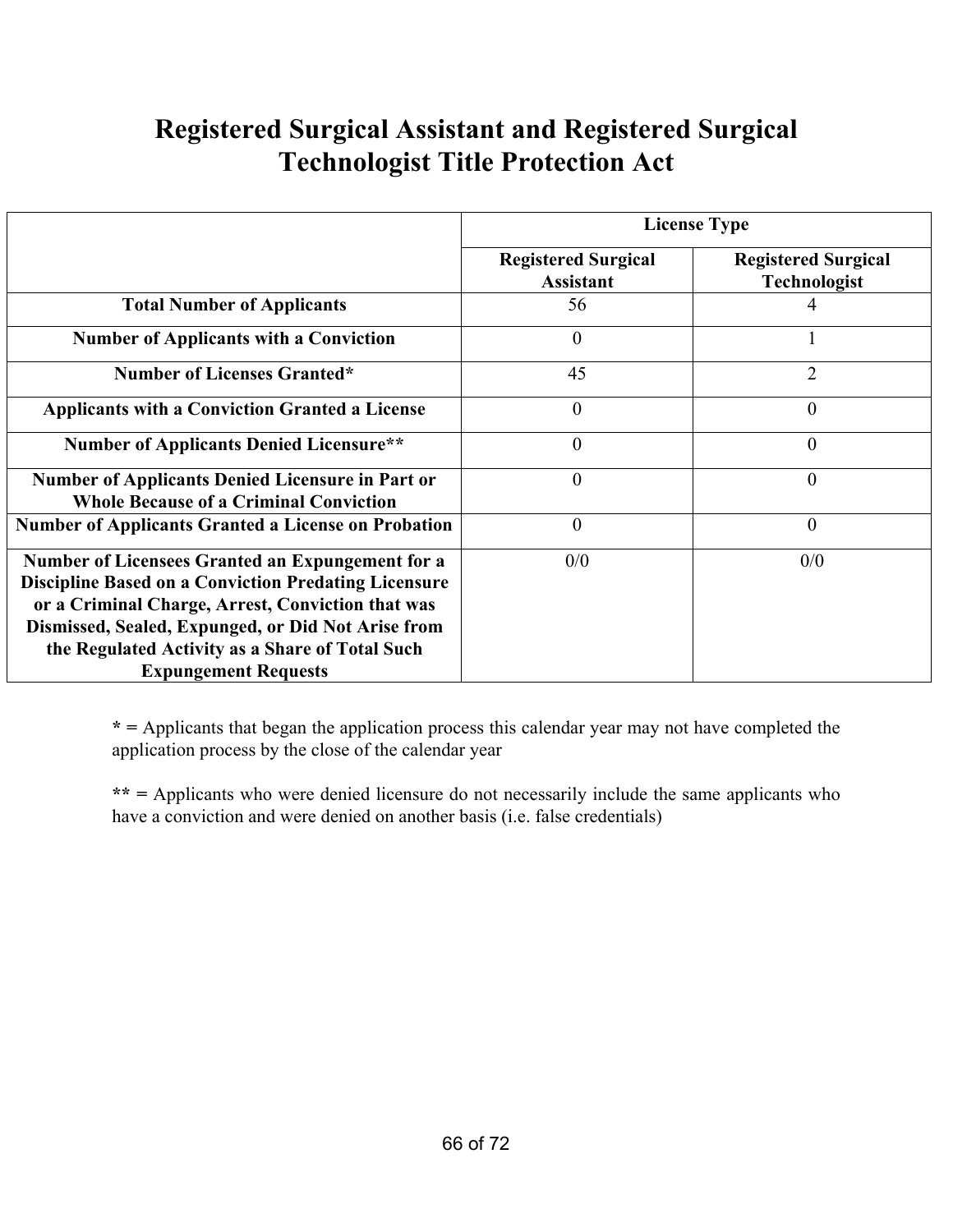### **Wholesale Drug Distribution Licensing Act**

|                                                                                                                                                                                                                                                                                                              | <b>License Type</b>                         |                                                                  |  |
|--------------------------------------------------------------------------------------------------------------------------------------------------------------------------------------------------------------------------------------------------------------------------------------------------------------|---------------------------------------------|------------------------------------------------------------------|--|
|                                                                                                                                                                                                                                                                                                              | <b>Wholesale Drug</b><br><b>Distributor</b> | <b>Wholesale Drug Distributor</b><br><b>Controlled Substance</b> |  |
| <b>Total Number of Applicants</b>                                                                                                                                                                                                                                                                            | 162                                         | 52                                                               |  |
| <b>Number of Applicants with a Conviction</b>                                                                                                                                                                                                                                                                | 13                                          | $\theta$                                                         |  |
| <b>Number of Licenses Granted*</b>                                                                                                                                                                                                                                                                           | 81                                          | 26                                                               |  |
| <b>Applicants with a Conviction Granted a License</b>                                                                                                                                                                                                                                                        | 11                                          | $\overline{0}$                                                   |  |
| <b>Number of Applicants Denied Licensure**</b>                                                                                                                                                                                                                                                               | $\theta$                                    | $\boldsymbol{0}$                                                 |  |
| <b>Number of Applicants Denied Licensure in Part or</b><br><b>Whole Because of a Criminal Conviction</b>                                                                                                                                                                                                     | $\overline{0}$                              | $\theta$                                                         |  |
| <b>Number of Applicants Granted a License on Probation</b>                                                                                                                                                                                                                                                   | $\overline{0}$                              | $\boldsymbol{0}$                                                 |  |
| Number of Licensees Granted an Expungement for a<br><b>Discipline Based on a Conviction Predating Licensure</b><br>or a Criminal Charge, Arrest, Conviction that was<br>Dismissed, Sealed, Expunged, or Did Not Arise from<br>the Regulated Activity as a Share of Total Such<br><b>Expungement Requests</b> | 0/0                                         | 0/0                                                              |  |

**\* =** Applicants that began the application process this calendar year may not have completed the application process by the close of the calendar year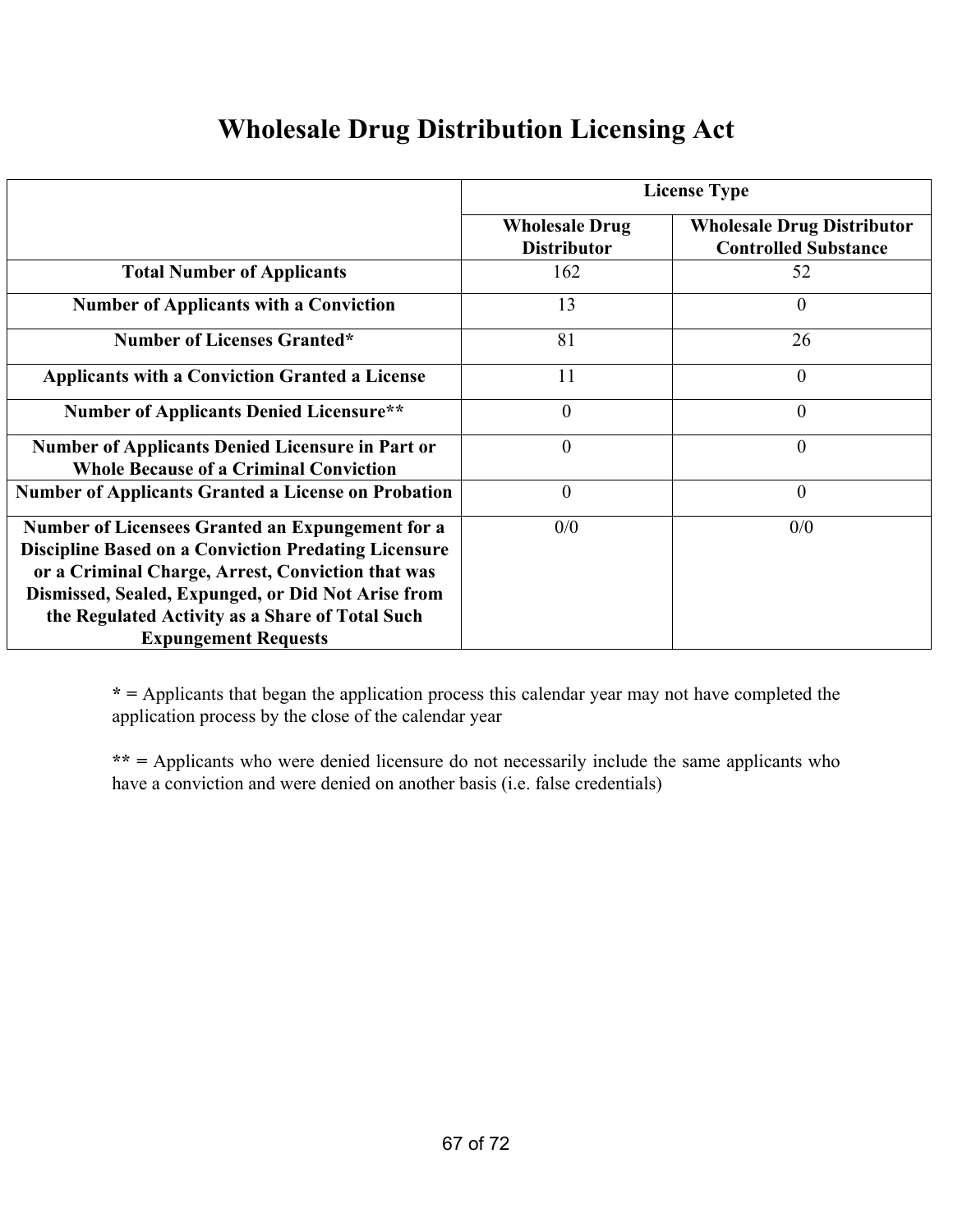## **Veterinary Medicine and Surgery Practice Act of 2004**

|                                                                                                                 | <b>License Type</b>                                 |                                 |                                                             |  |
|-----------------------------------------------------------------------------------------------------------------|-----------------------------------------------------|---------------------------------|-------------------------------------------------------------|--|
|                                                                                                                 | <b>Certified</b><br><b>Veterinary</b><br>Technician | <b>Licensed</b><br>Veterinarian | <b>Licensed Veterinarian</b><br><b>Controlled Substance</b> |  |
| <b>Total Number of Applicants</b>                                                                               | 237                                                 | 290                             | 291                                                         |  |
| <b>Number of Applicants with a Conviction</b>                                                                   |                                                     | $\overline{4}$                  | $\overline{2}$                                              |  |
| <b>Number of Licenses Granted*</b>                                                                              | 111                                                 | 154                             | 249                                                         |  |
| <b>Applicants with a Conviction Granted a License</b>                                                           |                                                     | $\overline{4}$                  | $\overline{2}$                                              |  |
| <b>Number of Applicants Denied Licensure**</b>                                                                  | $\theta$                                            | $\theta$                        | $\theta$                                                    |  |
| <b>Number of Applicants Denied Licensure in Part or</b><br><b>Whole Because of a Criminal Conviction</b>        | $\boldsymbol{0}$                                    | $\theta$                        | $\theta$                                                    |  |
| <b>Number of Applicants Granted a License on</b><br><b>Probation</b>                                            | $\overline{0}$                                      | $\theta$                        | $\theta$                                                    |  |
| Number of Licensees Granted an Expungement for a<br><b>Discipline Based on a Conviction Predating Licensure</b> | 0/0                                                 | 0/0                             | 0/0                                                         |  |
| or a Criminal Charge, Arrest, Conviction that was<br>Dismissed, Sealed, Expunged, or Did Not Arise from         |                                                     |                                 |                                                             |  |
| the Regulated Activity as a Share of Total Such<br><b>Expungement Requests</b>                                  |                                                     |                                 |                                                             |  |

**\* =** Applicants that began the application process this calendar year may not have completed the application process by the close of the calendar year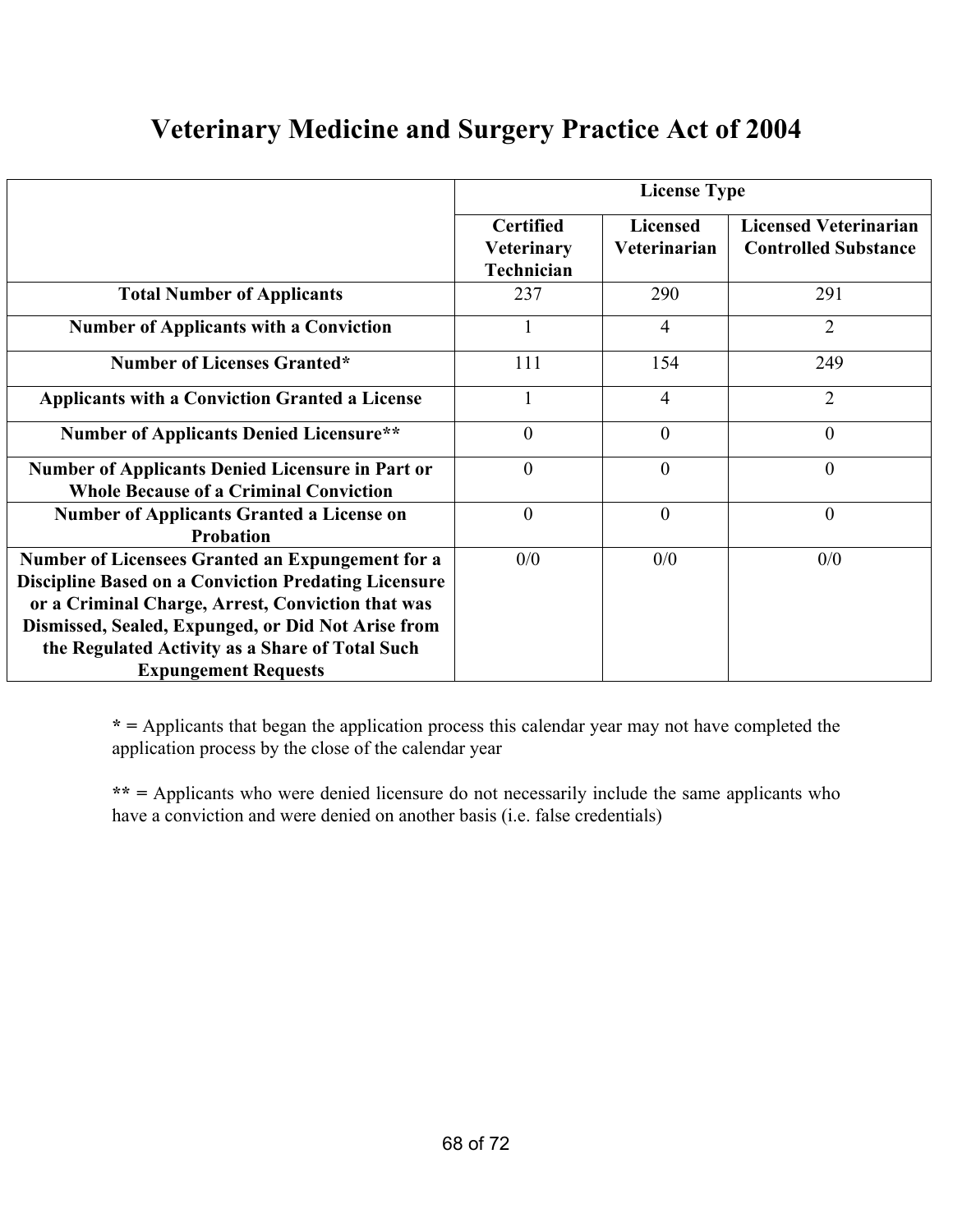### **Real Estate Appraiser Licensing Act of 2002**

|                                                                                                                                                                                                                                                                                                                                                             |                                                                |                                                                           | <b>License Type</b>                                          |                                                                        |                                           |
|-------------------------------------------------------------------------------------------------------------------------------------------------------------------------------------------------------------------------------------------------------------------------------------------------------------------------------------------------------------|----------------------------------------------------------------|---------------------------------------------------------------------------|--------------------------------------------------------------|------------------------------------------------------------------------|-------------------------------------------|
|                                                                                                                                                                                                                                                                                                                                                             | <b>Certified</b><br>General<br><b>Real Estate</b><br>Appraiser | <b>Certified</b><br><b>Residential</b><br><b>Real Estate</b><br>Appraiser | <b>Associate Real</b><br><b>Estate Trainee</b><br>Apprentice | <b>Temporary</b><br><b>Practice</b><br><b>Real Estate</b><br>Appraiser | <b>Appraisal</b><br>Management<br>Company |
| <b>Total Number of Applicants</b>                                                                                                                                                                                                                                                                                                                           | 64                                                             | 26                                                                        | 102                                                          | 87                                                                     | 14                                        |
| <b>Number of Applicants with a</b><br>Conviction                                                                                                                                                                                                                                                                                                            | 16                                                             | 5                                                                         | 23                                                           | 5                                                                      | $\overline{3}$                            |
| <b>Number of Licenses Granted*</b>                                                                                                                                                                                                                                                                                                                          | 45                                                             | 20                                                                        | 64                                                           | 67                                                                     | 10                                        |
| <b>Applicants with a Conviction</b><br><b>Granted a License</b>                                                                                                                                                                                                                                                                                             | 15                                                             | 5                                                                         | 19                                                           | 4                                                                      | $\overline{3}$                            |
| <b>Number of Applicants Denied</b><br>Licensure**                                                                                                                                                                                                                                                                                                           | $\overline{0}$                                                 | $\overline{0}$                                                            | $\mathbf{1}$                                                 | $\overline{0}$                                                         | $\theta$                                  |
| <b>Number of Applicants Denied</b><br><b>Licensure in Part or Whole</b><br><b>Because of a Criminal Conviction</b>                                                                                                                                                                                                                                          | $\theta$                                                       | $\overline{0}$                                                            | 1                                                            | $\theta$                                                               | $\theta$                                  |
| <b>Number of Applicants Granted a</b><br><b>License on Probation</b>                                                                                                                                                                                                                                                                                        | $\theta$                                                       | $\overline{0}$                                                            | $\theta$                                                     | $\theta$                                                               | $\theta$                                  |
| <b>Number of Licensees Granted an</b><br><b>Expungement for a Discipline</b><br><b>Based on a Conviction Predating</b><br>Licensure or a Criminal Charge,<br><b>Arrest, Conviction that was</b><br>Dismissed, Sealed, Expunged, or<br>Did Not Arise from the<br><b>Regulated Activity as a Share of</b><br><b>Total Such Expungement</b><br><b>Requests</b> | 0/0                                                            | 0/0                                                                       | 0/0                                                          | 0/0                                                                    | 0/0                                       |

**\* =** Applicants that began the application process this calendar year may not have completed the application process by the close of the calendar year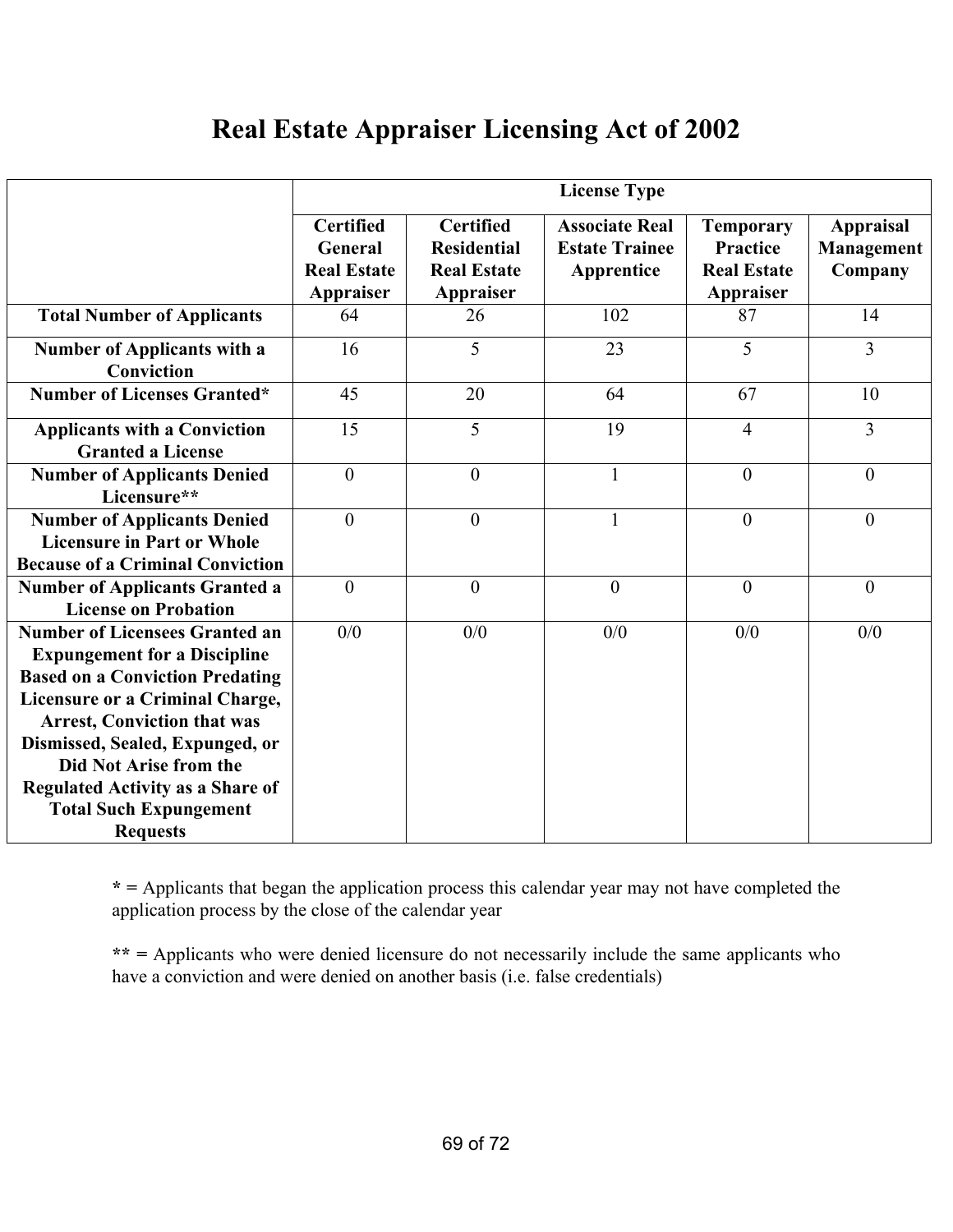### **Auction License Act**

|                                                                                                                                                                                                                                                                                                              | <b>License Type</b>        |
|--------------------------------------------------------------------------------------------------------------------------------------------------------------------------------------------------------------------------------------------------------------------------------------------------------------|----------------------------|
|                                                                                                                                                                                                                                                                                                              | <b>Licensed Auctioneer</b> |
| <b>Total Number of Applicants</b>                                                                                                                                                                                                                                                                            | 66                         |
| <b>Number of Applicants with a Conviction</b>                                                                                                                                                                                                                                                                | $\overline{2}$             |
| <b>Number of Licenses Granted*</b>                                                                                                                                                                                                                                                                           | 47                         |
| Applicants with a Conviction Granted a License*                                                                                                                                                                                                                                                              | $\overline{2}$             |
| <b>Number of Applicants Denied Licensure**</b>                                                                                                                                                                                                                                                               | $\theta$                   |
| Number of Applicants Denied Licensure in Part or<br><b>Whole Because of a Criminal Conviction</b>                                                                                                                                                                                                            | $\mathbf{0}$               |
| <b>Number of Applicants Granted a License on Probation</b>                                                                                                                                                                                                                                                   | $\theta$                   |
| Number of Licensees Granted an Expungement for a<br>Discipline Based on a Conviction Predating Licensure or<br>a Criminal Charge, Arrest, Conviction that was<br>Dismissed, Sealed, Expunged, or Did Not Arise from the<br><b>Regulated Activity as a Share of Total Such</b><br><b>Expungement Requests</b> | 0/0                        |

**\* =** Applicants that began the application process this calendar year may not have completed the application process by the close of the calendar year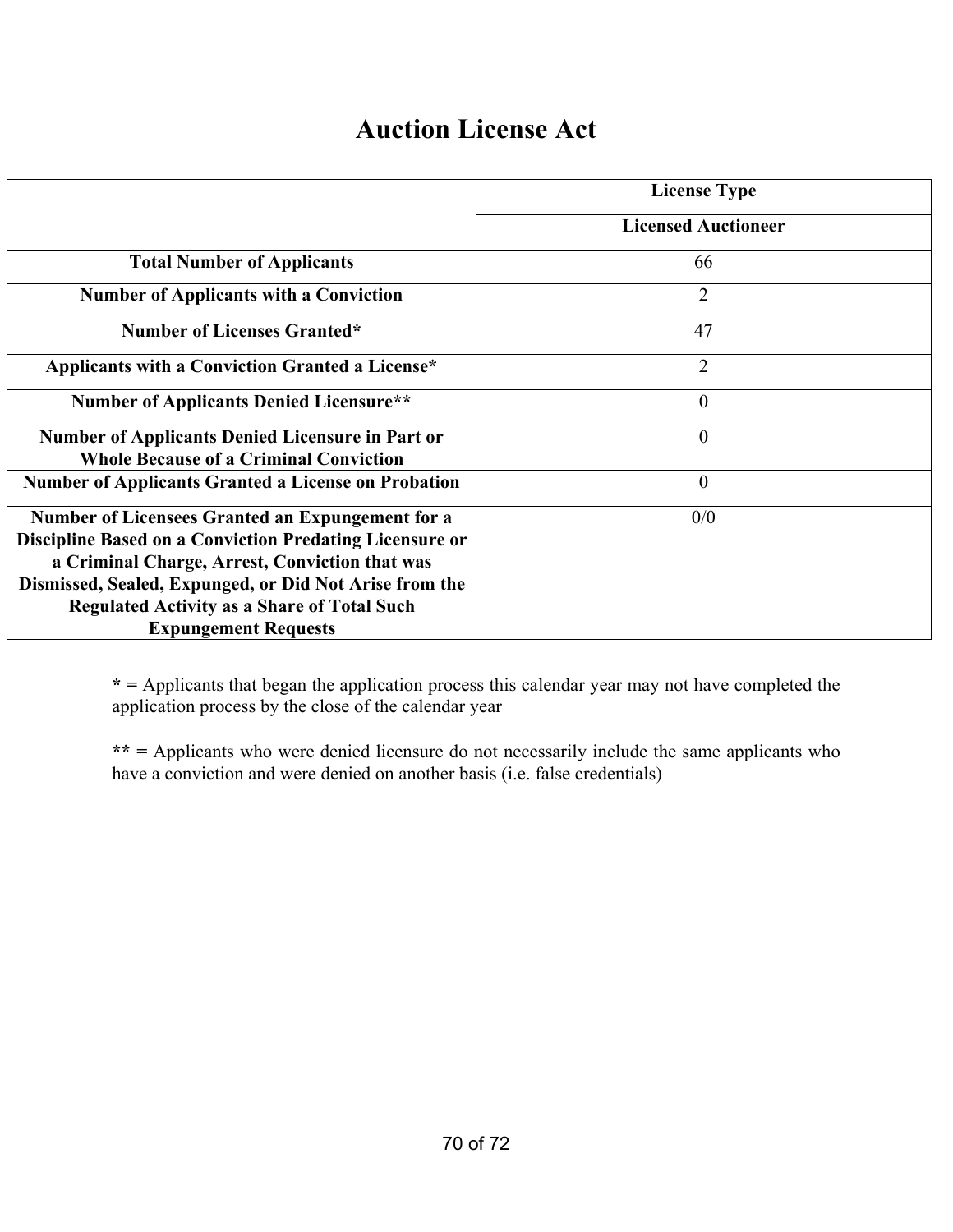### **Home Inspector License Act**

|                                                                | <b>License Type</b>            |
|----------------------------------------------------------------|--------------------------------|
|                                                                | <b>Licensed Home Inspector</b> |
| <b>Total Number of Applicants</b>                              | 218                            |
| <b>Number of Applicants with a Conviction</b>                  | 9                              |
| <b>Number of Licenses Granted*</b>                             | 172                            |
| Applicants with a Conviction Granted a License*                | 8                              |
| <b>Number of Applicants Denied Licensure**</b>                 | $\theta$                       |
| <b>Number of Applicants Denied Licensure in Part or</b>        | $\theta$                       |
| <b>Whole Because of a Criminal Conviction</b>                  |                                |
| <b>Number of Applicants Granted a License on Probation</b>     | $\theta$                       |
| Number of Licensees Granted an Expungement for a               | 0/0                            |
| <b>Discipline Based on a Conviction Predating Licensure or</b> |                                |
| a Criminal Charge, Arrest, Conviction that was                 |                                |
| Dismissed, Sealed, Expunged, or Did Not Arise from the         |                                |
| <b>Regulated Activity as a Share of Total Such</b>             |                                |
| <b>Expungement Requests</b>                                    |                                |

**\* =** Applicants that began the application process this calendar year may not have completed the application process by the close of the calendar year